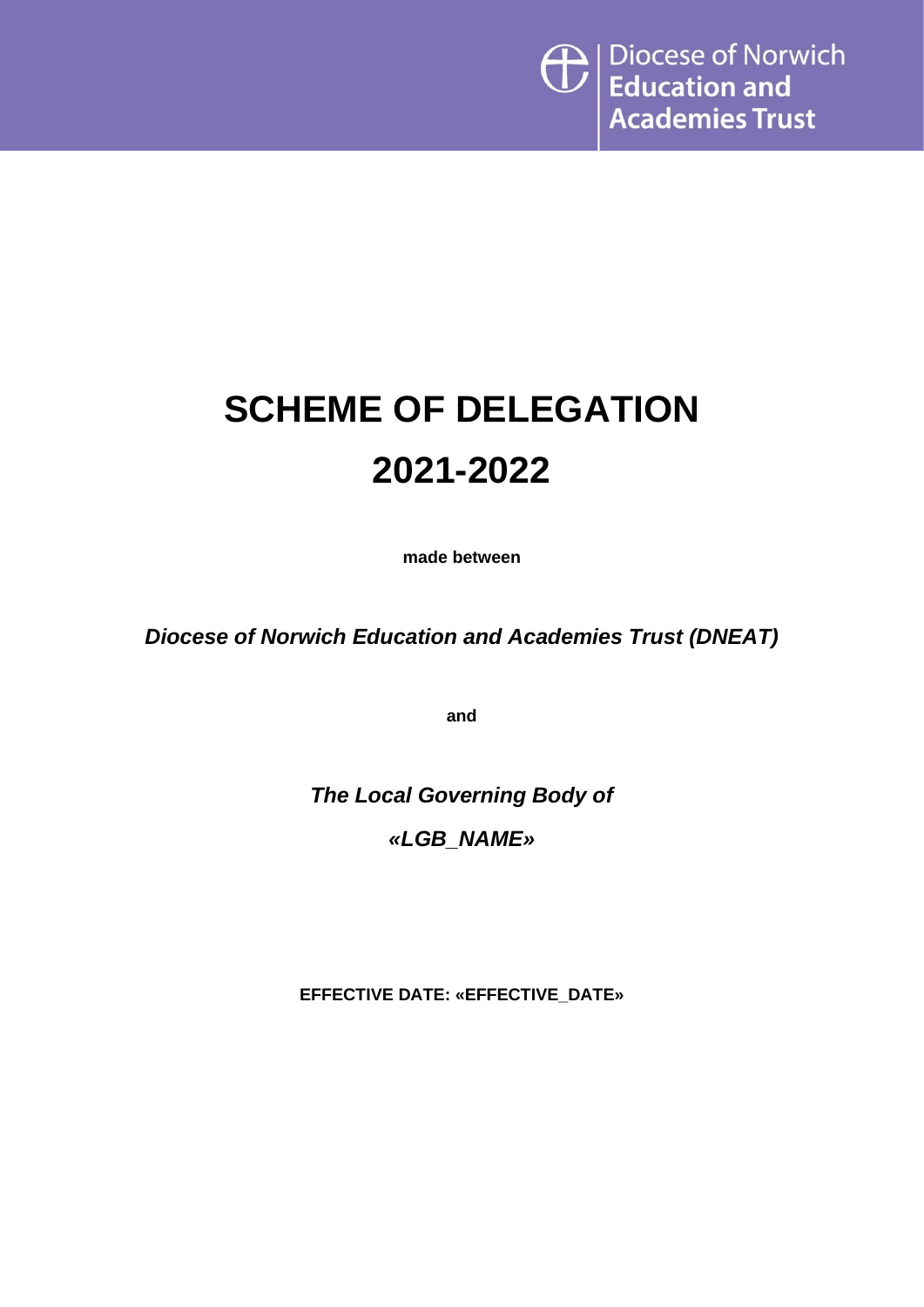# **Summary of Changes**

| Page<br><b>Ref</b> | <b>Section</b> | <b>Amendment</b>                                                                                                                                                                                                                                                                                                       | Date of<br>Change |
|--------------------|----------------|------------------------------------------------------------------------------------------------------------------------------------------------------------------------------------------------------------------------------------------------------------------------------------------------------------------------|-------------------|
| 31                 | App 2          | JPDC (Joint Policy Development Committee) added to list of<br>abbreviations                                                                                                                                                                                                                                            | <b>July 2021</b>  |
| 34                 | App 2          | Responsibility 13 - wording amended from:<br>'To establish'<br>to<br>'To review and approve'<br>and allocated to JPDC instead of FARC                                                                                                                                                                                  | <b>July 2021</b>  |
| 35                 | App 2          | Responsibility 25 - wording amended from:<br>'To agree'<br>To<br>'To review and approve'<br>and allocated to JPDC instead of Personnel Committee                                                                                                                                                                       | <b>July 2021</b>  |
| 36                 | App 2          | Responsibility 29 - wording amended from:<br>'To establish'<br>To<br>'To 'review and approve'<br>and allocated to JPDC instead of Personnel Committee                                                                                                                                                                  | <b>July 2021</b>  |
| 37                 | App 2          | Responsibility 44 - wording amended from:<br>'To develop and keep up to date a written policy regarding the<br>provision of relationships and sex education'<br>To:<br>'To review and approve the Trust's model policy for Relationships<br>Education, Relationships and Sex Education and Health Education<br>(RSHE)' | <b>July 2021</b>  |
| 37                 | App 2          | Responsibility 45 - wording amended from:<br>'To develop a Religious Education Policy'<br>To<br>'To review and approve a Religious Education Policy'                                                                                                                                                                   | <b>July 2021</b>  |
| 38                 | App 2          | Responsibility 49 deleted (To develop a performance management<br>policy)                                                                                                                                                                                                                                              | <b>July 2021</b>  |
| 38                 | App 2          | Responsibility 51 (previously 52) – wording amended from:<br>'To review annually'<br>To<br>'To review and approve annually'                                                                                                                                                                                            | <b>July 2021</b>  |

The following amendments have been made to the Scheme of Delegation for 2021-2022: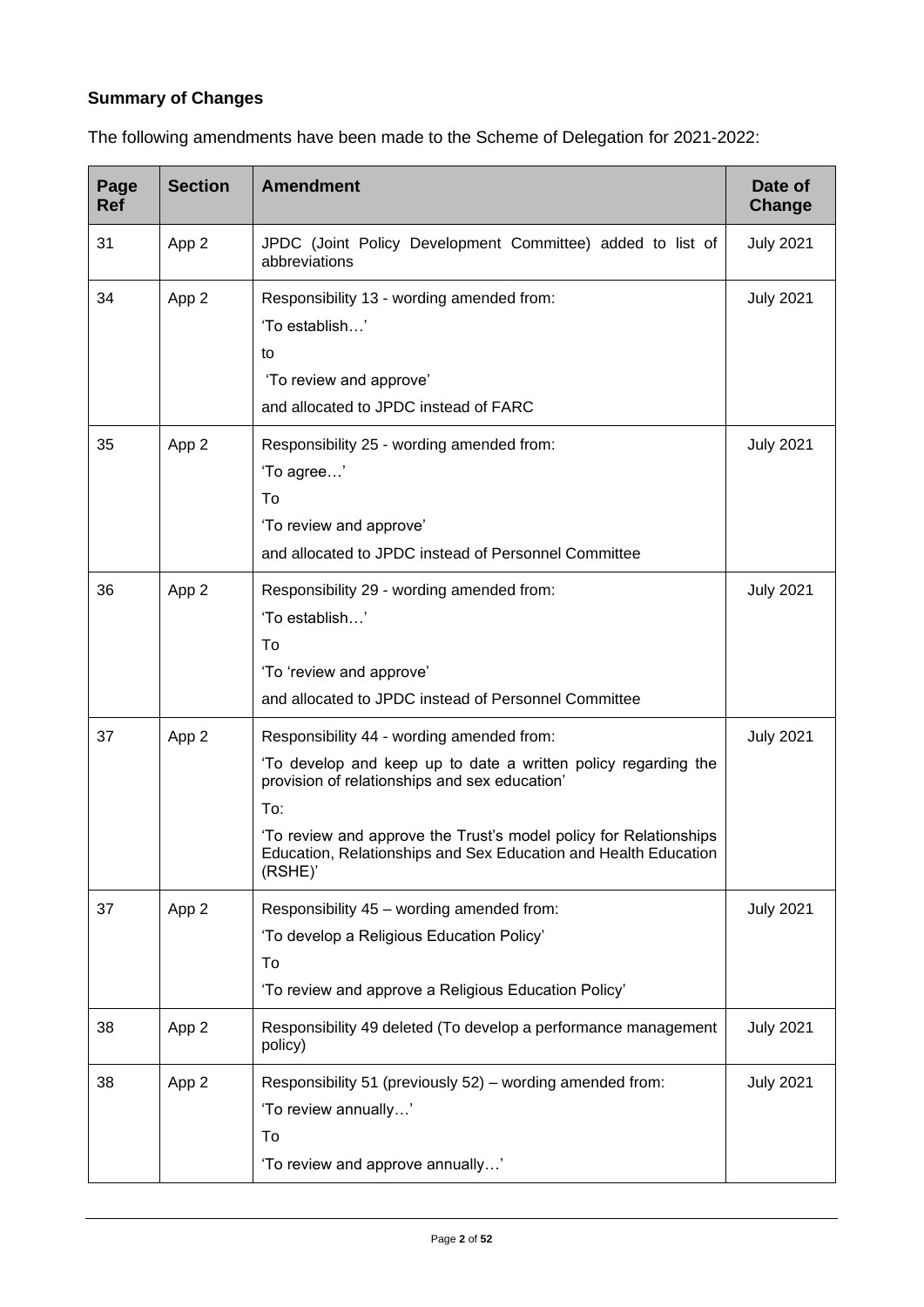| Page<br><b>Ref</b> | <b>Section</b> | <b>Amendment</b>                                                                                                                                                                                                 | Date of<br>Change |
|--------------------|----------------|------------------------------------------------------------------------------------------------------------------------------------------------------------------------------------------------------------------|-------------------|
| 39                 | App 2          | Responsibility 59 (previously 60) – wording amended from:<br>'To develop'<br>To<br>'To review'                                                                                                                   | <b>July 2021</b>  |
| 40                 | App 2          | Responsibility 63 (previously 64) – wording amended from:<br>'To develop and approve'<br>To<br>'To review and approve'                                                                                           | <b>July 2021</b>  |
| 41                 | App 2          | Responsibility 70 (previously 71) – wording amended from:<br>'To develop and approve'<br>To<br>'To review and approve'                                                                                           | <b>July 2021</b>  |
| 43                 | App 2          | Responsibility 89 (previously 90), RSHE added to listed of<br>designated governor responsibilities                                                                                                               |                   |
| 45                 | App 2          | Responsibility 104 (previously 105) – wording amended from:<br>'To develop and approve'<br>To<br>'To review and approve'                                                                                         | <b>July 2021</b>  |
| 45                 | App 2          | Responsibility 106 (previously 107) – wording amended from:<br>'To develop and approve'<br>To<br>'To review and approve'<br>and allocated to Equalities and Diversity Committee instead of Trust<br><b>Board</b> | <b>July 2021</b>  |
| 45                 | App 2          | New Responsibility 109:<br>To determine, on an annual basis, those policies which will be<br>developed, reviewed and approved by the<br>Joint<br>Policy<br>Development Committee (JPDC)                          | <b>July 2021</b>  |
| 38-45              | App 2          | Responsibilities renumbered from 49 -109                                                                                                                                                                         | <b>July 2021</b>  |

Please refer to Appendix 4 for amendments made prior to the current year.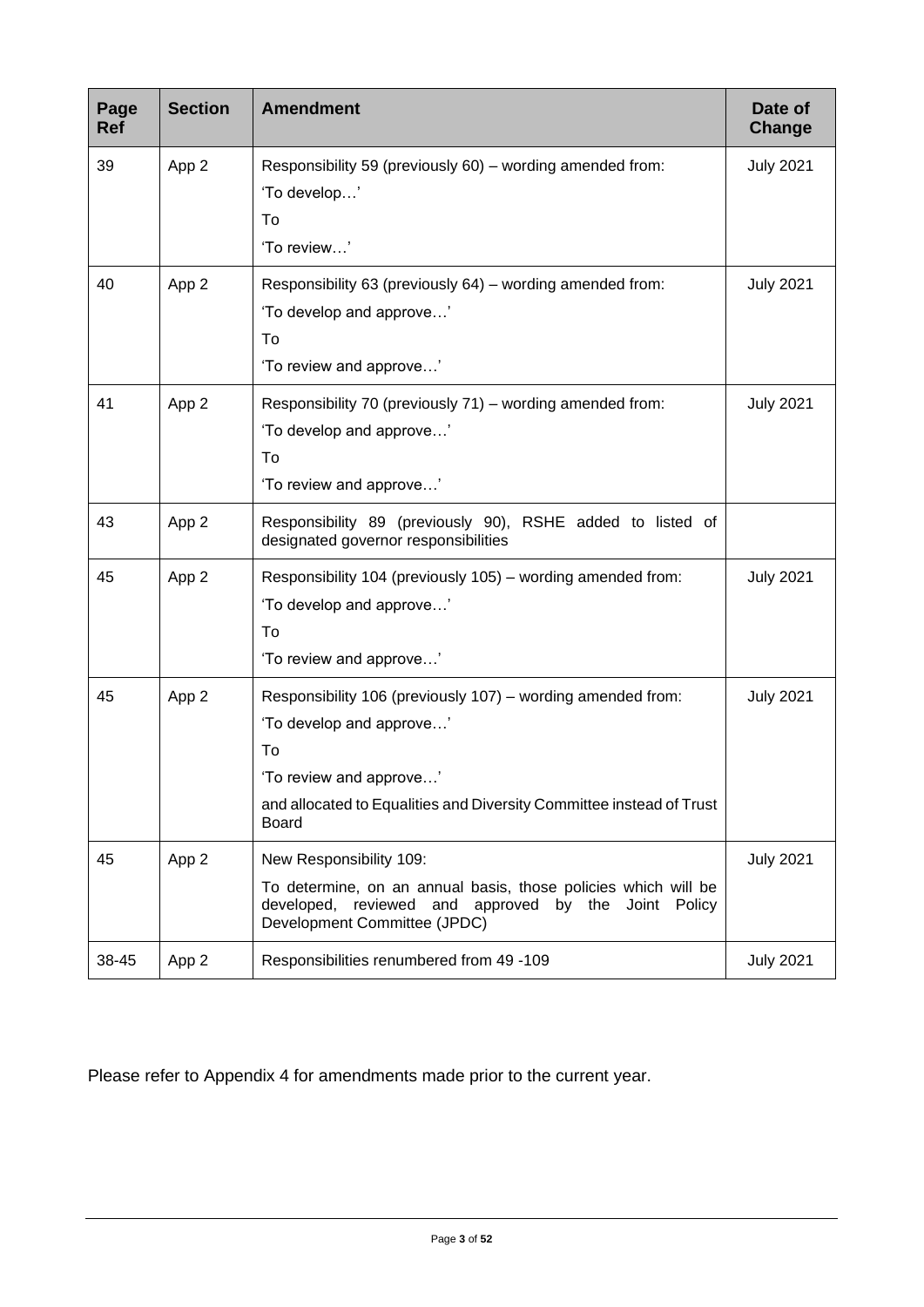**THIS SCHEME OF DELEGATION** (which in this document is referred to as the "**Scheme**") is made on «EFFECTIVE\_DATE» between:

- **(1) The Diocese of Norwich Education and Academies Trust a company limited by guarantee and registered in England and Wales under company number 8737435 (the "Company")**; and
- **(2) THE LGB OF «LGB\_NAME» (the "LGB").**

#### 1. **DEFINITIONS AND INTERPRETATION**

1.1 In this Scheme:

"**Academy**" has the meaning ascribed to it in clause 2.1;

"**Academies Financial Handbook**" means the DfE's financial handbook for Academies in force from time to time;

"**Articles**" means the Articles of Association of the Company;

"**Budget**" means the annual budget set by the Trustees for the Academy in accordance with the Master Funding Agreement and/or the Relevant Funding Agreement;

"**DBE**" means the Diocesan Board of Education for the diocese within which the Academy is situated;

"**Trustees**" means the Trustees (Directors) of the Company;

"**Effective Date**" means «EFFECTIVE\_DATE»;

"**Incumbent**" means Priest incumbent of the parish of «PARISHES»;

"**LGB**" means the local governing body of the Academy constituted by clause 4.4 of this Scheme and pursuant to Articles 100 - 104;

"**Master Funding Agreement**" means the Master Funding Agreement entered into by the Company and the Secretary of State on 31<sup>st</sup> October 2013;

"**Headteacher**" means the headteacher or principal of the Academy;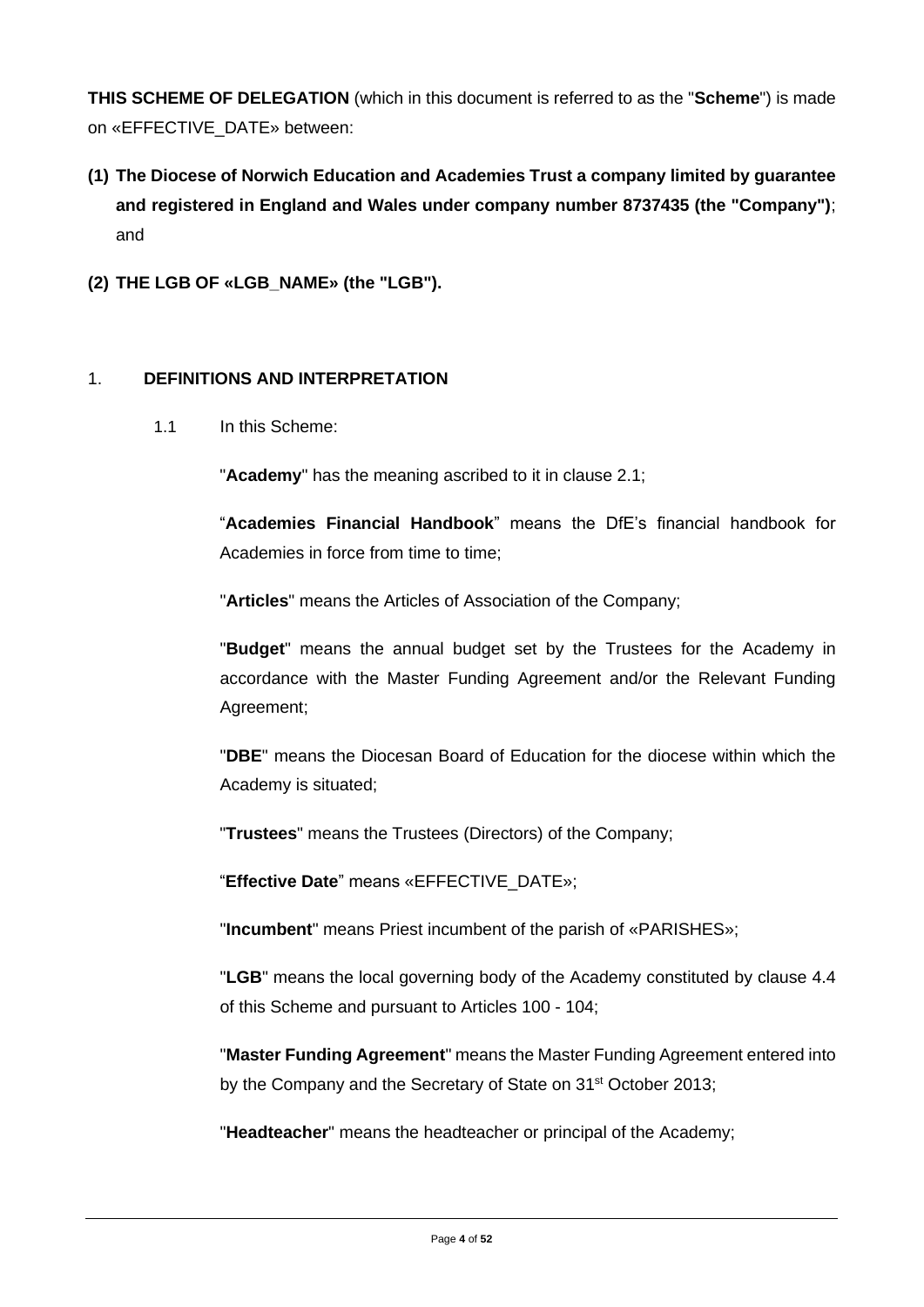"**Relevant Funding Agreement**" means the Supplemental Funding Agreement entered into by the Company and the Secretary of State in respect of the Academy on «DATE\_OF\_CONVERSION»;

"**Secretary of State**" means the Secretary of State for Education and his successors

"**Trustees**" (Directors) as defined in the Articles.

Except as expressly provided in this Scheme, words and expressions not defined in this Scheme shall have the same meaning accorded to them in the Articles and the Relevant Funding Agreement entered into by the Company.

- 1.2 Reference in this Scheme to clauses, paragraphs and annexes shall, unless otherwise stated, be to clauses, paragraphs and annexes of this Scheme.
- 1.3 In the event of conflict between any provision of this Scheme and the Articles, the Articles shall prevail.

#### 2. **INTRODUCTION**

- 2.1 As a charity and company limited by guarantee, the Company is governed by a board of Trustees who are responsible for, and oversee, the management and administration of the Company and the academies run by the Company. «ACADEMY\_NAME» «Academy\_or\_Academies»
- 2.2 The Trustees are accountable to external government agencies including the Charity Commission and the Department for Education (including any successor bodies) for the quality of the education provided by the Company and they are required to have systems in place through which they can assure themselves of quality, safety and good practice. As the Academy is a Church of England academy, designated as such, the Trustees are also accountable to the DBE under the provisions of the Diocesan Boards of Education Measure 1991, and to the Trustees to ensure that the Academy is conducted as a Church of England school.
- 2.3 In order to discharge these responsibilities, the Trustees may appoint people with appropriate skills and knowledge to serve on the LGB which has been established to assist with the good governance of the Academy in accordance with clause 4.4 of this Scheme and Articles 100 - 104.
- 2.4 This Scheme explains the ways in which the Trustees fulfil their responsibilities for the leadership and management of the Academy, the respective roles and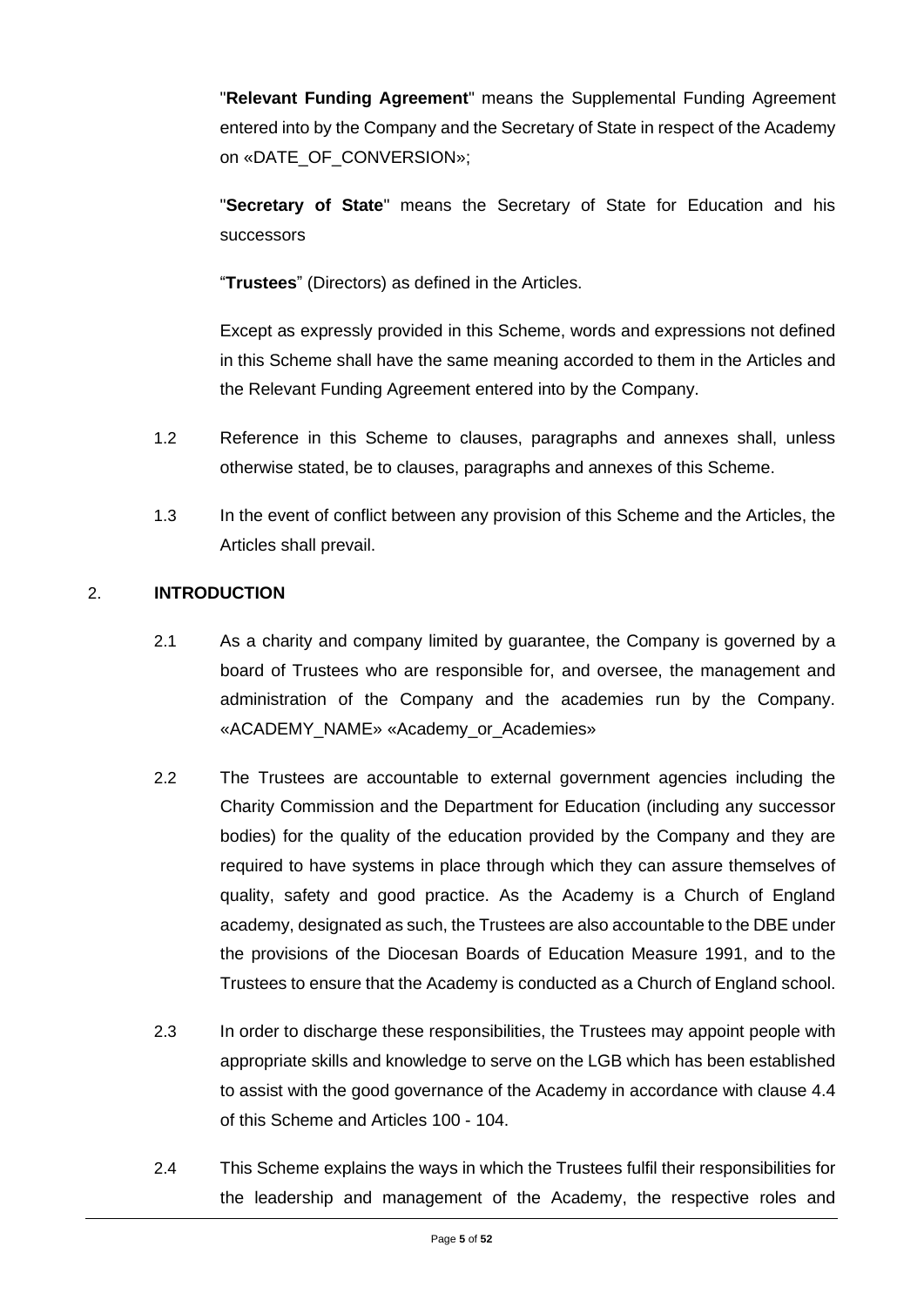responsibilities of the Trustees and the members of the LGB and the commitments to each other to ensure the success of the Academy.

- 2.5 This Scheme has been put in place by the Trustees from the Effective Date in accordance with the provisions of the Company's Articles and it should be read in conjunction with those Articles as well as with:
	- (i) the Trustees' strategic plans and policies for the Academy;
	- (ii) any budget set for the Academy; and
	- (iii) any directions given or rules and regulations set by the Company Trustees.
- 2.6 References in this Scheme to numbered Articles shall be to the relevant provision of the Articles.

#### 3. **ETHOS AND MISSION STATEMENT**

3.1 The Academy's ethos is as follows:

Recognising its historic foundation, the Academy will preserve and develop its religious character in accordance with the principles of the Church of England and in partnership with the Church at Parish and Diocesan level.

3.2 The Academy's mission statement is as follows:

The Academy aims to serve its community by providing an education of the highest quality within the context of Christian belief and practice. It encourages an understanding of the meaning and significance of faith and promotes Christian values through the experience it offers to all its pupils.

#### 4. **TRUSTEES' POWERS AND RESPONSIBILITIES**

- 4.1 The Trustees have overall responsibility and ultimate decision-making authority for all the work of the Company, including the establishing and running of schools and in particular the Academy as a Church of England school. This is both exercised through strategic planning and the setting of policy and is managed through business planning, monitoring of budgets, performance management, the setting of standards and the implementation of quality management processes. The Trustees have the power to direct change where required.
- 4.2 The Trustees have a duty: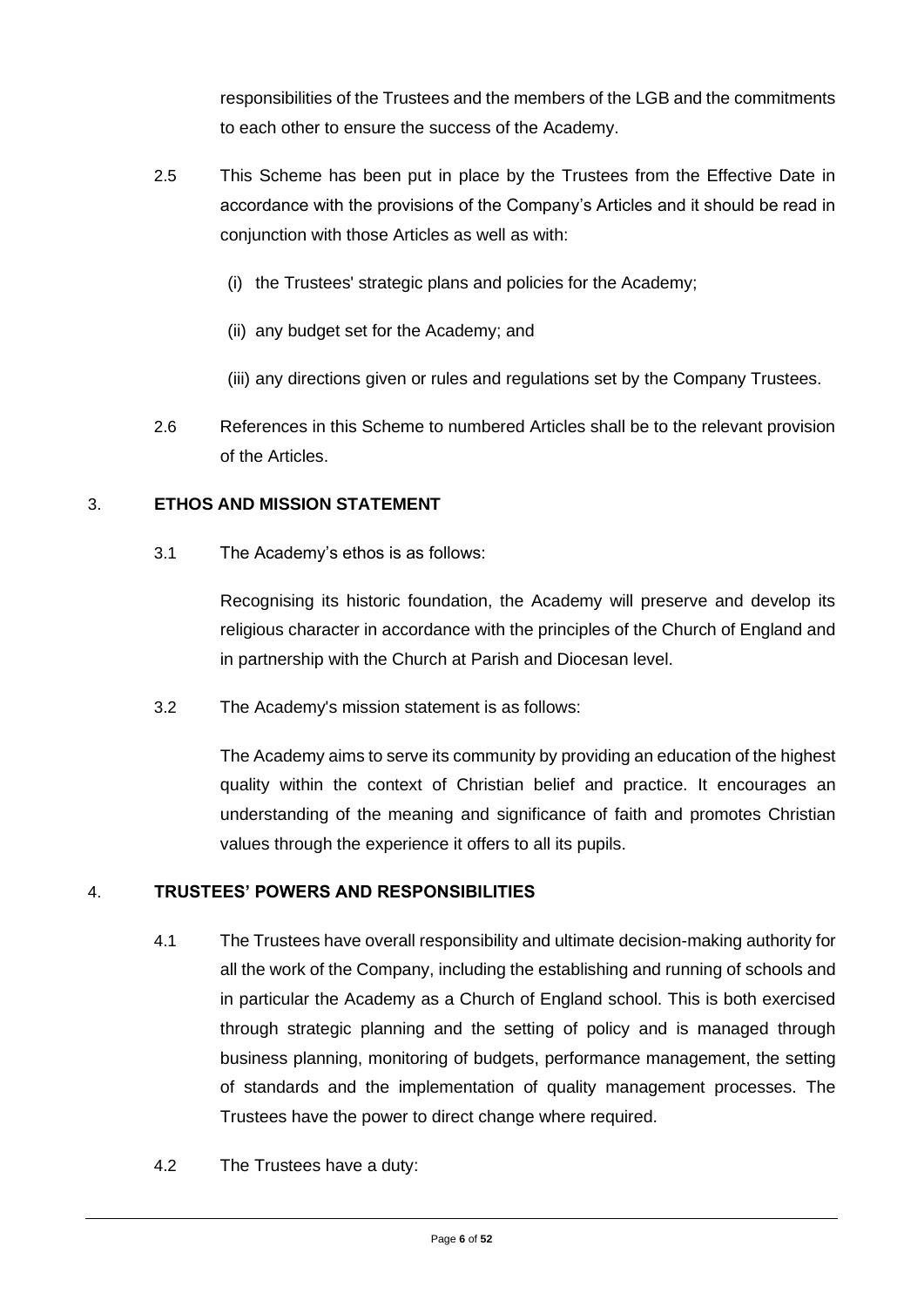- 4.2.1 to comply with any lawful directions issued to the Company;
- 4.2.2 to act in the fulfilment of the Company's objects; and
- 4.2.3 to have regard to the advice of the DBE generally and in particular in respect of upholding the Company's objects.
- 4.3 Trustees will have regard to the interests of the other academies for which the Company is responsible in deciding and implementing any policy or exercising any authority in respect of the Academy.
- 4.4 Article 101 provides for the appointment by the Trustees of committees to whom the Trustees may delegate certain of the functions of the Trustees. In further recognition of the Trustees' power to delegate under Articles 102 and 105, and from the date of this Scheme, responsibility for the running of the Academy from the Effective Date will be delegated to the committee established by this Scheme and which shall be known as the LGB of the Academy.
- 4.5 The constitution, membership and proceedings of the LGB are determined by the Trustees and this Scheme expresses such matters as well as acknowledging any authority delegated to the LGB in order to enable the LGB to assist with the running of the Academy and fulfil the Academy's mission.

#### 5. **CONSTITUTION OF THE LGB**

#### 5.1 **Members of the LGB**

- 5.1.1 The number of people who shall sit on the LGB shall be not less than three and no more than sixteen but there must be a majority of Trust Appointed Governors, unless otherwise determined by the Trustees.
- 5.1.2 The LGB shall have the following members (Appendix 3 shows the constitution of the Local Governing Body of «LGB\_NAME» for this academic year):
	- 5.1.2.1 Up to 10 members, appointed under clause 5.2.1;
	- 5.1.2.2 1 staff member, appointed under clause 5.2.2; in the case of a new federation, 2 staff members from different academies may be appointed for one term of office following which it will revert to 1 staff member across the federation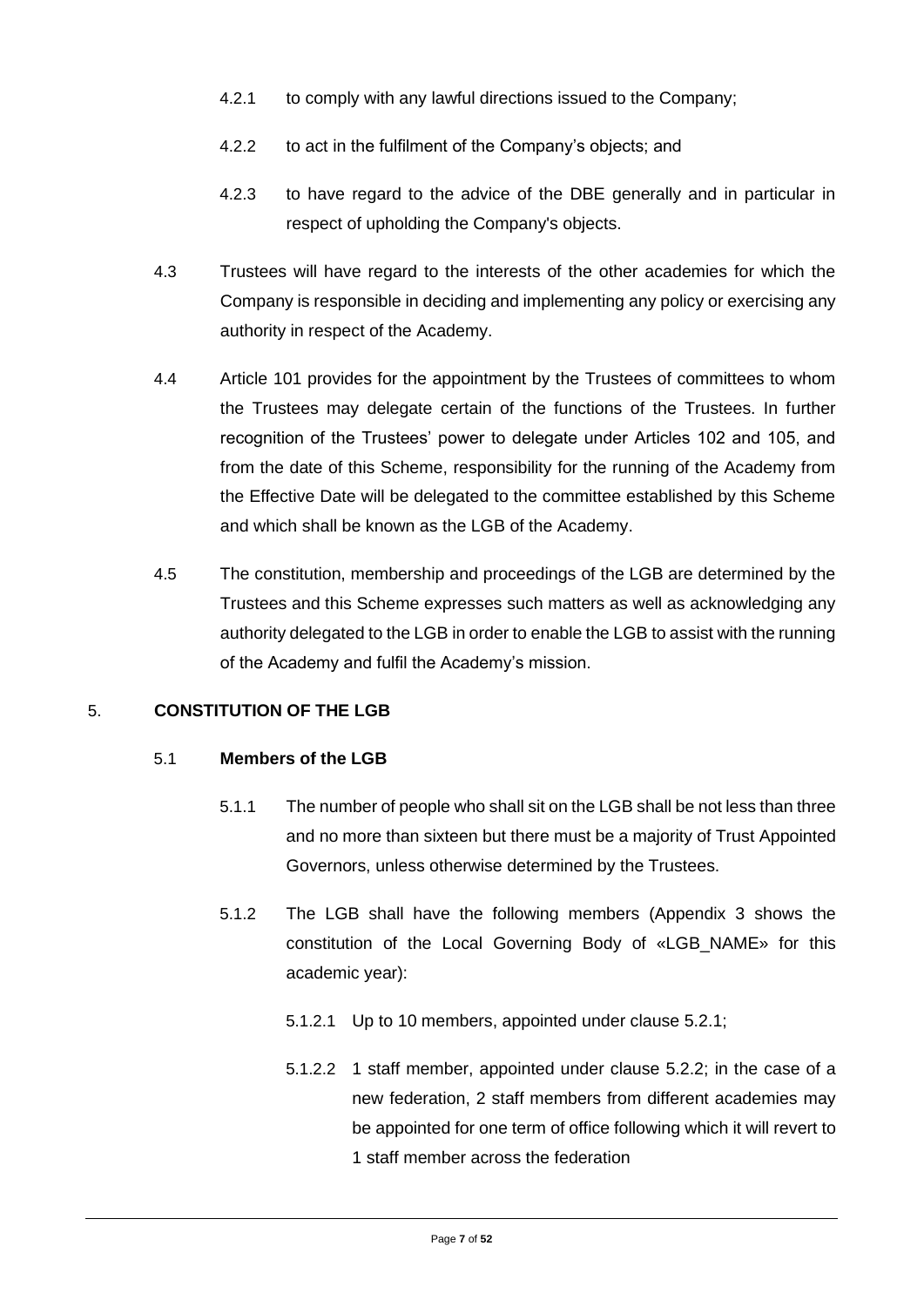- 5.1.2.3 2 parent members (number subject to variation with prior agreement of the Trustees) elected or appointed under clause 5.2.5; and
- 5.1.2.4 the Headteacher, and
- 5.1.2.5 The Incumbent; "Incumbent" either the priest incumbent of the «Clause\_5125» of «PARISHES» or such other person as the Incumbent shall nominate, and the Trustees shall appoint as under clause 5.2.1.
- 5.1.3 The LGB may also have co-opted members appointed under clause 5.3.
- 5.1.4 The Trustees (all or any of them) shall also be entitled to serve on the LGB and attend any meetings of the LGB. Any Trustee attending a meeting of the LGB shall count towards the quorum for the purposes of the meeting and shall be entitled to vote on any resolution being considered by the LGB.
- 5.1.5 All persons appointed or elected to the LGB shall give a written undertaking to the Trustees to uphold the objects of the Company.

#### 5.2 **Appointment of members of the LGB**

#### *General members*

5.2.1 The Trustees may appoint up to 10 persons to serve on the LGB with a minimum of 6 (including the appointment of the Incumbent as in clause 5.1.2.5 above). *A minimum of 2 – and up to one quarter of the total number of members of the LGB - shall be appointed by the Trustees as governors to represent the interests of the Foundation.* The Trustees will have regard to nominations from the principal officiating ministers for the parishes in the area served by the «Singular\_or\_Plural» but shall not be bound by them.

#### *Staff members*

5.2.2 The Trustees may appoint 1 person who is employed at the Academy to serve on the LGB in the case of a single academy, or 2 persons employed by the Academies for one term of office in the case of a federation through such process as they may determine, provided that the total number of such persons (including the Headteacher) does not exceed one third of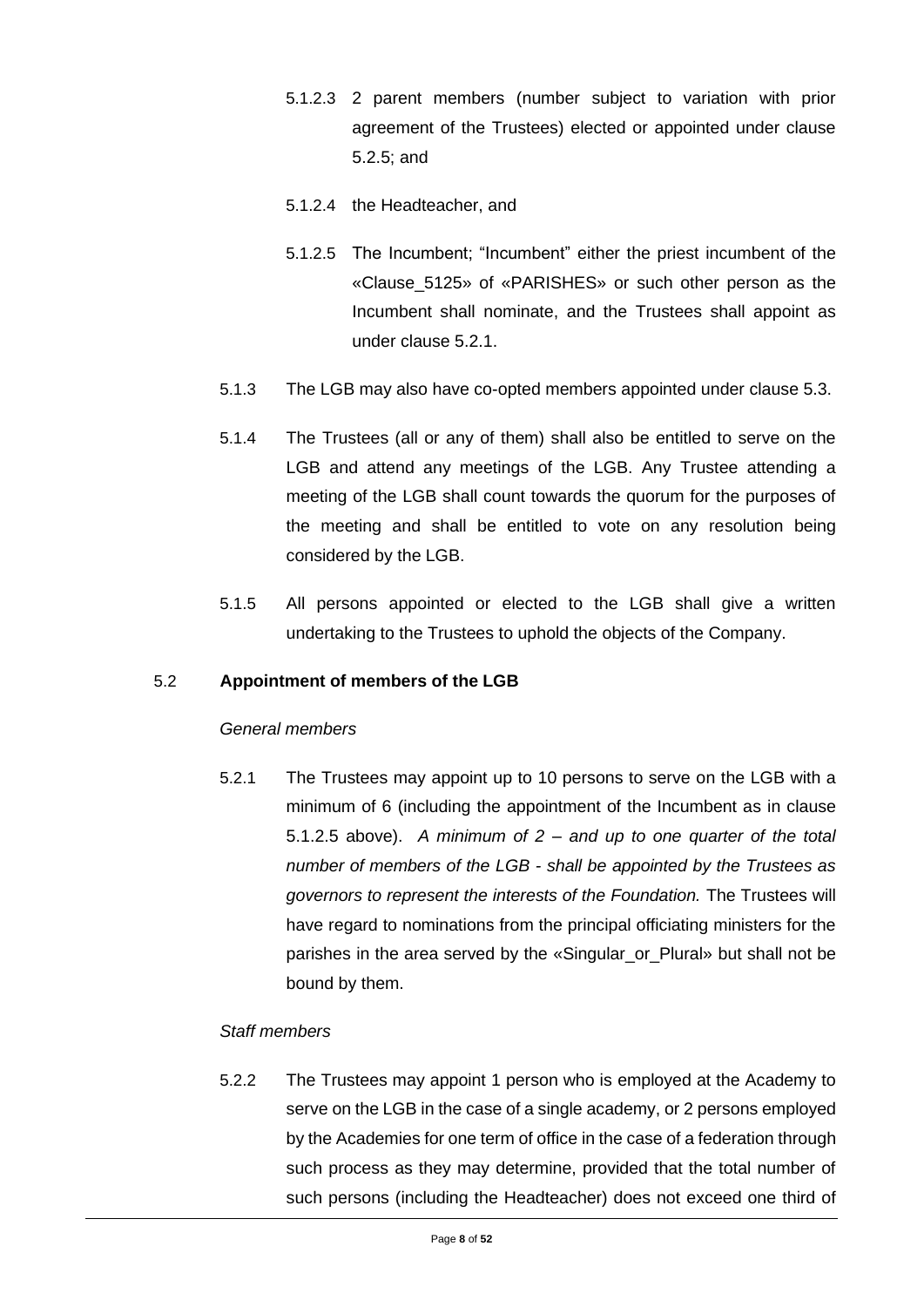the total number of persons on the LGB. The positions held by those employed at the Academy (e.g. teaching and non teaching) may be taken into account when considering appointments.

5.2.3 In appointing persons to serve on the LGB who are employed at the Academy the Trustees may invite nominations from all staff employed under a contract of employment or a contract for services or otherwise engaged to provide services to the Academy (excluding the Headteacher) and, where there are any contested posts, shall hold an election by a secret ballot. All arrangements for the calling and the conduct of the election and resolution of questions as to whether any person is an eligible candidate shall be determined by the Trustees.

#### *Ex officio members*

5.2.4 The Headteacher and the Incumbent (if so appointed as a member by the Trustees under clause 5.1.2.5) shall both be treated for all purposes as being ex officio members of the LGB.

#### *Parent members*

- 5.2.5 Subject to clause 5.2.10, the parent members of the LGB shall be elected by parents of registered pupils at the Academy and they must be a parent of a pupil at the Academy at the time when they are elected.
- 5.2.6 The Trustees shall make all necessary arrangements for, and determine all other matters relating to, an election of the parent members of the LGB, including any question of whether a person is a parent of a registered pupil at the Academy. Any election of persons who are to be the parent members of the LGB which is contested shall be held by secret ballot.
- 5.2.7 The arrangements made for the election of the parent members of the LGB shall provide for every person who is entitled to vote in the election to have an opportunity to do so by post or, if they prefer, by having their ballot paper returned to the Academy by a registered pupil at the Academy.
- 5.2.8 Where a vacancy for a parent member of the LGB is required to be filled by election, the LGB shall take such steps as are reasonably practical to secure that every person who is known to them to be a parent of a registered pupil at the Academy is informed of the vacancy and that it is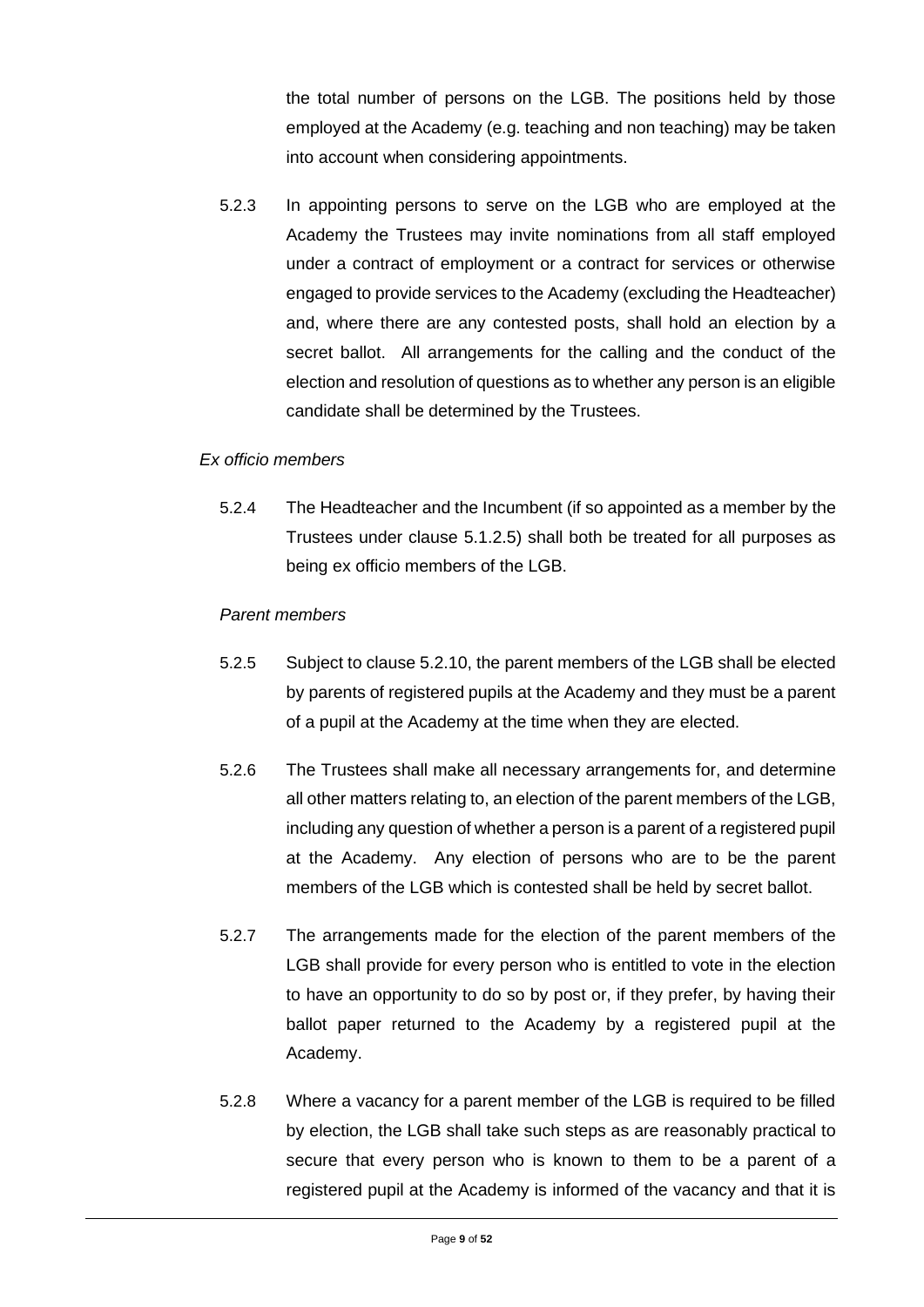required to be filled by election, informed that they are entitled to stand as a candidate, and vote at the election, and given an opportunity to do so.

- 5.2.9 The number of parent members of the LGB required shall be made up by persons appointed by the Trustees if the number of parents standing for election is less than the number of vacancies.
- 5.2.10 In appointing a person to be a parent member of the LGB pursuant to clause 5.2.9, the Trustees shall appoint a person who is the parent of a registered pupil at the Academy; or where it is not reasonably practical to do so, a person who is the parent of a child of compulsory school age.

#### 5.3 **Co-opted members of the LGB**

5.3.1 The Trustees may appoint up to 2 persons to be "co-opted" to the LGB. A person who shall be "co-opted" to the LGB means a person who is to serve on the LGB without having been appointed or elected to serve on the LGB. The Trustees may not co-opt a person who is employed at the Academy if thereby the number of persons employed at the Academy serving on the LGB would exceed one third of the total number of persons serving on the LGB (including the Headteacher).

#### 5.4 **Term of office**

5.4.1 The term of office for any person serving on the LGB shall be 4 years, save that this time limit shall not apply to:

> (i) the Headteacher who shall be treated for all purposes as being an ex officio member of the LGB;

> (ii) the Incumbent (if so appointed as a member by the Trustees under clause 5.1.2.5) who shall be treated for all purposes as being an ex officio member of the LGB.

> Subject to remaining eligible to be a particular type of member on the LGB, any person may be re-appointed or re-elected (including being "co-opted" again) to the LGB.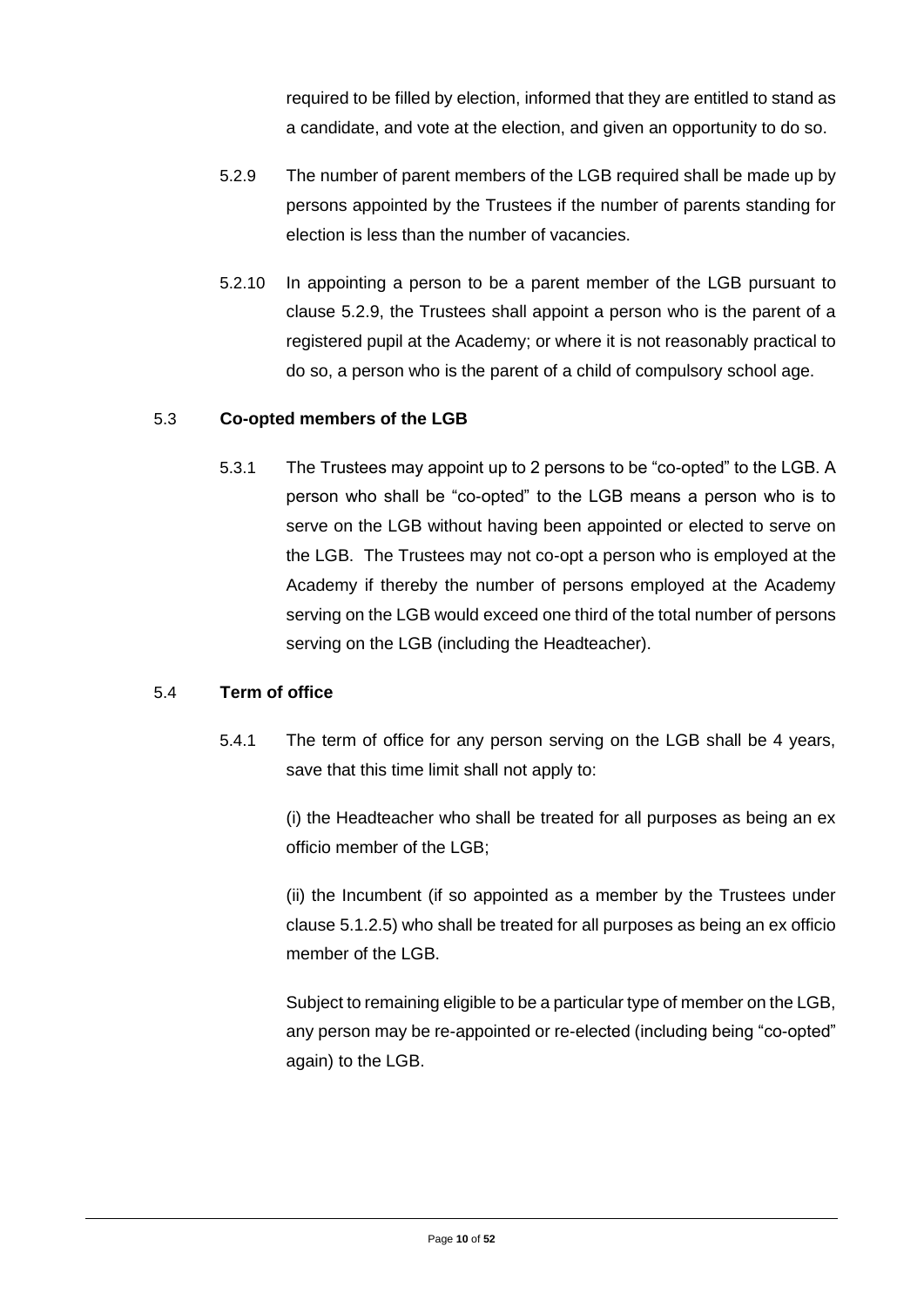#### 5.5 **Resignation and removal**

- 5.5.1 A person serving on the LGB shall cease to hold office if they resign their office by notice to the LGB (but only if at least three persons appointed under clause 5.2.1 will remain in office when the notice of resignation is to take effect).
- 5.5.2 Any person (including Parent members) serving on the LGB shall cease to hold office if the Trustees decide to remove them. Persons may be removed by Trustees where there is evidence that the person is not carrying out their role effectively, or is bringing the Trust into disrepute or is failing to uphold the ethos and values of the Trust.
- 5.5.3 If any person who serves on the LGB in their capacity as an employee at the Academy ceases to work at the Academy then they shall be deemed to have resigned and shall cease to serve on the LGB automatically on termination of their work at the Academy.
- 5.5.4 Where a person who serves on the LGB resigns their office or is removed from office, that person or, where they are removed from office, those removing him, shall give written notice thereof to the Trustees.
- 5.5.5 Any or all persons serving on the LGB may be removed when it is deemed necessary for that LGB to be replaced by a Transition Board.

#### 5.6 **Disqualification of members of the LGB**

- 5.6.1 No person shall be qualified to serve on the LGB unless they are aged 18 or over at the date of their election or appointment. No current pupil or student of the Academy shall be entitled to serve on the LGB.
- 5.6.2 A person serving on the LGB shall cease to hold office if they become incapable by reason of illness or injury of managing or administering their own affairs.
- 5.6.3 A person serving on the LGB shall cease to hold office if they are absent without the consent of the Chair of the LGB from three consecutive full meetings of the LGB and the LGB resolves that their office be vacated.
- 5.6.4 A person shall be disqualified from serving on the LGB if: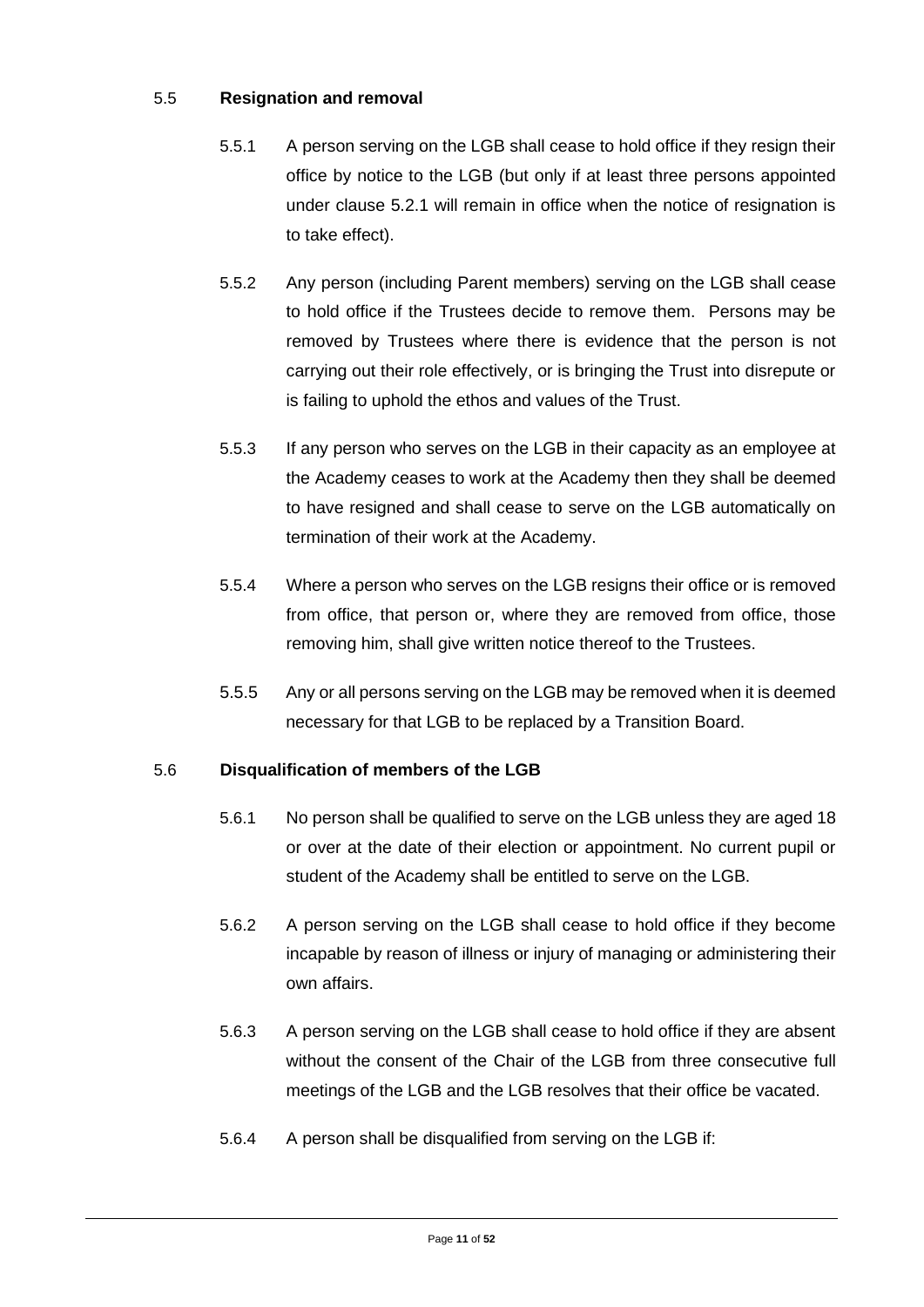- 5.6.4.1 Their estate has been sequestrated and the sequestration has not been discharged, annulled or reduced; or
- 5.6.4.2 They are subject of a bankruptcy restrictions order or an interim order.
- 5.6.5 A person shall be disqualified from serving on the LGB at any time when they are subject to a disqualification order or a disqualification undertaking under the Company Directors Disqualification Act 1986 or to an order made under section 429(2)(b) of the Insolvency Act 1986 (failure to pay under county court administration order).
- 5.6.6 A person serving on the LGB shall cease to hold office if they would cease to be a director by virtue of any provision in the Companies Act 2006 or is disqualified from acting as a trustee by virtue of section 178 of the Charities Act 2011 (or any statutory re-enactment or modification of that provision).
- 5.6.7 A person shall be disqualified from serving on the LGB if they have been removed from the office of charity trustee or trustee for a charity by an order made by the Charity Commission or the High Court on the grounds of any misconduct or mismanagement in the administration of the charity for which they were responsible or to which they were privy, or which by their conduct contributed to or facilitated.
- 5.6.8 A person shall be disqualified from serving on the LGB where they have, at any time, been convicted of any criminal offence, excluding any that have been spent under the Rehabilitation of Offenders Act 1974 as amended, and excluding any offence for which the maximum sentence is a fine or a lesser sentence except where a person has been convicted of any offence which falls under section 178 (persons disqualified from being charity trustees or trustees of a charity) of the Charities Act 2011.
- 5.6.9 After the Academy has opened, a person shall be disqualified from serving on the LGB if they have not provided to the Trustees a criminal records certificate at an enhanced disclosure level under section 113B of the Police Act 1997. In the event that the certificate discloses any information which would in the opinion of either the chairman or the Headteacher confirm their unsuitability to work with children that person shall be disqualified. If a dispute arises as to whether a person shall be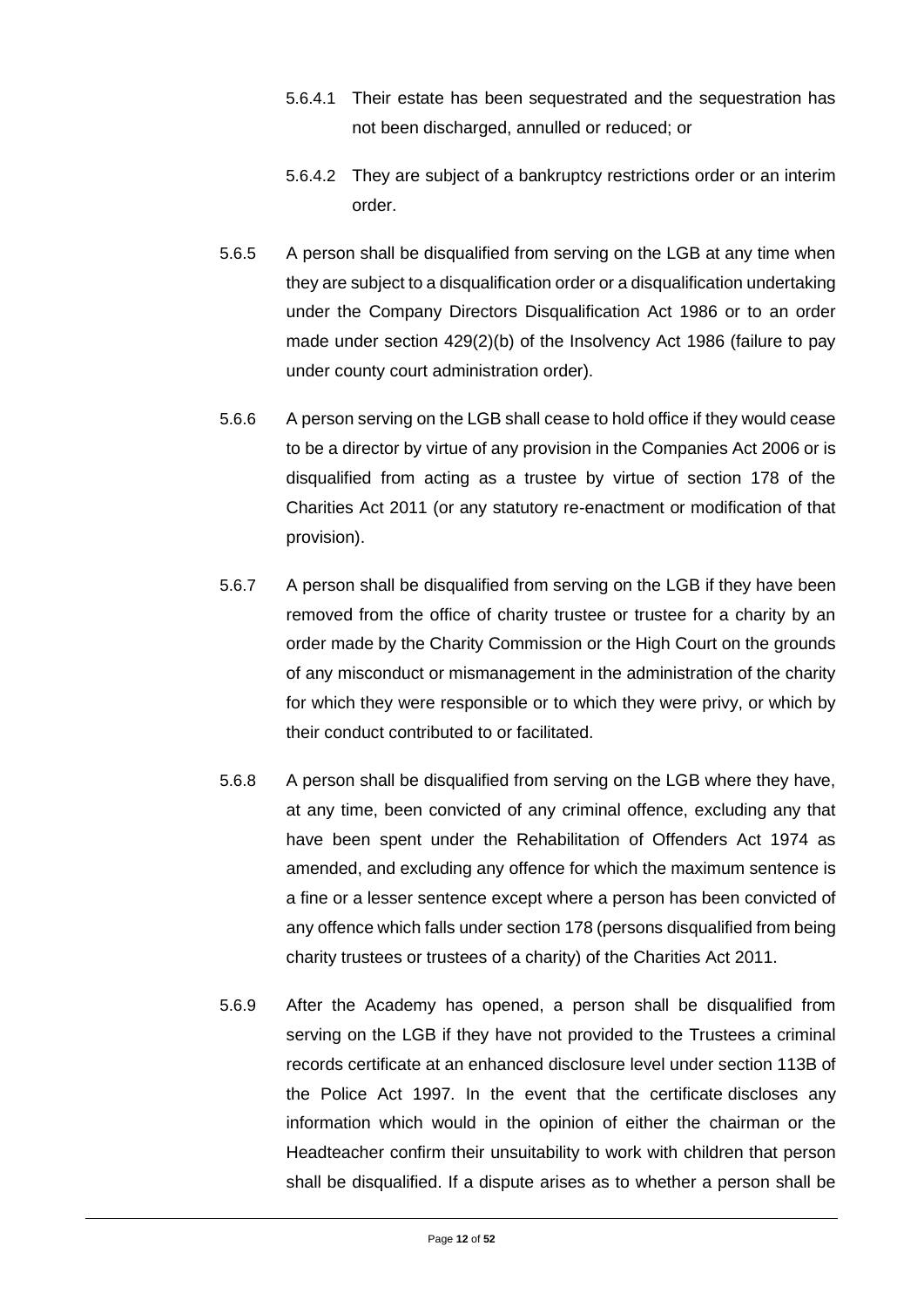disqualified, a referral shall be made to the Secretary of State to determine the matter. The determination of the Secretary of State shall be final.

- 5.6.10 Where, by virtue of this Scheme, a person becomes disqualified from serving on the LGB; and they were, or was proposed, to so serve, they shall upon becoming so disqualified give written notice of that fact to the Trustees.
- 5.6.11 This clause 5.6 [and paragraph B of Appendix One] shall also apply to any member of any committee of the LGB who is not a member of the LGB.

#### 6. **DELEGATED POWERS**

#### 6.1 **General Provisions**

- 6.1.1 Subject to the provisions of:
	- (a) the Companies Act 2006;
	- (b) the Articles;
	- (c) the strategic plan and policies of the Trustees of the Company;
	- (d) any Budget set by the Trustees for the Academy; and
	- (e) any directions given and rules and regulations set by the Trustees of the Company,

the management of the business of the Academy shall otherwise be delegated by the Trustees to the LGB who may exercise all the powers of the Company in so far as they relate to the Academy, in accordance with the terms of this Scheme.

- 6.1.2 No alteration of the Articles and no such direction shall invalidate any prior act of the LGB which would have been valid if that alteration had not been made or that direction had not been given.
- 6.1.3 Except as provided for in this Scheme, the powers given by this Scheme shall not be limited by any special power given to the Trustees by the Articles or to the LGB by this Scheme and a meeting of the LGB at which a quorum is present may exercise all the powers so delegated.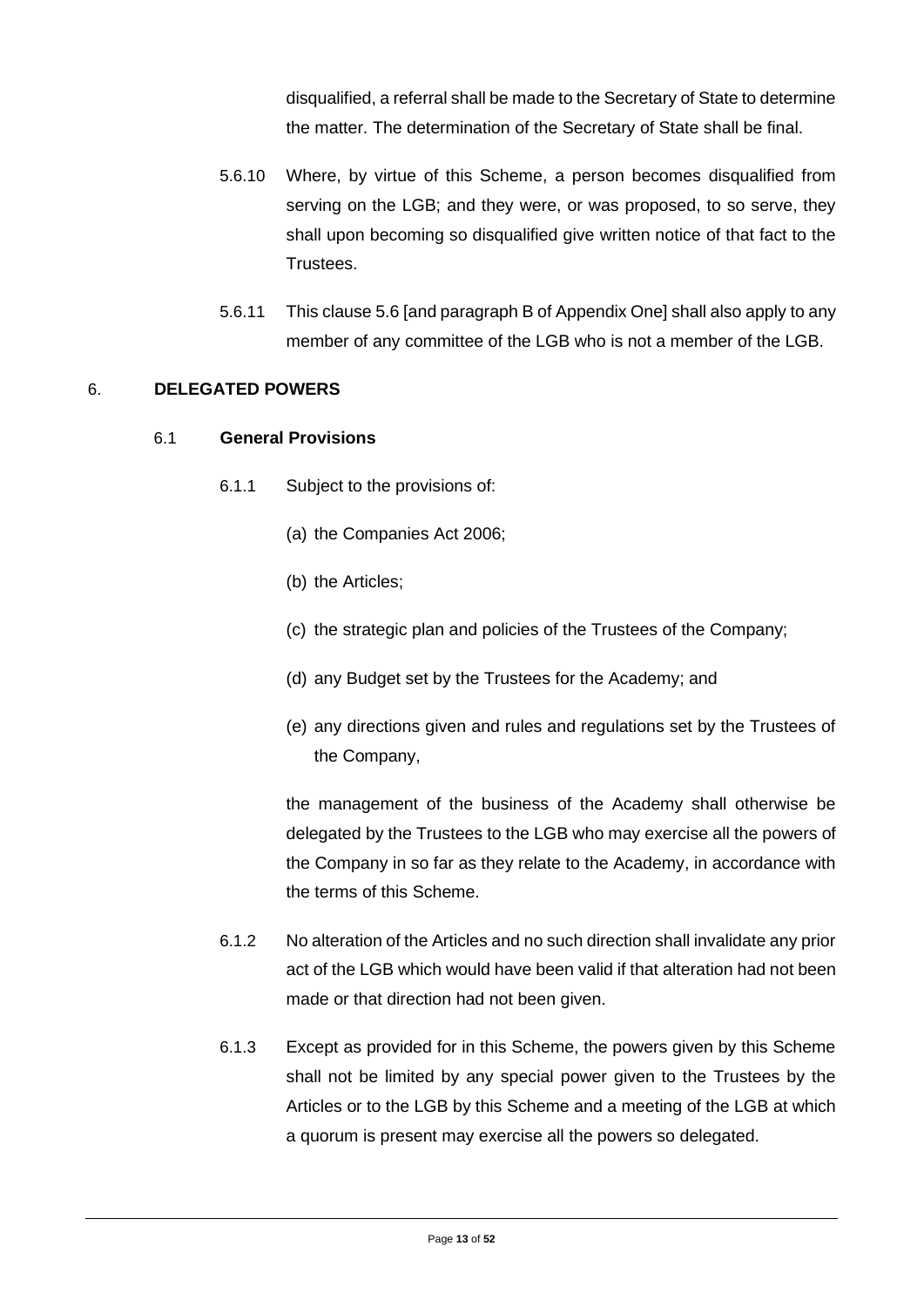- 6.1.4 The Appendices to this Scheme set out the general principles and levels of delegation of responsibilities from the Trustees to the LGB and from there to individuals. The Appendices will be reviewed by the Trustees on an annual basis. Trustees reserve the right to remove or alter any delegation at any time, whilst having due regard to, but not being bound by, the views of the LGB.
- 6.1.5 Except as provided for in this Scheme and its Appendices, in addition to all powers hereby expressly conferred upon the LGB and without detracting from the generality of the powers delegated, the LGB shall have the following powers, namely:
	- 6.1.5.1 to expend certain funds of the Company as permitted by clause 6.3.2 in such manner as the LGB shall consider most beneficial for the achievement of the Object in so far as it relates to the Academy; and
	- 6.1.5.2 to enter into such contracts on behalf of the Company in so far as they relate to the Academy and are permitted by the Trustees.
- 6.1.6 In the exercise of its powers and functions, the LGB shall consider any advice given by the Headteacher and any other executive officer as well as the Trustees.
- 6.1.7 Any bank account in which any money of the Company in so far as it relates to the Academy is deposited shall be operated by the LGB in the name of the Company. All cheques and orders for the payment of money from such an account shall be signed by at least two signatories authorised by the LGB and the Trustees.

#### 6.2 **Ethos and Values**

- 6.2.1 Whilst the LGB shall be responsible for ensuring that the Academy is conducted in accordance with its ethos and values referred to in clause 3, the determination of the Academy's ethos and mission statement shall be the responsibility of the Trustees.
- 6.2.2 At all times, the Trustees and the LGB shall ensure that the Academy is conducted in accordance with the object of the Company, the terms of any trust governing the use of the land which is used for the purposes of the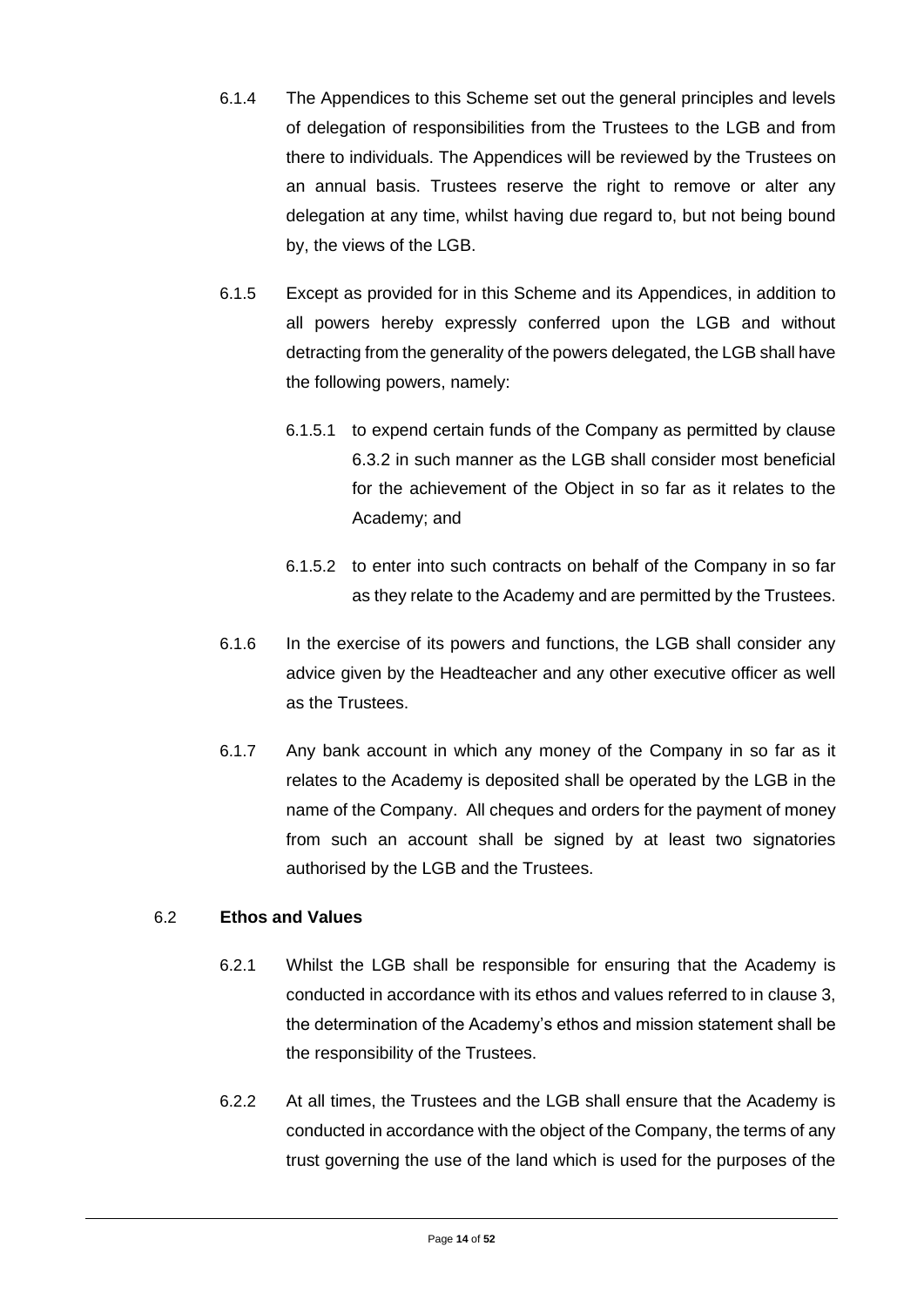Academy, and any agreement entered into with the Secretary of State for the funding of the Academy.

#### 6.3 **Powers**

#### *Contracts*

6.3.1 Whilst the LGB shall have the power to enter into contracts on behalf of the Company in so far as they relate to the Academy pursuant to clause 6.1.4, the LGB shall first obtain the written consent of the Trustees via the Finance, Audit and Resources Committee to any contracts or expenditure or any single matter above £30,000.00, or any contract with a duration longer than 12 months. In addition, the LGB will notify the Trustees via the Finance, Audit and Resources Committee of any single matter of expenditure between £10,000 and £30,000.

#### *Finance*

- 6.3.2 The Trustees delegate to the LGB the responsibility to plan, manage and expend such of the monies received under the Relevant Funding Agreement or otherwise for the purposes of the Academy as may be determined each year by the Trustees in accordance with the Budget. All such activity must be in accordance with the Trust's Finance Policy and Financial Scheme of Delegation.
- 6.3.3 The accounts of the Company shall be the responsibility of the Trustees but the LGB shall provide such information about the finances of the Academy as often and in such format as the Trustees shall require. [Without prejudice to the above, the LGB shall provide monthly management accounts to the Trustees.]
- 6.3.4 The LGB shall ensure that proper procedures are put in place for the safeguarding of funds responsibility for which is delegated to them and that the requirements of the Academies Financial Handbook as per clauses 67 and 67A of the Master Funding Agreement are observed at all times as well as any requirements and recommendations of the Trustees and the Secretary of State.
- 6.3.5 The LGB shall inform the Trustees of any need for significant unplanned expenditure and will discuss with the Trustees (and others as the Trustees shall require) options for identifying available funding.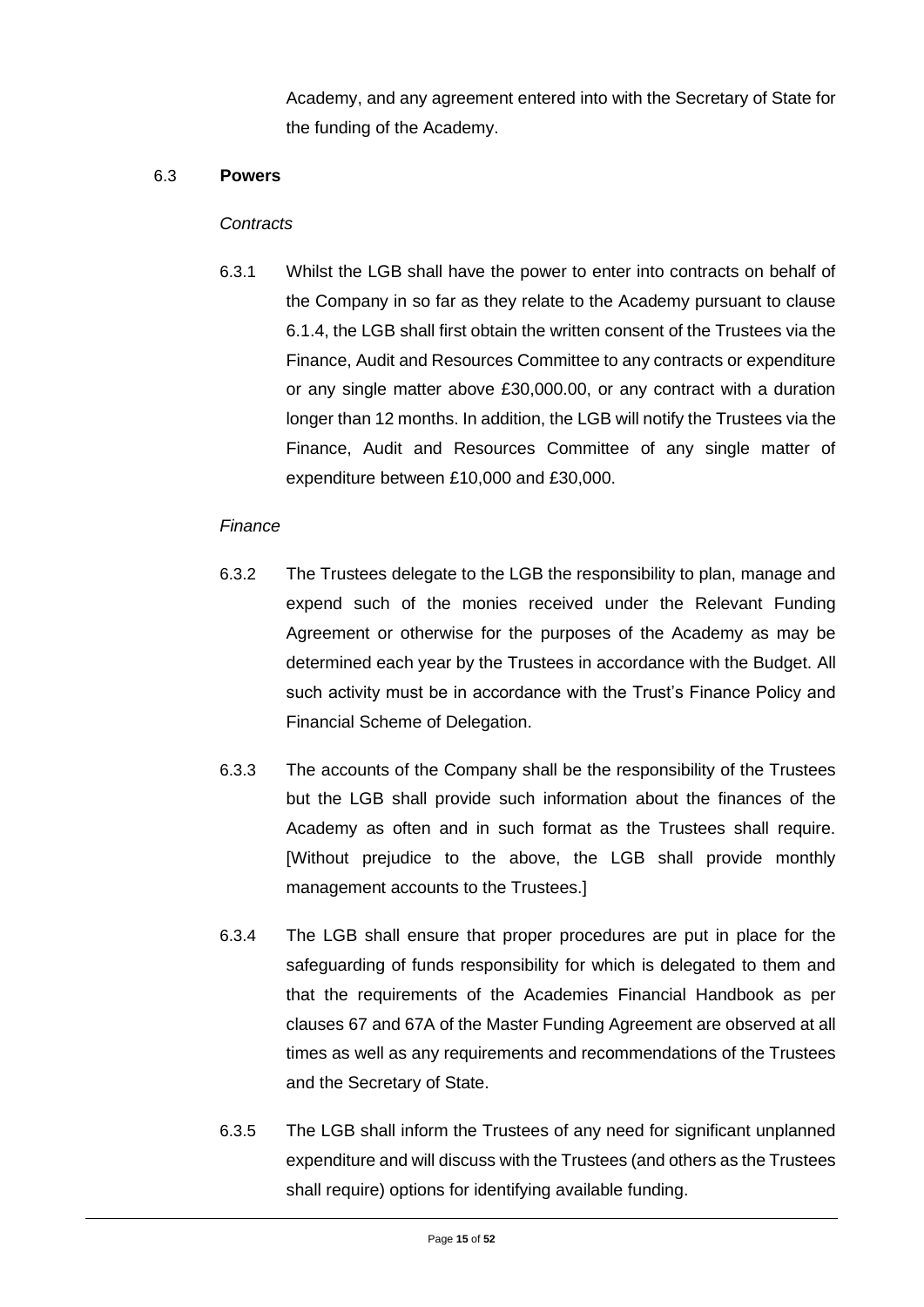6.3.6 The LGB shall develop appropriate risk management strategies and shall at all times adopt financial prudence in managing the financial affairs of the Company in so far as these relate to the Academy and are responsibilities delegated to them pursuant to this Scheme, and in accordance with the Company's Finance Policy.

#### 6.4 **Premises**

- 6.4.1 Subject to and without prejudice to clauses 6.3.4 and 6.4.5, the use of monies apportioned in the Budget for the routine maintenance of the buildings and facilities used in respect of the Academy will be the responsibility of the LGB, who shall have regard at all times to the safety of the users of the buildings and the facilities and the legal responsibilities of the Trustees (and/or any others) as owners of such buildings and facilities.
- 6.4.2 The Trustees may have regard to, but not be bound by, the views of the LGB in developing any mid to long term estate management strategy that will identify the suitability of building and facilities in light of long term curriculum needs and the need for and availability of capital investment to meet their responsibility to ensure the buildings and facilities are maintained to a good standard.
- 6.4.3 The responsibility for any disposals or acquisitions of land owned by the Company will be that of the Trustees.
- 6.4.4 Insuring the land and buildings used by the Academy will be the responsibility of the Trustees who will recover the cost from the budget delegated to the LGB.

#### 6.5 **Human Resources**

#### 6.5.1 **Headteacher**

The Trustees shall appoint the Headteacher in accordance with the Articles. The Trustees [and the LGB] may delegate such powers and functions as they consider are required by the Headteacher for the internal organisation, management and control of the Academy (including the implementation of all policies set by the Trustees for the direction of the teaching and curriculum at the Academy). The LGB will be expected to take part in the selection and appointment process.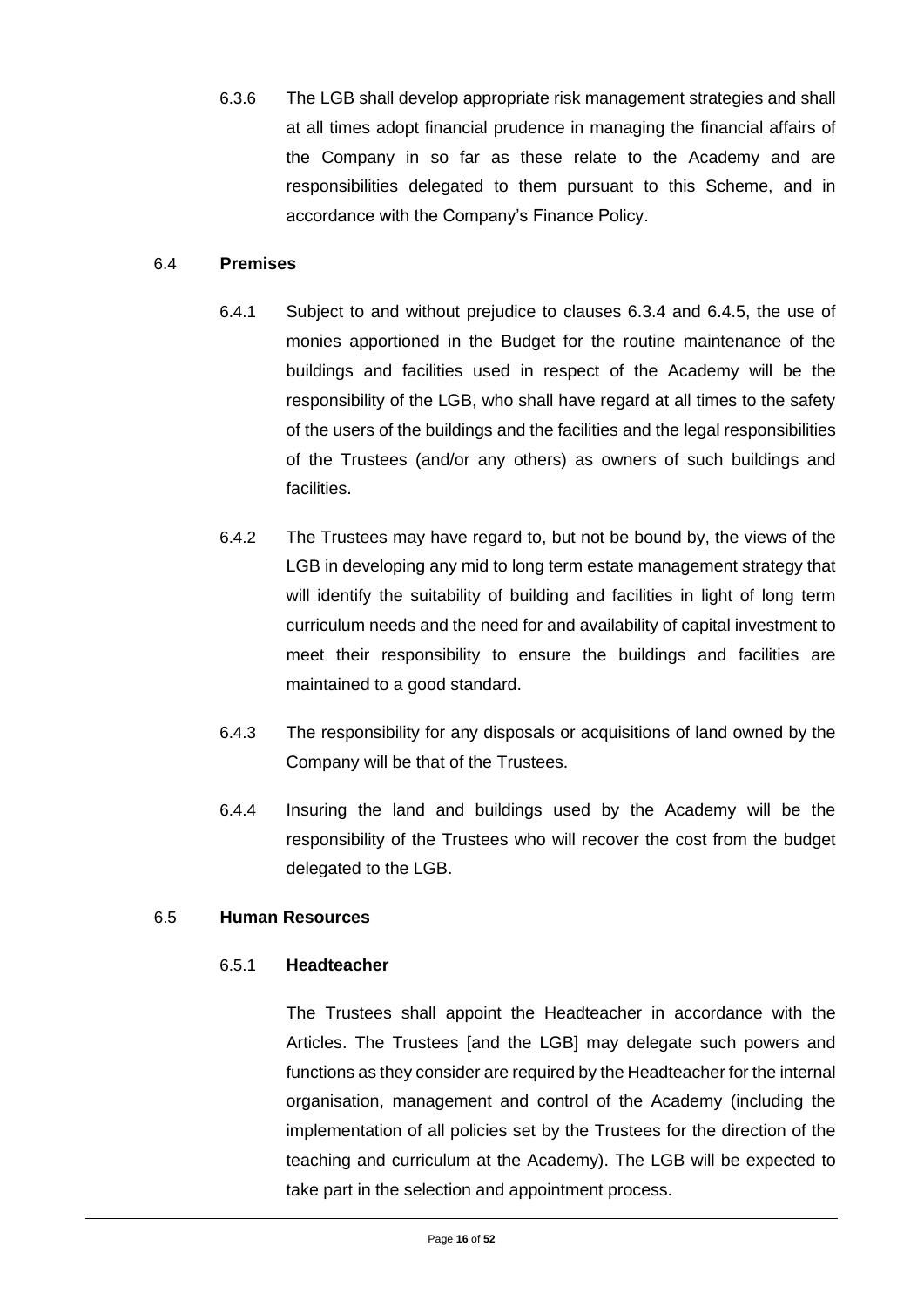#### 6.5.2 **Other Staff**

- 6.5.2.1 The Trustees shall be responsible for the appointment and contractual management and compliance of all other staff (to include teaching and non-teaching staff) to be employed by the Academy, but may delegate all or any of these powers to the LGB as it may see fit.
- 6.5.2.2 In so far as there is delegation of powers to the LGB pursuant to clause 6.5.2.1 above, the LGB shall:
	- 6.5.2.2.1 comply with all policies dealing with staff issued by the Trustees from time to time;
	- 6.5.2.2.2 take account of any pay terms set by the Trustees;
	- 6.5.2.2.3 adopt any standard contracts or terms and conditions for the employment of staff issued by the Trustees; and
	- 6.5.2.2.4 manage any claims and disputes with staff members having regard to any advice and recommendations given by the Trustees.
- 6.5.2.3 The Trustees together with the LGB shall carry out the performance management of all staff (including the Headteacher) and shall put in place procedures for the proper professional and personal development of staff.

#### 6.6 **Curriculum and Standards**

- 6.6.1 In recognition of the Trustees' obligation to the Secretary of State to provide a broad and balanced curriculum, the Trustees shall be responsible for the setting and review of the curriculum but shall have regard to, but not be bound by, any views of the LGB.
- 6.6.2 The Trustees shall be responsible for the standards achieved by the Academy and the pupils attending the Academy but may have regard to, but not be bound by, the advice and recommendations of the LGB.
- 6.6.3 Subject to the provisions of any statutory admissions code, the LGB shall be responsible for the review from time to time of the Academy's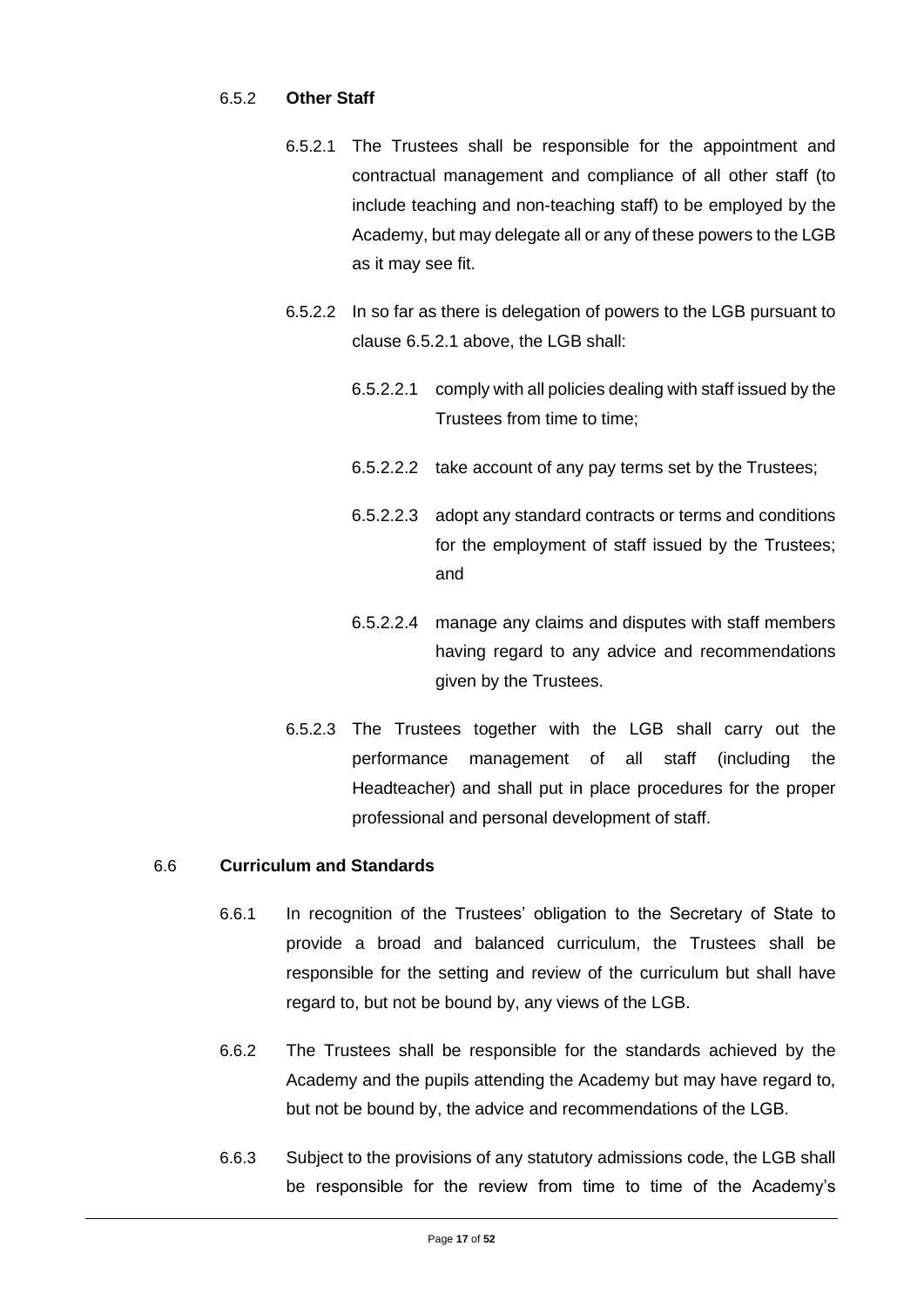admissions policy. The Trustees shall be ultimately responsible for the setting and approval of the admissions policy and no change will be made to the admissions criteria without the written consent of the Trustees.

6.6.4 Any decision to expand the Academy shall be that of the Trustees (with the written consent of the DBE) who shall have regard to, but not be bound by, the views of the LGB.

#### 6.7 **Extended School and Business Activities**

Whilst the undertaking of any activities which would be described as part of the Academy's "extended schools agenda" or any activities designed to generate business income, shall be the responsibility of the LGB, this shall only be undertaken in a manner consistent with any policy set by the Trustees provided that:

(i) such policy is consonant with the trusts and ethos of the Academy; and

(ii) that the LGB shall have regard to the viability of such activities, the impact on the Academy's activities and any financial implications, such as the threat of taxation in light of the Company's charitable objects and any threat to funding provided by the Secretary of State.

#### 6.8 **Regulatory Matters**

The Trustees shall be responsible for the satisfaction and observance of all regulatory and legal matters but the LGB shall do all such things as the Trustees may specify as being necessary to ensure that the Company is meeting its legal obligations.

#### 7. **OPERATIONAL MATTERS**

- 7.1 The LGB shall comply with the obligations set out in Appendix 2 which deals with the day-to-day operation of, and delegation of responsibilities to, the LGB.
- 7.2 The LGB will adopt and will comply with all policies of the Trustees communicated to the LGB from time to time.
- 7.3 Both the Trustees and all members of the LGB have a duty to act with integrity, objectivity and honesty in the best interests of the Company and the Academy and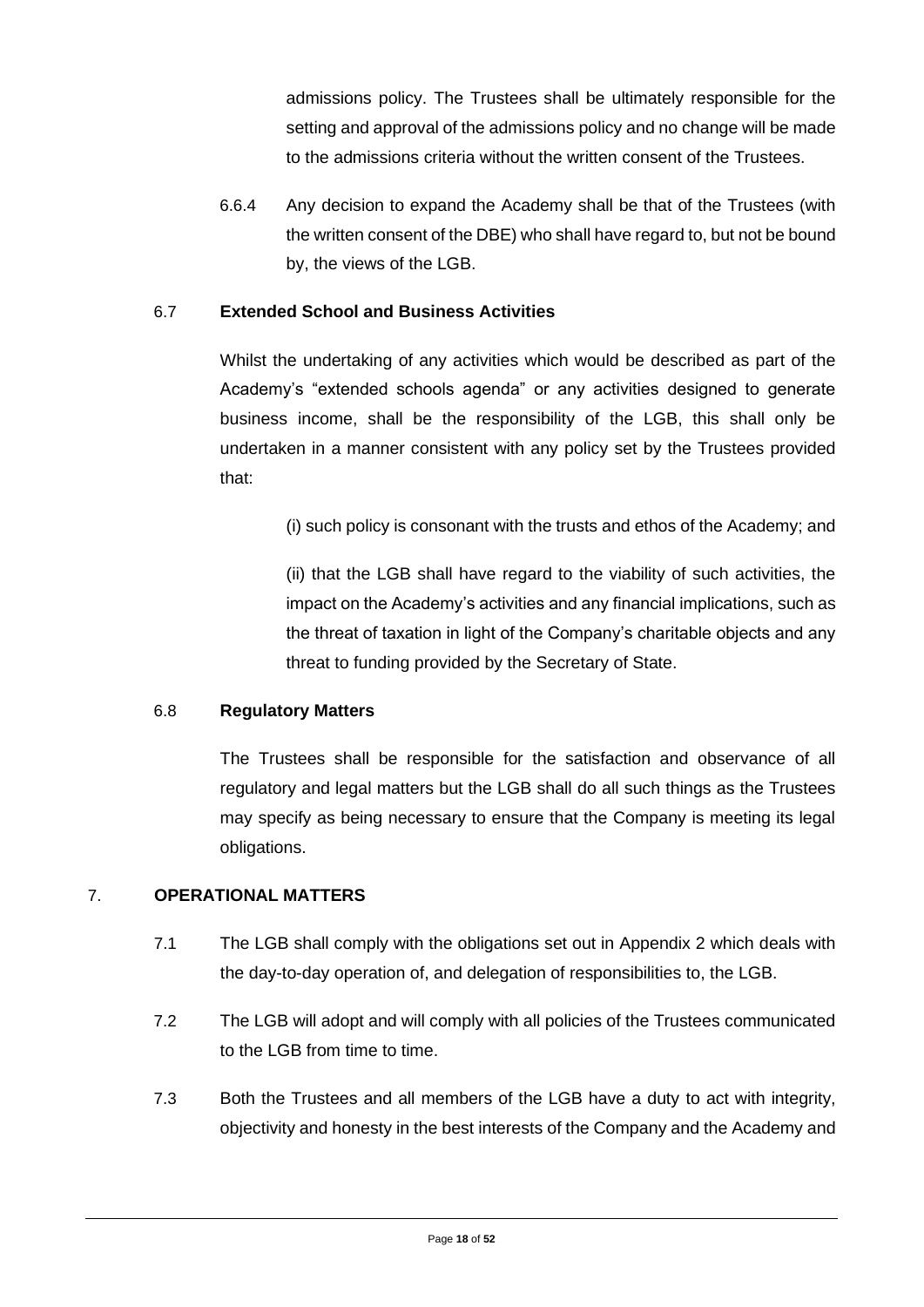shall be open about decisions and be prepared to justify those decisions except in so far as any matter may be considered confidential.

- 7.4 The LGB will review its policies and practices on a regular basis, having regard to recommendations made by the Trustees from time to time, in order to ensure that the governance of the Academy is best able to adapt to the changing political and legal environment.
- 7.5 The LGB shall provide such data and information regarding the business of the Academy and the pupils attending the Academy as the Trustees may require from time to time.
- 7.6 The LGB shall submit to any inspections by the Trustees, and any inspections pursuant to section 48 of the Education Act 2005 (Statutory Inspections of Anglican and Methodist Schools).
- 7.7 The LGB shall work closely with and shall promptly implement any advice or recommendations made by the Trustees in the event that intervention is either threatened or is carried out by the Secretary of State and the Trustees expressly reserve the unfettered right to review or remove any power or responsibility conferred on the LGB under this Scheme in such circumstances.

#### 8. **ANNUAL REVIEW AND TERMINATION**

- 8.1 This Scheme shall operate from the Effective Date in respect of the named Academy.
- 8.2 This Scheme may be terminated by the Trustees at any time by giving notice in writing to the LGB. The termination will be immediate unless a future date is specified by the Trustees.
- 8.3 The Trustees will have the absolute discretion to review this Scheme at least on an annual basis and to alter any provisions of it.
- 8.4 In considering any material changes to this Scheme or any framework on which it is based, the Trustees will have regard to and give due consideration of any views of the LGB.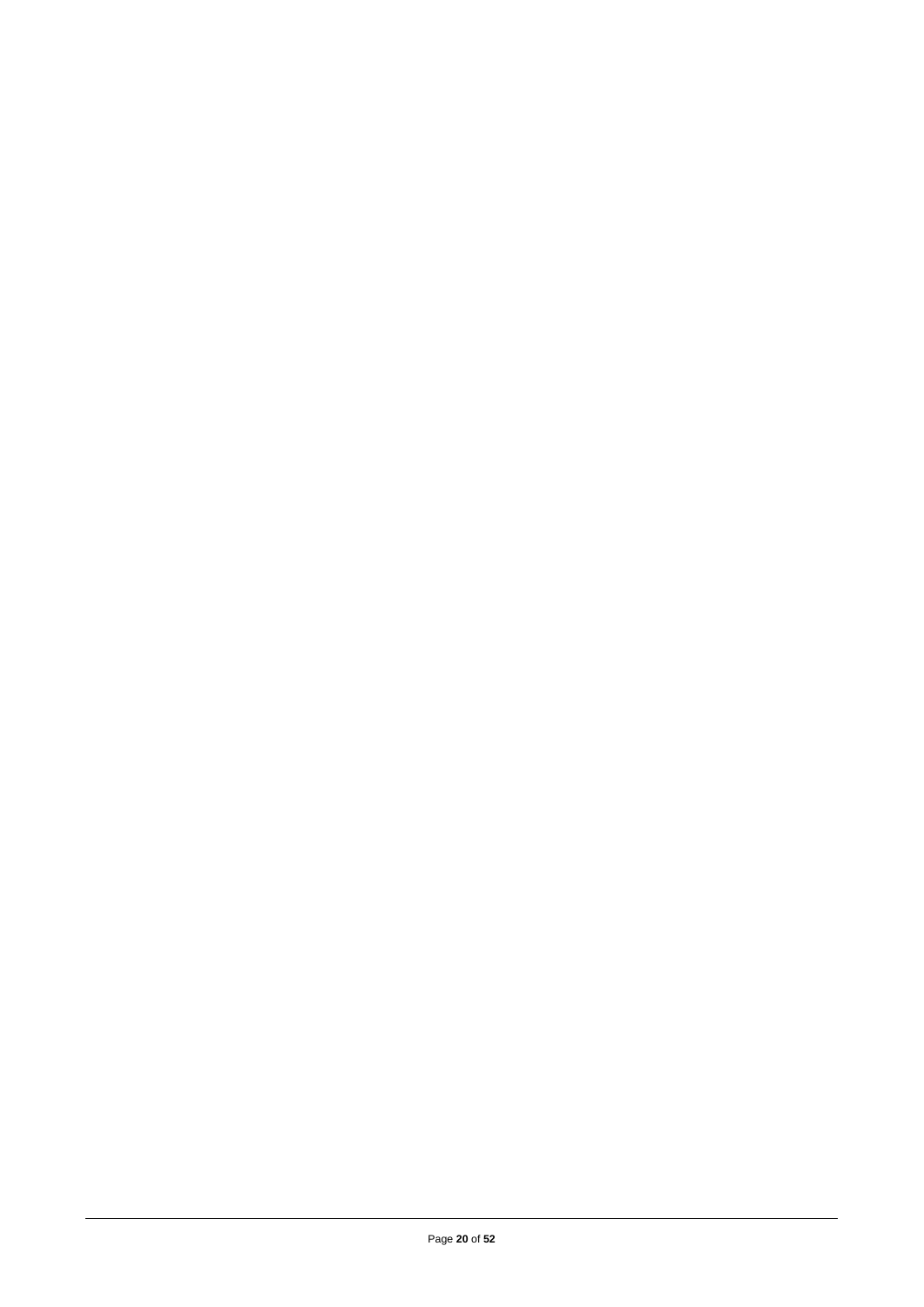#### **The Local Governing Body of**

#### «LGB\_NAME»

This Scheme of Delegation was approved by the DNEAT Board of Trustees on «Date\_of\_Board\_Meeting».

Executed on behalf of the LGB by:

**Chair of Governors** 

In the presence of:

Executed on behalf of the Company by:

#### **Trustee (Chair)**

In the presence of:

Witness (name):

Address: Occupation: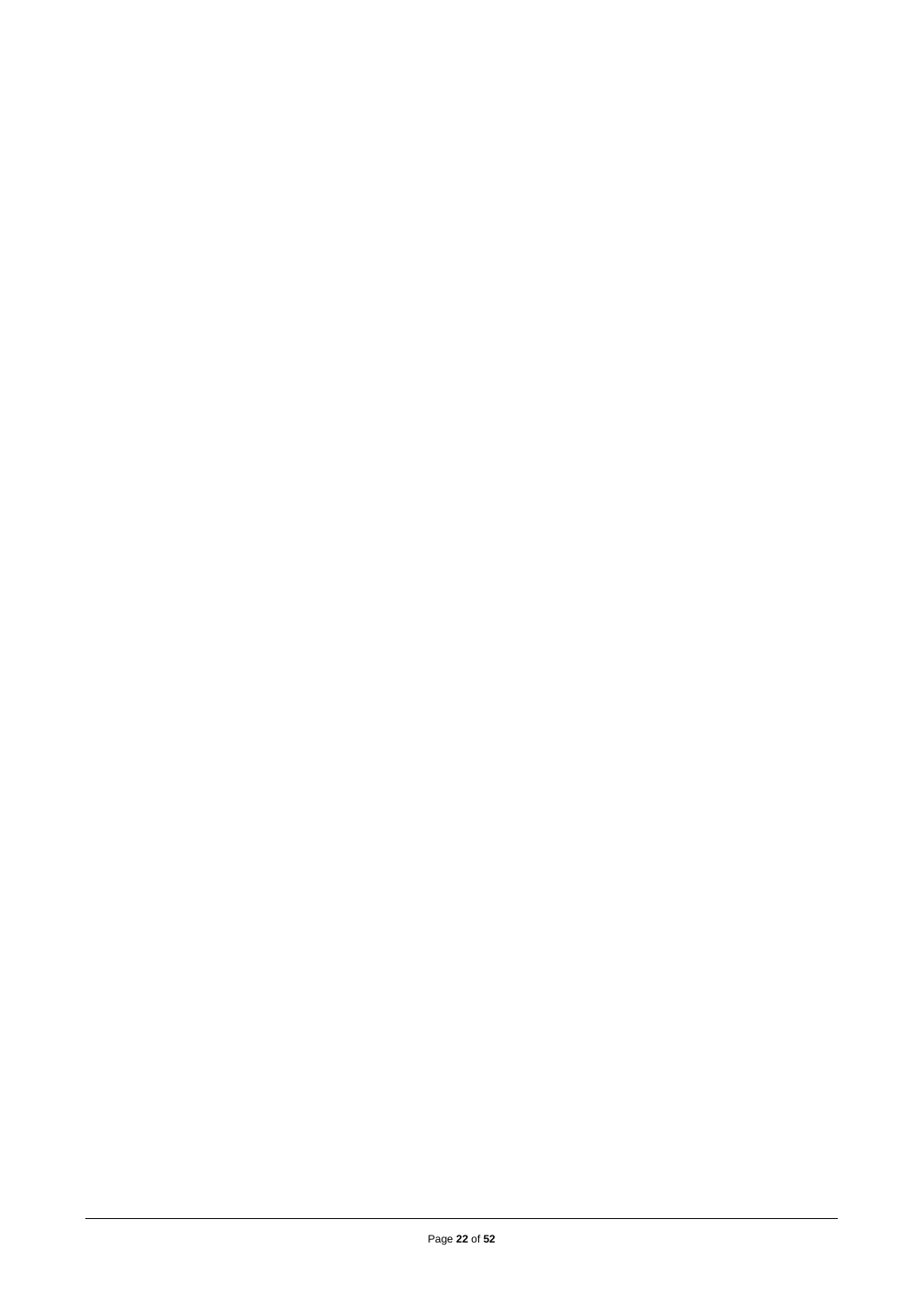# **APPENDIX ONE**

# **FUNCTIONING OF THE LGB**

#### **A CHAIRMAN, VICE-CHAIRMAN AND CLERK OF THE LGB**

- A.1 The chairman of each LGB shall be appointed by the Trustees having due regard to, but not being bound by, the views of the LGB.
- A.2 The clerk of each LGB shall be appointed by the Trustees having due regard to, but not being bound by, the views of the LGB.
- A.3 The members of the LGB may, for each school year, at their first meeting in that year, elect a vice-chairman from among their number to serve until a successor is elected or a vacancy occurs as envisaged in paragraph A.5. Neither a person who is employed by the Company (whether or not at an Academy) nor a person who is at the time of election already a Trustee of the Company (except where such person is a Trustee by virtue of being the incumbent chairman) shall be eligible for election as vice-chairman.
- A.4 Subject to paragraph A.5, the chairman or vice-chairman shall hold office as such until their successor has been appointed or elected (respectively) in accordance with this clause 1.
- A.5 The chairman or vice-chairman may at any time resign their office by giving notice in writing to the Trustees. The chairman or vice-chairman shall cease to hold office if:
	- i) They cease to serve on the LGB;
	- ii) They are employed by the Company whether or not at an Academy;
	- iii) They are removed from office in accordance with this Scheme; or
	- iv) In the case of the vice-chairman, they are appointed in accordance with this Scheme to fill a vacancy in the office of chairman.
- A.6 Where by reason of any of the matters referred to in paragraph A.5, a vacancy arises in the office of chairman, the Trustees shall appoint a new chairman.
- A.7 Where by reason of any of the matters referred to in paragraph A.5 a vacancy arises in the office of vice-chairman, the members of the LGB shall at its next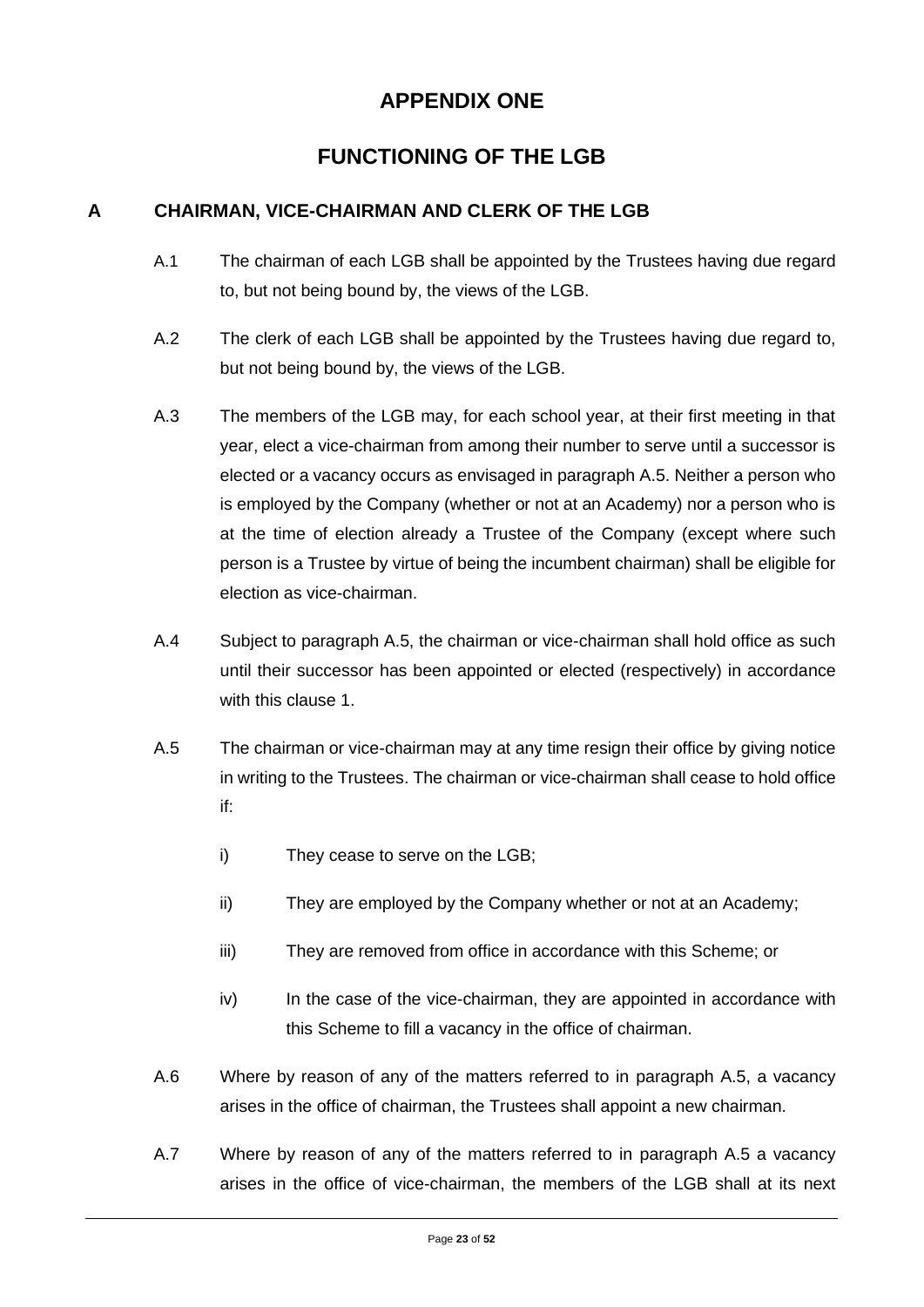meeting elect one of their number to fill that vacancy.

- A.8 Where the chairman is absent from any meeting or there is at the time a vacancy in the office of the chairman, the vice-chairman shall act as the chair for the purposes of the meeting.
- A.9 Where in the circumstances referred to in paragraph A.8 the vice-chairman is also absent from the meeting or there is at the time a vacancy in the office of vicechairman, the members of the LGB shall elect one of their number to act as a chairman for the purposes of that meeting, provided that the person elected shall neither be a person who is employed by the Company whether or not at an Academy nor a Trustee.
- A.10 Any election of the vice-chairman which is contested shall be held by secret ballot.
- A.11 The chairman may be removed from office by the Trustees at any time.
- A.12 The vice-chairman may be removed by the LGB in accordance with this Scheme.
- A.13 A resolution to remove the vice-chairman from office which is passed at a meeting of the LGB shall not have effect unless:
	- i) it is confirmed by a resolution passed at a second meeting of the LGB held not less than fourteen days after the first meeting; and
	- ii) the matter of the vice-chairman's removal from office is specified as an item of business on the agenda for each of those meetings.
- A.14 Before a resolution is passed by the LGB at the relevant meeting as to whether to confirm the previous resolution to remove the vice-chairman from office, the person or persons proposing their removal shall at that meeting state their reasons for doing so and the vice-chairman shall be given an opportunity to make a statement in response.

#### **B CONFLICTS OF INTEREST**

B.1 Any member of the LGB or any member of a committee of the LGB who is not also a member of the LGB who has or can have any direct or indirect duty or personal interest (including but not limited to any Personal Financial Interest (as that phrase is defined in paragraph B.2 below) which conflicts or may conflict with their duties as a member of the LGB shall disclose that fact to the LGB as soon as they become aware of it. A person must absent themselves from any discussions of the LGB in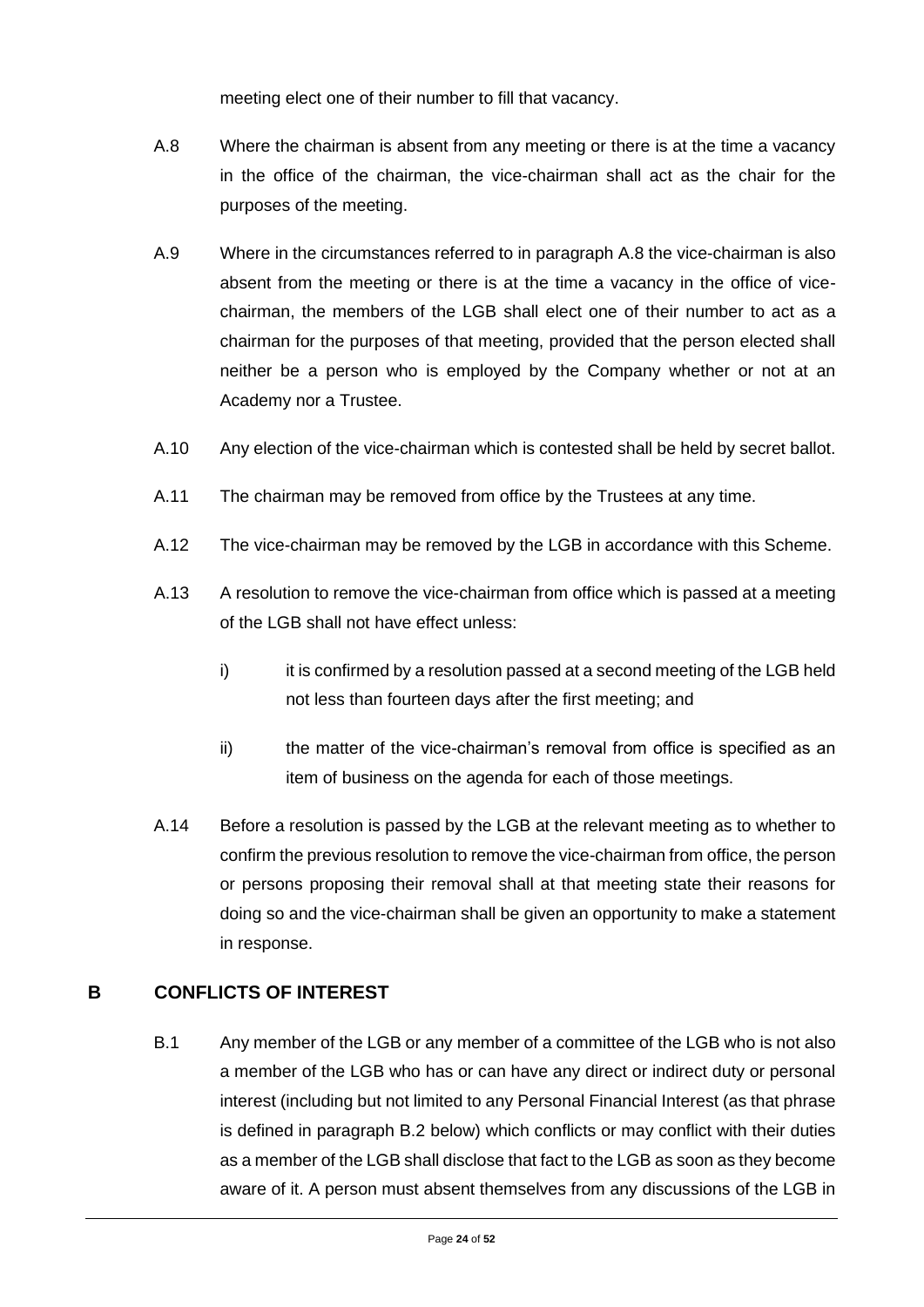which it is possible that a conflict will arise between their duty to act solely in the interests of the «Academy or Federation» and any duty or personal interest (including but not limited to any Personal Financial Interest).

B.2 For the purpose of paragraph B.1, a person has a Personal Financial Interest if they are in the employment of the Company or is in receipt of remuneration or the provision of any other benefit directly from the Company or in some other way is linked to the Company or an Academy.

#### **C THE MINUTES**

- C.1 The minutes of the proceedings of a meeting of the LGB shall be drawn up and entered into a book kept for the purpose by the person authorised to keep the minutes of the LGB, and shall be signed (subject to the approval of the members of the LGB) at the same or next subsequent meeting by the person acting as chairman thereof. The minutes shall include a record of:
	- i) all appointments of members and/or officers made by the LGB and/or the Trustees; and
	- ii) all proceedings at meetings of the LGB and of committees of the LGB including the names of all persons present at each such meeting.
- C.2 The chairman shall ensure that copies of minutes of all meeting of the LGB (and such of the subcommittees as the Trustees shall from time to time notify) shall be provided to the Trustees as soon as reasonably practicable after those minutes are approved.

#### **D COMMITTEES**

D.1 The LGB will establish subcommittees in accordance with guidance provided by the Trustees. Subcommittees may include individuals who are not members of the LGB, provided that such individuals are in a minority.

#### **E DELEGATION**

E.1 Provided such power or function has been delegated to the LGB, the LGB may further delegate to any person serving on the LGB, subcommittee, the Headteacher or any other holder of an executive office, such of their powers or functions as they consider desirable to be exercised by them. Any such delegation may be made subject to any conditions either the Trustees or the LGB may impose and may be revoked or altered.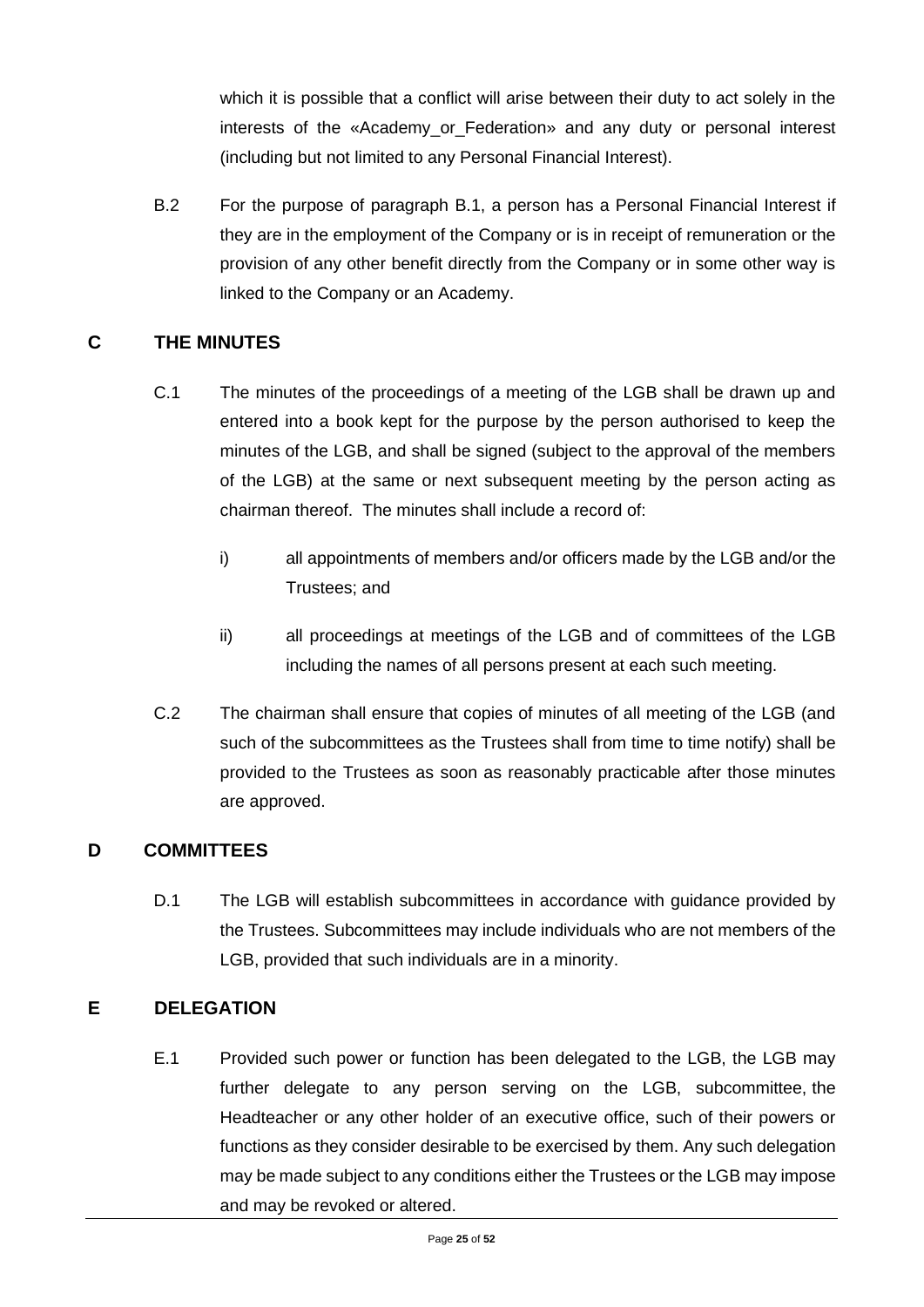E.2 Where any power or function of the Trustees or the LGB is exercised by any subcommittee, any Trustee or member of the LGB, the Headteacher or any other holder of an executive office, that person or subcommittee shall report to the LGB in respect of any action taken or decision made with respect to the exercise of that power or function at the meeting of the LGB immediately following the taking of the action or the making of the decision.

#### **F MEETINGS OF THE LGB**

- F.1 Subject to the provisions contained in this Scheme, the LGB may regulate its proceedings as the members of the LGB think fit.
- F.2 The LGB shall meet in accordance with the DNEAT Governance Meetings Schedule. Meetings of the LGB shall be convened by the Clerk to the LGB. In exercising their functions under this Scheme the clerk shall comply with any direction:
	- i) Given by the Trustees or the LGB; or
	- ii) Given by the chairman of the LGB or, in their absence or where there is a vacancy in the office of chairman, the vice-chairman of the LGB, so far as such direction is not inconsistent with any direction given as mentioned in F.2(i) above.
- F.3 Any three members of the LGB may, by notice in writing given to the clerk, requisition a meeting of the LGB; and it shall be the duty of the clerk to convene such a meeting as soon as is reasonably practicable.
- F.4 Each member of the LGB shall be given at least seven clear days before the date of a meeting:
	- i) notice in writing thereof, signed by the clerk, and sent to each member of the LGB at the address provided by each member from time to time; and
	- ii) a copy of the agenda for the meeting,

provided that where the chairman or, in their absence or where there is a vacancy in the office of chairman, the vice-chairman, so determines on the ground that there are matters demanding urgent consideration, it shall be sufficient if the written notice of a meeting, and the copy of the agenda thereof are given within such shorter period as he directs.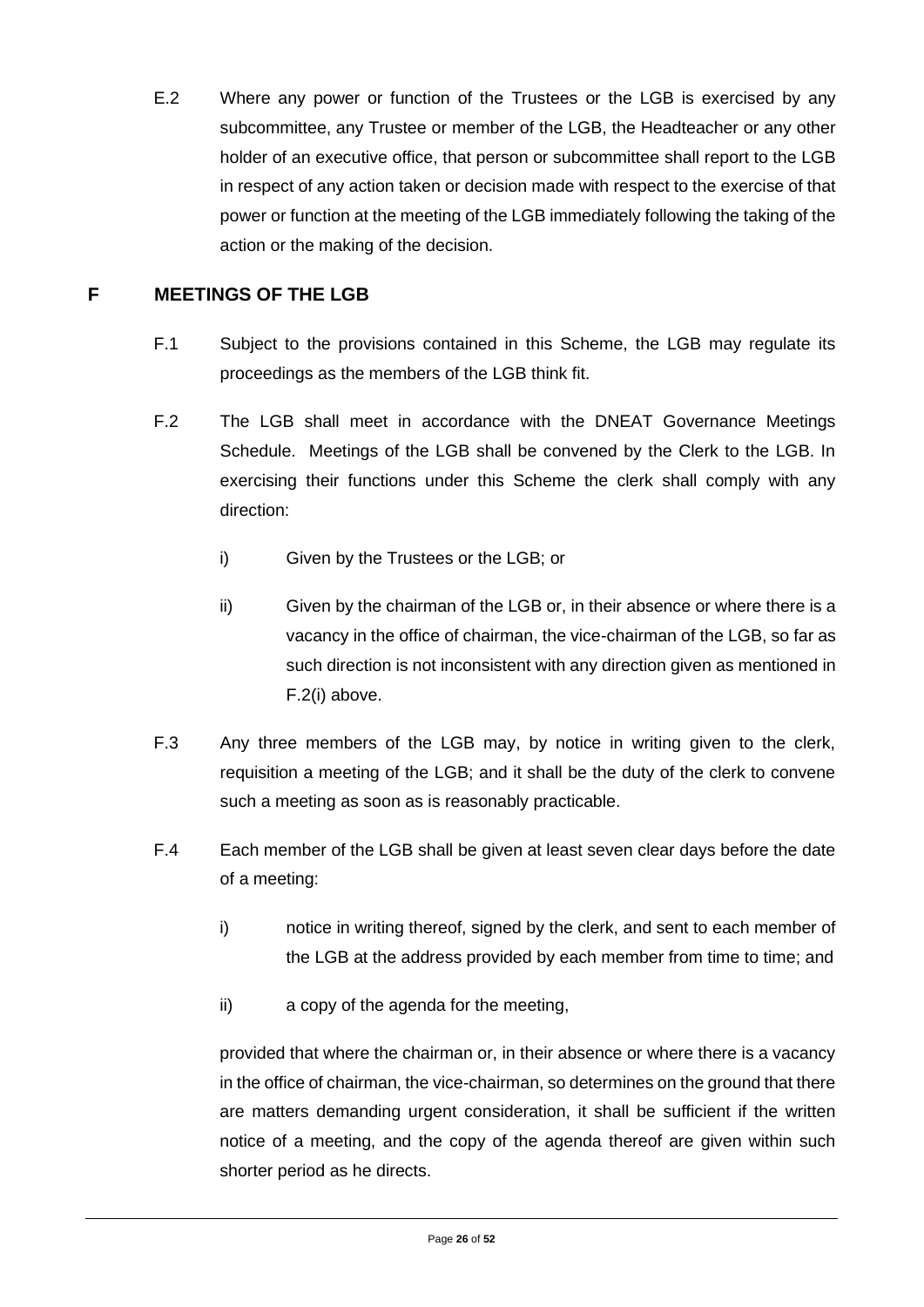- F.5 The convening of a meeting and the proceedings conducted thereat shall not be invalidated by reason of any individual not having received written notice of the meeting or a copy of the agenda thereof.
- F.6 A resolution to rescind or vary a resolution carried at a previous meeting of the LGB shall not be proposed at a meeting of the LGB unless the consideration of the rescission or variation of the previous resolution is a specific item of business on the agenda for that meeting.
- F.7 A meeting of the LGB shall be terminated forthwith if:
	- i) the members of the LGB so resolve; or
	- ii) the number of members present ceases to constitute a quorum for a meeting of the LGB in accordance with paragraph F.10, subject to paragraph F.12.
- F.8 Where in accordance with paragraph F.7 a meeting is not held or is terminated before all the matters specified as items of business on the agenda for the meeting have been disposed of, a further meeting shall be convened by the clerk as soon as is reasonably practicable, but in any event within seven days of the date on which the meeting was originally to be held or was so terminated.
- F.9 Where the LGB resolves in accordance with paragraph F.7 to adjourn a meeting before all the items of business on the agenda have been disposed of, the LGB shall before doing so determine the time and date at which a further meeting is to be held for the purposes of completing the consideration of those items, and they shall direct the clerk to convene a meeting accordingly.
- F.10 Subject to paragraph F.12, the quorum for a meeting of the LGB, and any vote on any matter thereat, shall be any three of the members of the LGB, or, where greater, any one third (rounded up to a whole number) of the total number of members of the LGB at the date of the meeting, provided that no quorum shall be reached unless at least one Trust appointed LGB member is present.
- F.11 The LGB may act notwithstanding any vacancies on its board, but, if the numbers of persons serving is less than the number fixed as the quorum, the continuing persons may act only for the purpose of filling vacancies or of calling a general meeting.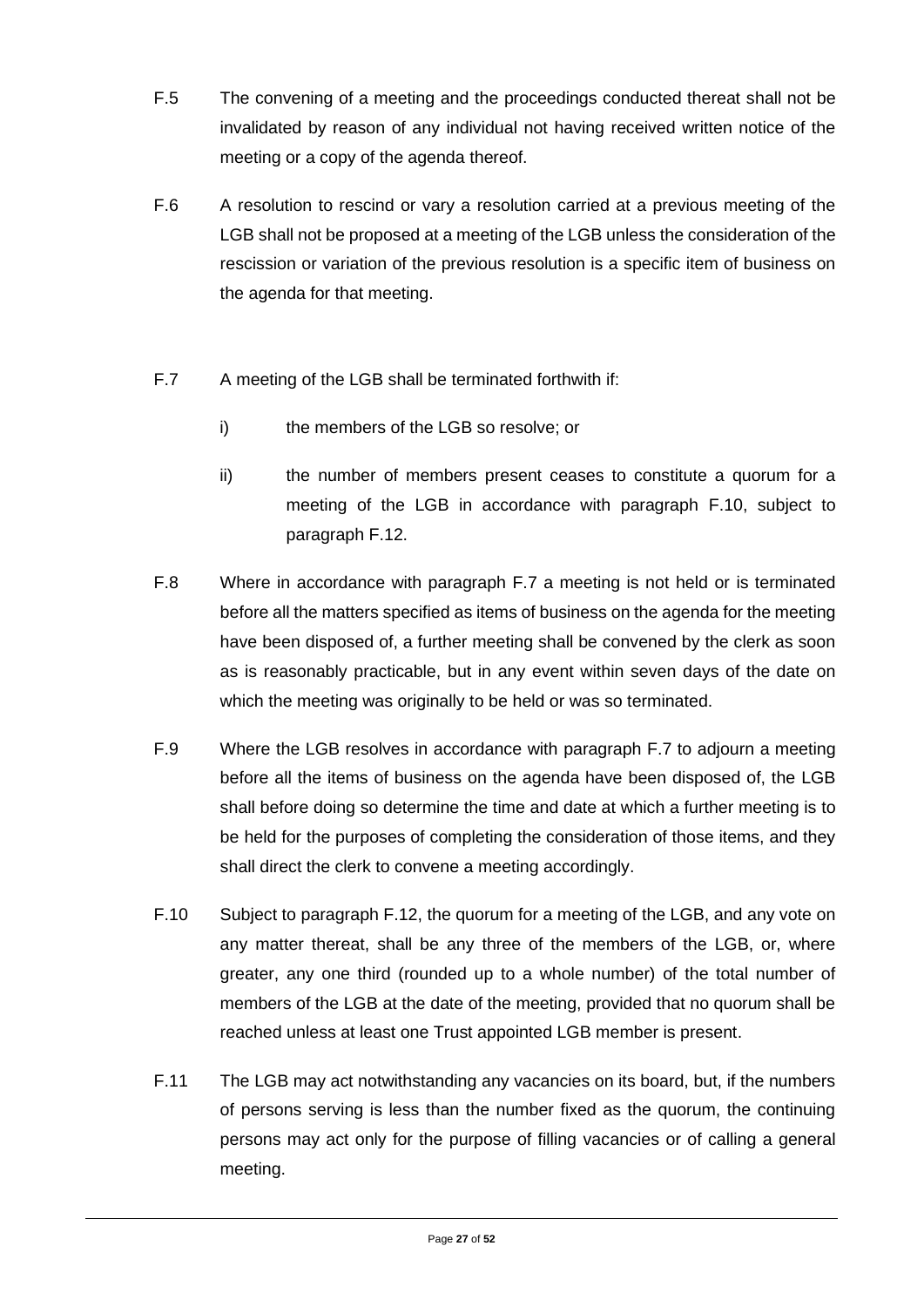- F.12 The quorum for the purposes of:
	- i) any vote on the appointment of a parent member in accordance with clause 5.2.9 of the Scheme;
	- ii) any vote on the removal of a person in accordance with this Scheme;
	- iii) not used

shall be any two-thirds (rounded up to a whole number) of the persons who are at the time persons entitled to vote on those respective matters.

- F.13 Subject to this Scheme, every question to be decided at a meeting of the LGB shall be determined by a majority of the votes of the persons present and entitled to vote on the question. Every member of the LGB shall have one vote.
- F.14 Subject to paragraphs F.10 F.12, where there is an equal division of votes, the chairman of the meeting shall have a casting vote in addition to any other vote he may have.
- F.15 The proceedings of the LGB shall not be invalidated by
	- i) any vacancy on the board; or
	- ii) any defect in the election, appointment or nomination of any person serving on the LGB.
- F.16 A resolution in writing, signed by all the persons entitled to receive notice of a meeting of the LGB or of a subcommittee of the LGB, shall be valid and effective as if it had been passed at a meeting of the LGB or (as the case may be) a subcommittee of the LGB duly convened and held. Such a resolution may consist of several documents in the same form, each signed by one or more of the members of the LGB and may include an electronic communication by or on behalf of the LGB indicating their agreement to the form of resolution providing that the member has previously notified the LGB in writing of the email address or addresses which the member will use.
- F.17 Subject to paragraph F.18, the LGB shall ensure that a copy of:
	- i) the agenda for every meeting of the LGB;
	- ii) the draft minutes of every such meeting, if they have been approved by the person acting as chairman of that meeting;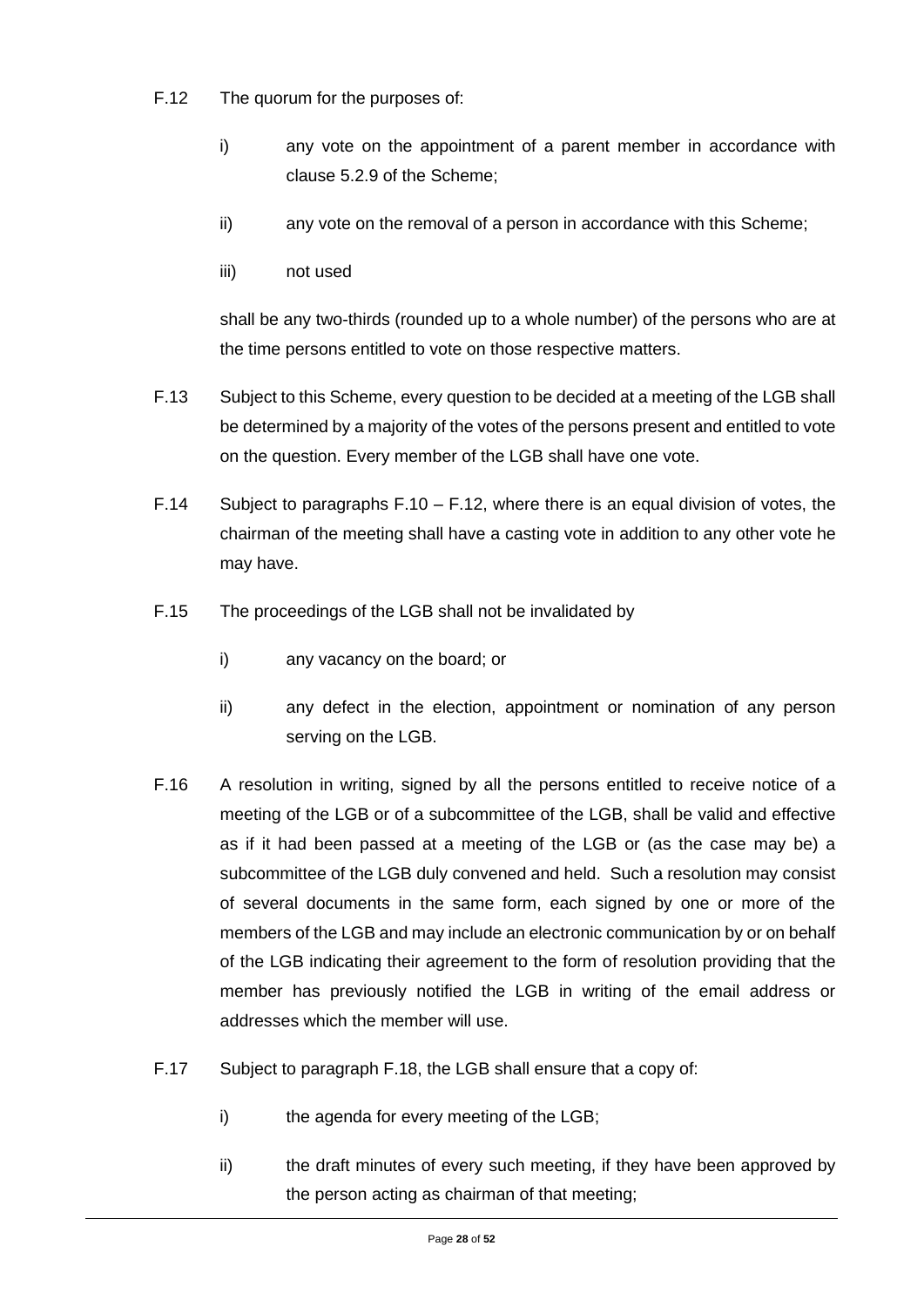- iii) the signed minutes of every such meeting; and
- iv) any report, document or other paper considered at any such meeting,

are, as soon as is reasonably practicable, made available at the Academies to persons wishing to inspect them.

- F.18 There may be excluded from any item required to be made available in pursuance of paragraph F.17, any material relating to:
	- i) a named teacher or other person employed, or proposed to be employed, at an Academy;
	- ii) a named pupil at, or candidate for admission to, an Academy; and
	- iii) any matter which, by reason of its nature, the LGB is satisfied should remain confidential.
- F.19 Any member of the LGB shall be able to participate in, and be counted as present at for the purposes of the quorum, meetings of the LGB by telephone or video conference provided that:
	- i) They have given notice of their intention to do so detailing the telephone number on which they can be reached and/or appropriate details of the video conference suite from which they shall be taking part at the time of the meeting at least 48 hours before the meeting; and
	- ii) the LGB has access to the appropriate equipment,

and provided that, if after all reasonable efforts it does not prove possible for that person to participate by telephone or video conference, the meeting may still proceed with its business provided it is otherwise quorate.

### **G NOTICES**

- G.1 Any notice to be given to or by any person pursuant to this Scheme (other than a notice calling a meeting of the LGB) shall be in writing or shall be given using electronic communications to an address for the time being notified for that purpose to the person giving the notice. In this Scheme, "Address" in relation to electronic communications, includes a number or address used for the purposes of such communications.
- G.2 A notice may be given by the LGB to its members either personally or by sending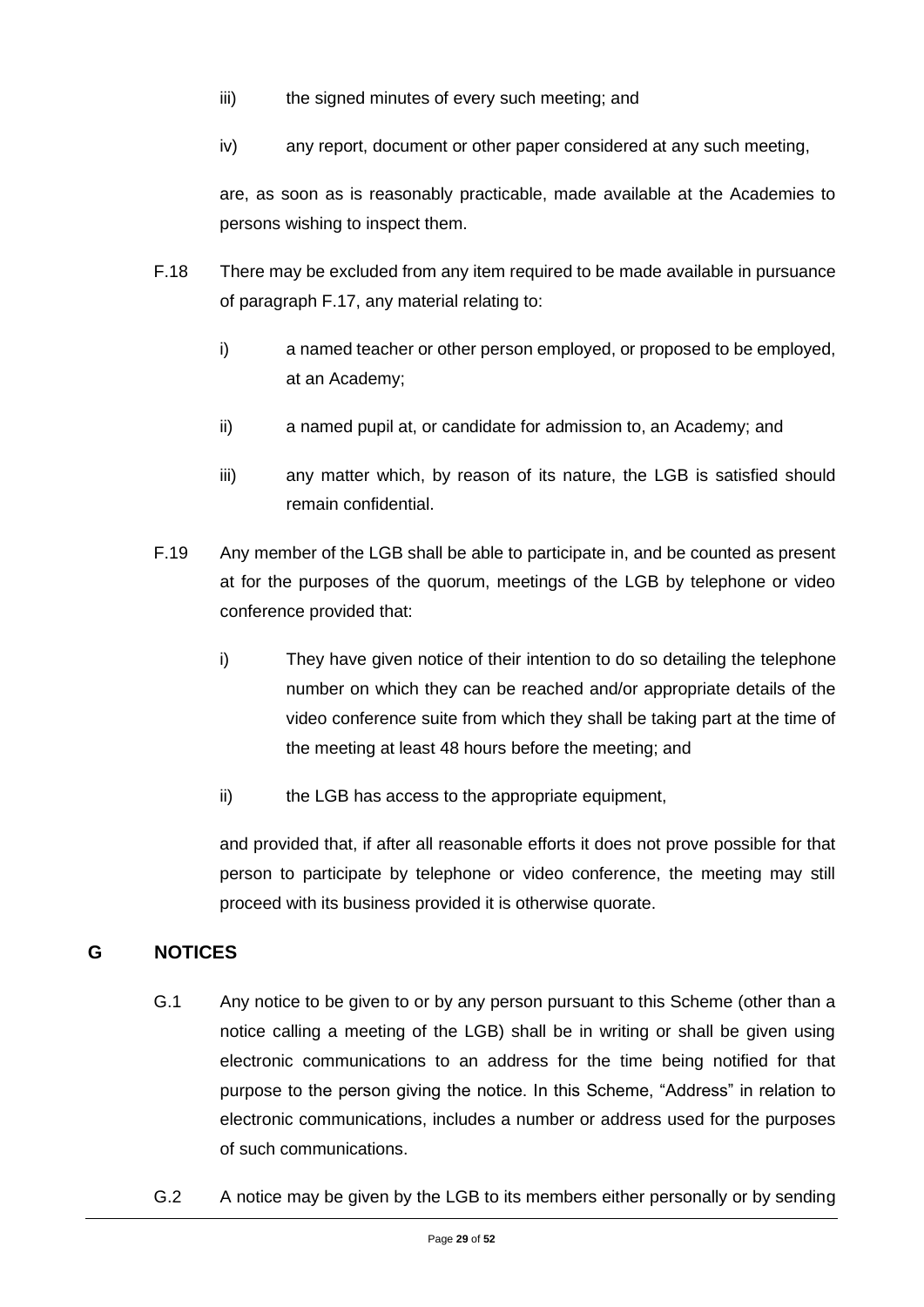it by post in a prepaid envelope addressed to the member at their registered address or by leaving it at that address or by giving it using electronic communications to an address for the time being notified to the LGB by the member. A member whose registered address is not within the United Kingdom and who gives to the LGB an address within the United Kingdom at which notices may be given to them, or an address to which notices may be sent using electronic communications, shall be entitled to have notices given to them at that address, but otherwise no such member shall be entitled to receive any notice from the LGB.

- G.3 A member of the LGB present, either in person or in accordance with paragraph F.19, at any meeting of the LGB shall be deemed to have received notice of the meeting and, where necessary, of the purposes for which it was called.
- G.4 Proof that an envelope containing a notice was properly addressed, prepaid and posted shall be conclusive evidence that the notice was given. Proof that a notice contained in an electronic communication was sent in accordance with guidance issued by the Institute of Chartered Secretaries and Administrators shall be conclusive evidence that the notice was given. A notice shall be deemed to be given at the expiration of 48 hours after the envelope containing it was posted or, in the case of a notice contained in an electronic communication, at the expiration of 48 hours after the time it was sent.

#### **H INDEMNITY**

H.1 Subject to the provisions of the Companies Act 2006 every member of the LGB or other officer or auditor of the Company acting in relation to the Academies shall be indemnified out of the assets of the Company against any liability incurred by them in that capacity in defending any proceedings, whether civil or criminal, in which judgment is given in favour or in which they are acquitted or in connection with any application in which relief is granted to them by the court from liability for negligence, default, breach of duty or breach of trust in relation to the affairs of the Company.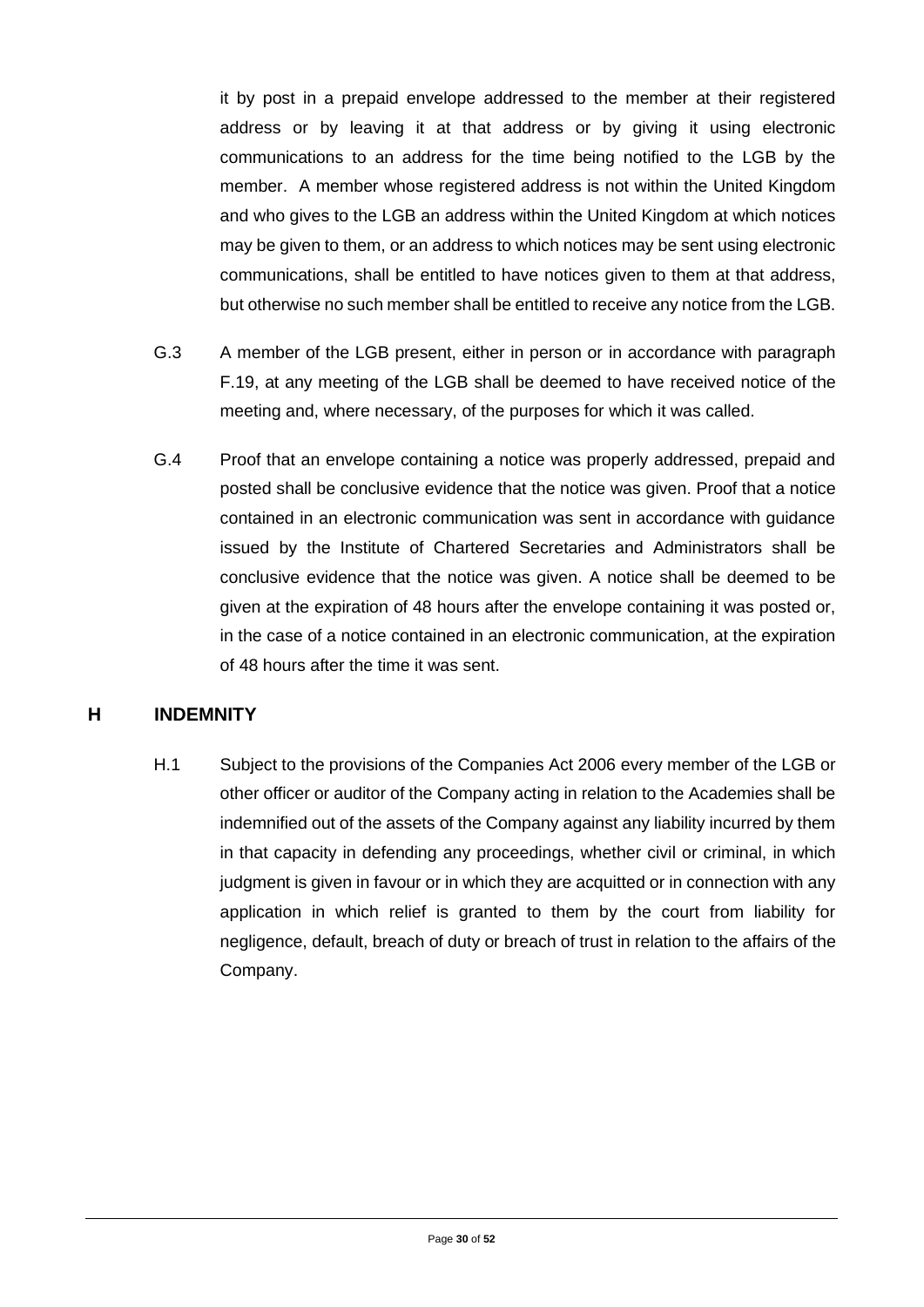# **APPENDIX TWO**

# **SCHEME OF DELEGATION CHECK LIST**

| <b>GOVERNANCE STRUCTURE</b> |                                                                    |                                                                                                                                                                             |                                                                                                                                                                         |                                         |                                                                                              |  |  |  |  |  |
|-----------------------------|--------------------------------------------------------------------|-----------------------------------------------------------------------------------------------------------------------------------------------------------------------------|-------------------------------------------------------------------------------------------------------------------------------------------------------------------------|-----------------------------------------|----------------------------------------------------------------------------------------------|--|--|--|--|--|
|                             | <b>Members</b>                                                     |                                                                                                                                                                             |                                                                                                                                                                         |                                         |                                                                                              |  |  |  |  |  |
| <b>Board of Trustees</b>    |                                                                    |                                                                                                                                                                             |                                                                                                                                                                         |                                         |                                                                                              |  |  |  |  |  |
|                             |                                                                    | <b>Board</b><br><b>Committees</b>                                                                                                                                           | <b>Trust Officers</b>                                                                                                                                                   | <b>Local Governing</b><br><b>Bodies</b> |                                                                                              |  |  |  |  |  |
|                             |                                                                    | It should be remembered that although decisions may be delegated, the LGB together with<br>the Trust as a whole remains responsible for any decision made under delegation. |                                                                                                                                                                         |                                         |                                                                                              |  |  |  |  |  |
|                             |                                                                    | This schedule will be reviewed at least annually and may be subject to more frequent review<br>where there is felt to be cause for concern.                                 |                                                                                                                                                                         |                                         |                                                                                              |  |  |  |  |  |
|                             |                                                                    | Responsibilities in red text may be delegated differently based on the Trust risk rating<br>the removal of a responsibility are shown overleaf.                             |                                                                                                                                                                         |                                         | process or where the Trust has identified areas of concern. Specific areas which may trigger |  |  |  |  |  |
| Accountable                 |                                                                    |                                                                                                                                                                             | The person/group who is ultimately accountable for the process or task<br>being completed appropriately; responsible person(s) are<br>accountable to this person/group. |                                         |                                                                                              |  |  |  |  |  |
| Responsible                 |                                                                    |                                                                                                                                                                             | The person who actually carries out the process or task assignment;<br>responsible for getting the job done.                                                            |                                         |                                                                                              |  |  |  |  |  |
| <b>Consulted</b>            |                                                                    |                                                                                                                                                                             | People who are not directly involved with carrying out the task, but who<br>are consulted; may be a stakeholder or subject matter expert.                               |                                         |                                                                                              |  |  |  |  |  |
|                             |                                                                    | Where accountability or responsibility sits with the CEO, it may be delegated to central Trust<br>staff, reporting back via the CEO.                                        |                                                                                                                                                                         |                                         |                                                                                              |  |  |  |  |  |
| <b>Abbreviations:</b>       |                                                                    |                                                                                                                                                                             |                                                                                                                                                                         |                                         |                                                                                              |  |  |  |  |  |
| <b>AGEP</b>                 |                                                                    | <b>Academies Group Executive Principal</b>                                                                                                                                  |                                                                                                                                                                         |                                         |                                                                                              |  |  |  |  |  |
| <b>CEO</b>                  | <b>Chief Executive Officer</b>                                     |                                                                                                                                                                             |                                                                                                                                                                         |                                         |                                                                                              |  |  |  |  |  |
| <b>FARC</b>                 | Finance, Audit and Resources Committee (DNEAT Board sub-committee) |                                                                                                                                                                             |                                                                                                                                                                         |                                         |                                                                                              |  |  |  |  |  |
| <b>LGB</b>                  |                                                                    | <b>Local Governing Body</b>                                                                                                                                                 |                                                                                                                                                                         |                                         |                                                                                              |  |  |  |  |  |
| HT.                         | Headteacher                                                        |                                                                                                                                                                             |                                                                                                                                                                         |                                         |                                                                                              |  |  |  |  |  |
| <b>SSDC</b>                 |                                                                    |                                                                                                                                                                             |                                                                                                                                                                         |                                         | Standards and Strategic Development Committee (DNEAT Board sub-committee)                    |  |  |  |  |  |
| <b>JPDC</b>                 |                                                                    | Joint Policy Development Committee                                                                                                                                          |                                                                                                                                                                         |                                         |                                                                                              |  |  |  |  |  |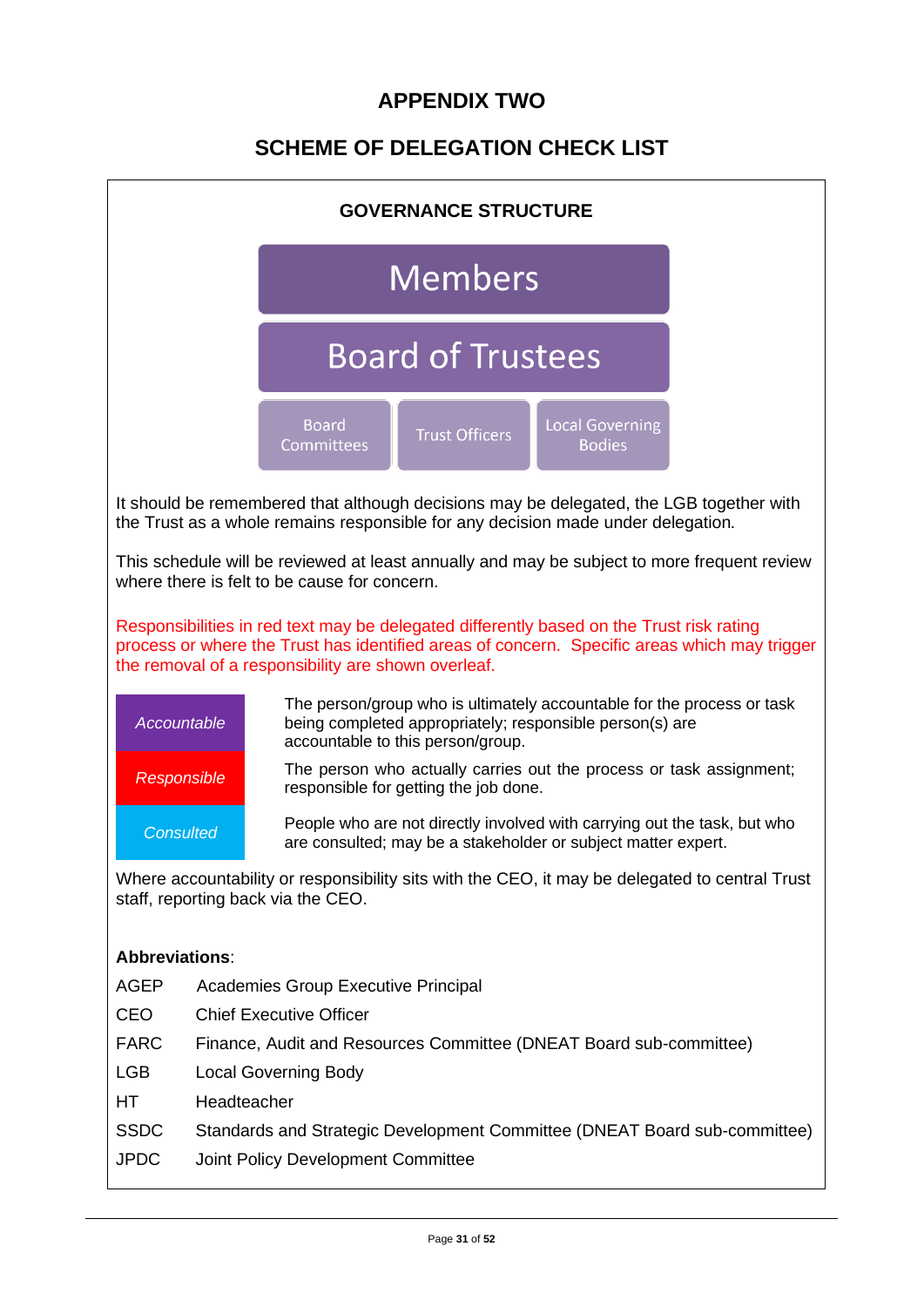| <b>Triggers for removal of responsibilities</b>                   |                                                                                                                                                                                         |  |  |  |  |  |  |  |
|-------------------------------------------------------------------|-----------------------------------------------------------------------------------------------------------------------------------------------------------------------------------------|--|--|--|--|--|--|--|
| Area of concern                                                   | <b>Evidence base</b>                                                                                                                                                                    |  |  |  |  |  |  |  |
| The current overall<br>effectiveness                              | An analysis of pupil outcomes using national data sets for<br>$\bullet$<br>the end of each key stage and the current assessment<br>information held for all year groups by each academy |  |  |  |  |  |  |  |
|                                                                   | An analysis of attendance and exclusion rates using<br>$\bullet$<br>national and academy data sets                                                                                      |  |  |  |  |  |  |  |
|                                                                   | The validation of each academy's monitoring evidence by<br>$\bullet$<br><b>AGEPS</b>                                                                                                    |  |  |  |  |  |  |  |
|                                                                   | <b>DNEAT Academy Effectiveness Reviews</b>                                                                                                                                              |  |  |  |  |  |  |  |
|                                                                   | AGEP records of visit                                                                                                                                                                   |  |  |  |  |  |  |  |
|                                                                   | External scrutiny and reporting, for example DFE adviser,<br>$\bullet$<br>Ofsted and other visit reports                                                                                |  |  |  |  |  |  |  |
| The capacity of leadership to<br>improve                          | Governance quality assurance<br>$\bullet$                                                                                                                                               |  |  |  |  |  |  |  |
|                                                                   | High governor vacancy rates<br>$\bullet$                                                                                                                                                |  |  |  |  |  |  |  |
|                                                                   | Website compliance checks                                                                                                                                                               |  |  |  |  |  |  |  |
|                                                                   | Quality of safeguarding<br>$\bullet$                                                                                                                                                    |  |  |  |  |  |  |  |
|                                                                   | Observations of teaching and scrutinies of work                                                                                                                                         |  |  |  |  |  |  |  |
|                                                                   | Pupil/parent voice and parental complaints                                                                                                                                              |  |  |  |  |  |  |  |
|                                                                   | Accuracy of assessment information and quality of analysis<br>to identify essential priorities                                                                                          |  |  |  |  |  |  |  |
|                                                                   | Quality of self-evaluation and improvement planning                                                                                                                                     |  |  |  |  |  |  |  |
| The number of years each<br>academy has been part of the<br>trust | Progress over time with account taken of the time<br>$\bullet$<br>remaining before inspection                                                                                           |  |  |  |  |  |  |  |
| Finance                                                           | Financial risk rating<br>$\bullet$                                                                                                                                                      |  |  |  |  |  |  |  |
| Staffing                                                          | Staff turbulence<br>$\bullet$                                                                                                                                                           |  |  |  |  |  |  |  |
|                                                                   | Interim Leadership<br>$\bullet$                                                                                                                                                         |  |  |  |  |  |  |  |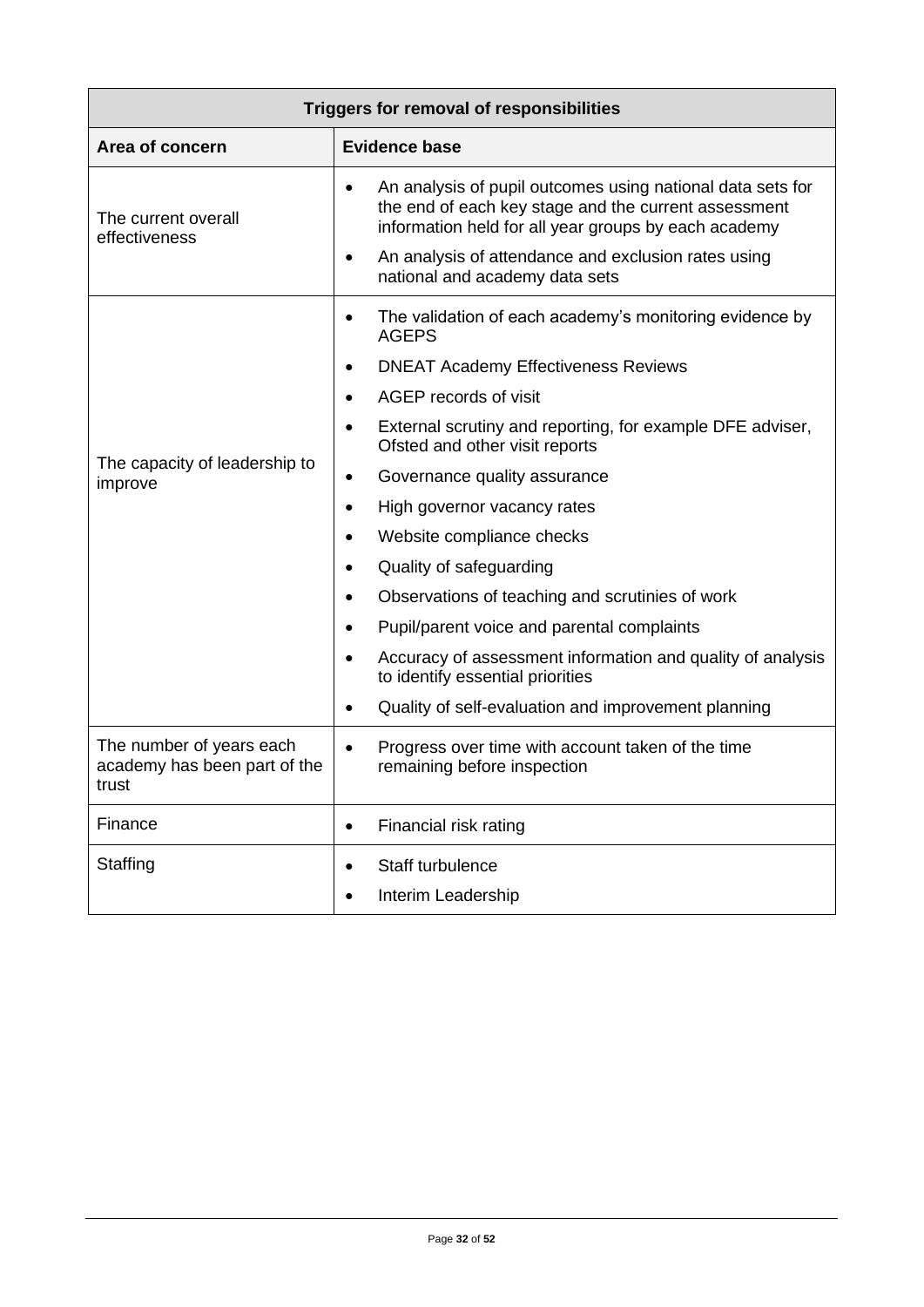| <b>No</b>      | <b>RESPONSIBILITY</b>                                                                                                                                                                                             | <b>Members</b> | <b>Trust</b><br><b>Board</b> | <b>CEO</b>   | <b>LGB</b> | Headteacher | <b>Comments</b>    |  |  |  |  |  |
|----------------|-------------------------------------------------------------------------------------------------------------------------------------------------------------------------------------------------------------------|----------------|------------------------------|--------------|------------|-------------|--------------------|--|--|--|--|--|
|                | <b>CENTRAL SERVICES</b>                                                                                                                                                                                           |                |                              |              |            |             |                    |  |  |  |  |  |
| $\mathbf{1}$   | To determine the scope of mandatory core services to be delivered by the<br>Company on behalf of its Academies                                                                                                    |                | $\mathsf{A}$                 | R            |            |             | <b>FARC</b>        |  |  |  |  |  |
| $\overline{2}$ | To identify those additional services to be procured on behalf of individual<br>academies                                                                                                                         |                | $\mathsf{A}$                 | $\mathsf{R}$ |            |             | <b>FARC</b>        |  |  |  |  |  |
| 3              | To ensure centrally procured services provide value for money                                                                                                                                                     |                | $\mathsf A$                  | $\mathsf R$  |            |             | <b>FARC</b>        |  |  |  |  |  |
|                | <b>FINANCE AND BUDGETS</b>                                                                                                                                                                                        |                |                              |              |            |             |                    |  |  |  |  |  |
| 4              | To develop and approve a Finance Policy                                                                                                                                                                           |                | $\overline{A}$               | $\mathsf{R}$ |            |             | <b>FARC</b>        |  |  |  |  |  |
| 5              | To determine the proportion of the overall Academy budget to be delegated to<br>individual Academies                                                                                                              |                | $\mathsf{A}$                 | R            |            |             | <b>Trust Board</b> |  |  |  |  |  |
| 6              | To develop the Academy budget and propose to the Trust Financial Controller                                                                                                                                       |                |                              |              |            | A, R        |                    |  |  |  |  |  |
| $\overline{7}$ | To propose the individual Academy budget plan to the Board by the date set by<br>the Trust. First formal budget plan to be submitted to the Trust by the end of<br>May through the Trust's budget software (BPS). |                |                              | A            |            | R           |                    |  |  |  |  |  |
| 8              | To approve the formal budget plan each financial year                                                                                                                                                             |                | A                            | $\mathsf R$  |            |             | <b>FARC</b>        |  |  |  |  |  |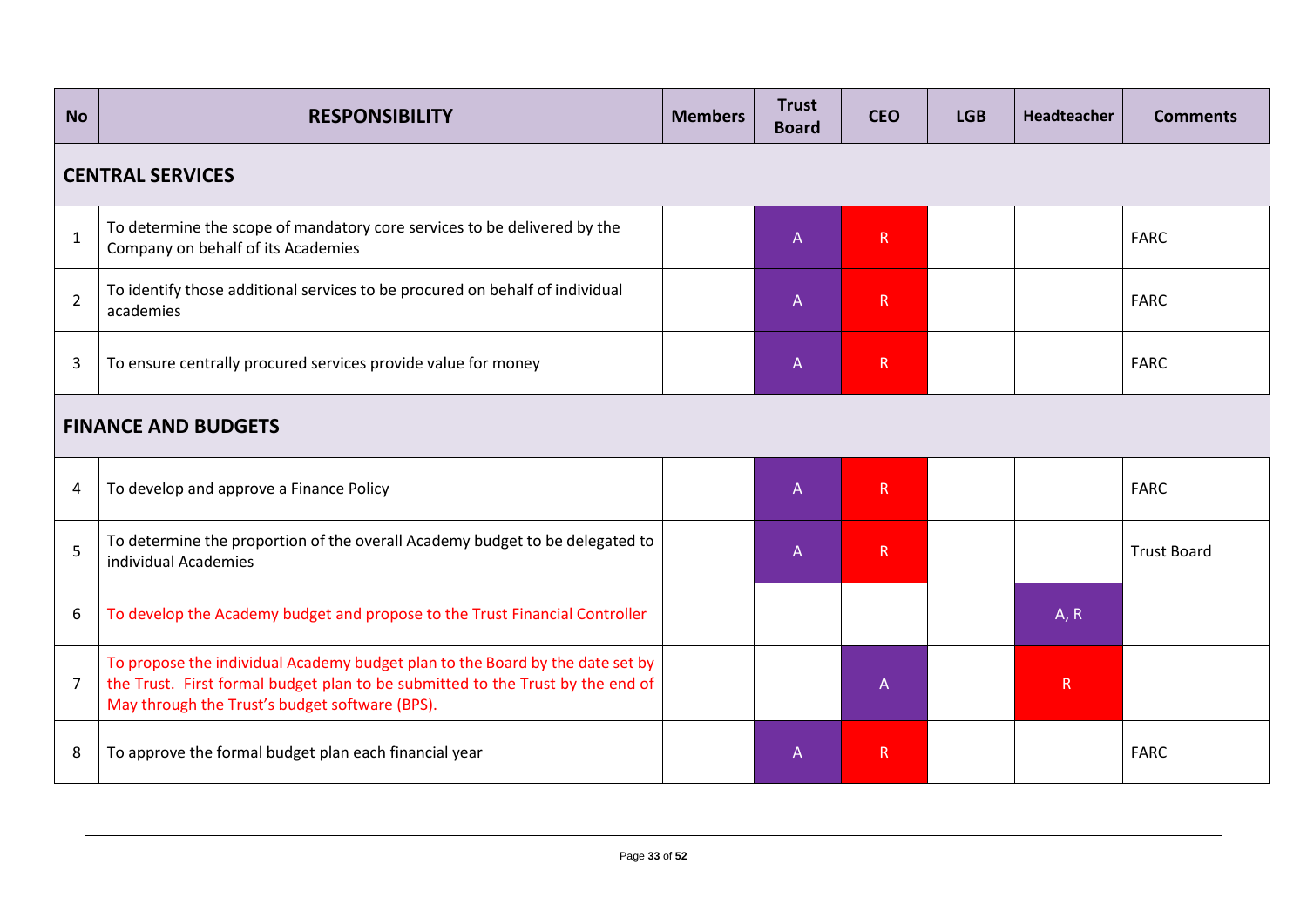| <b>No</b> | <b>RESPONSIBILITY</b>                                                                                                                                                                                                                                    | <b>Members</b> | <b>Trust</b><br><b>Board</b> | <b>CEO</b>   | <b>LGB</b>     | Headteacher  | <b>Comments</b>        |
|-----------|----------------------------------------------------------------------------------------------------------------------------------------------------------------------------------------------------------------------------------------------------------|----------------|------------------------------|--------------|----------------|--------------|------------------------|
| 9         | To monitor expenditure against budget on a regular basis                                                                                                                                                                                                 |                |                              |              | $\mathsf{A}$   | $\mathsf R$  | Resources<br>Committee |
| 10        | Within the limits of the Trust's Financial Policy, to take day to day management<br>decisions regarding virement between budget headings and report to the LGB<br>providing that the overall budget result is unchanged from that agreed by the<br>Trust |                |                              |              |                | A, R         |                        |
| 11        | To propose to the Trust Financial Controller likely budget overspends where this<br>would produce a deficit and to seek approval from the Trust                                                                                                          |                |                              |              | A              | R            | Resources<br>Committee |
| 12        | To establish financial decision levels and limits in accordance with section 6 of<br>the Scheme of Delegation and the Trust Finance Policy                                                                                                               |                | A                            | $\mathsf{R}$ |                |              | <b>FARC</b>            |
| 13        | To review and approve a charging and remissions policy (see also 48)                                                                                                                                                                                     |                | A                            | R            |                |              | <b>JPDC</b>            |
| 14        | To appoint the Accounting Officer                                                                                                                                                                                                                        |                | A                            | $\mathsf{R}$ |                |              | <b>Trust Board</b>     |
| 15        | To manage the miscellaneous financial expenditure outside of the agreed<br>budget                                                                                                                                                                        |                |                              |              |                | A, R         |                        |
| 16        | To enter into contracts of less than one year up to the limits of delegation and<br>within an agreed budget                                                                                                                                              |                |                              |              | $\overline{A}$ | $\mathsf{R}$ | Resources<br>Committee |
| 17        | To enter into contracts of more than one year up to the limits of delegation and<br>within an agreed budget.                                                                                                                                             |                | A                            | R.           |                |              | FARC / COO             |
| 18        | To receive annual accounts (statutory financial reporting)                                                                                                                                                                                               | A              | R                            | $\mathsf{R}$ |                |              |                        |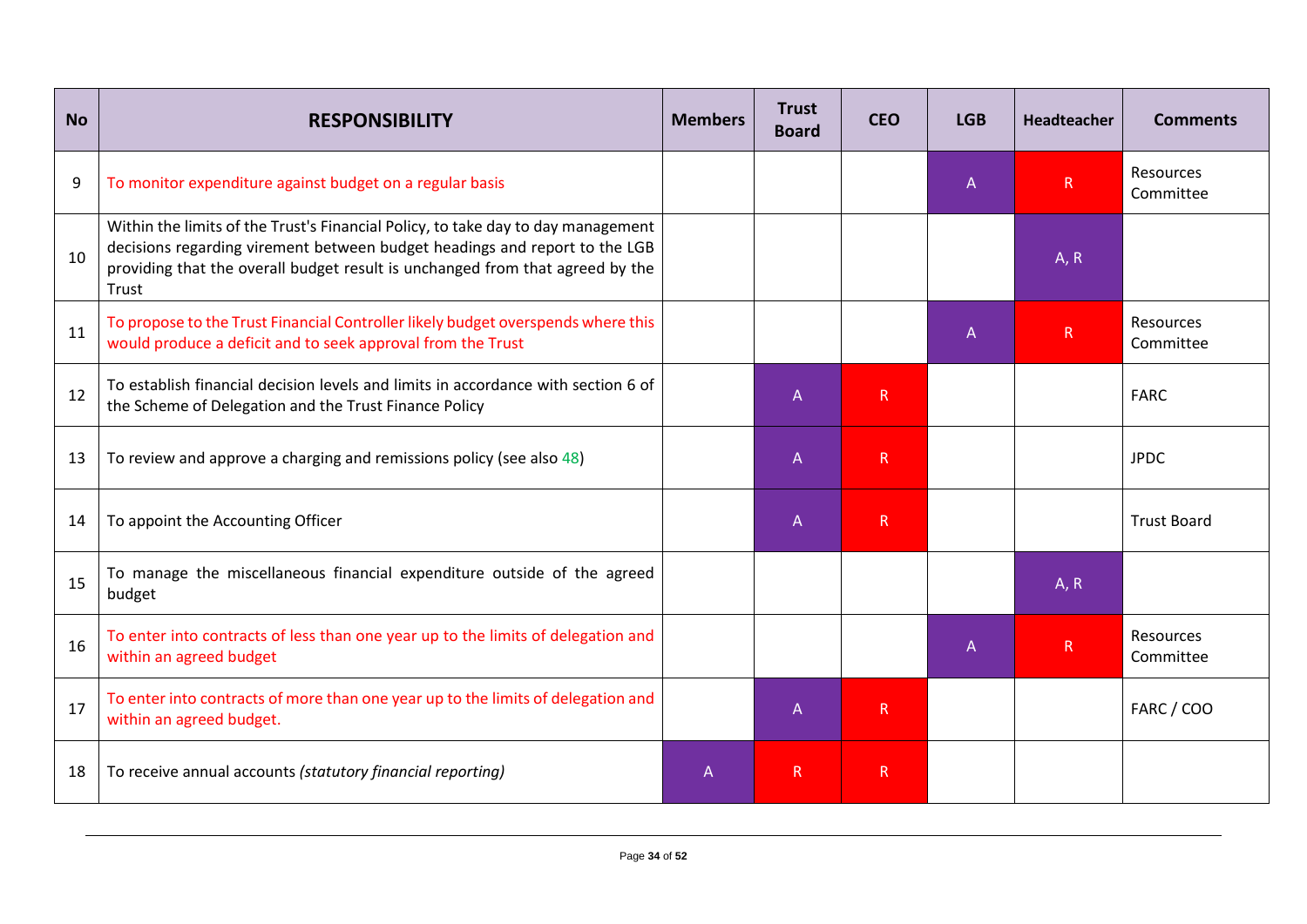| <b>No</b> | <b>RESPONSIBILITY</b>                                                                                       | <b>Members</b> | <b>Trust</b><br><b>Board</b> | <b>CEO</b> | <b>LGB</b>                | Headteacher  | <b>Comments</b>        |  |  |  |  |  |
|-----------|-------------------------------------------------------------------------------------------------------------|----------------|------------------------------|------------|---------------------------|--------------|------------------------|--|--|--|--|--|
|           | <b>STAFFING</b>                                                                                             |                |                              |            |                           |              |                        |  |  |  |  |  |
| 19        | To appoint the Chief Executive Officer                                                                      |                | A, R                         |            |                           |              | <b>Trust Board</b>     |  |  |  |  |  |
| 20        | To appoint the Trust senior team                                                                            |                | A, R                         | R          |                           |              | <b>Trust Board</b>     |  |  |  |  |  |
| 21        | To make Headteacher appointments (selection panel) in accordance with 6.5.1<br>of the Scheme of Delegation. |                | $\mathsf{A}$                 | R          |                           |              | <b>Trust Board</b>     |  |  |  |  |  |
| 22        | To make Deputy appointments (selection panel)                                                               |                |                              |            | $\boldsymbol{\mathsf{A}}$ | R            | <b>Full LGB</b>        |  |  |  |  |  |
| 23        | To appoint other teachers                                                                                   |                |                              |            | $\mathsf A$               | $\mathsf R$  | Panel                  |  |  |  |  |  |
| 24        | To appoint non-teaching staff                                                                               |                |                              |            | $\mathsf{A}$              | $\mathsf{R}$ | Panel                  |  |  |  |  |  |
| 25        | To review and approve a pay policy and other HR policies and procedures                                     |                | $\overline{A}$               | R          |                           |              | <b>JPDC</b>            |  |  |  |  |  |
| 26        | To implement the Pay Policy and procedures in line with agreed budget                                       |                |                              |            |                           | A, R         |                        |  |  |  |  |  |
| 27        | To approve pay discretions in accordance with the agreed Pay Policy                                         |                |                              |            | $\mathsf{A}$              | $\mathsf{R}$ | Resources<br>Committee |  |  |  |  |  |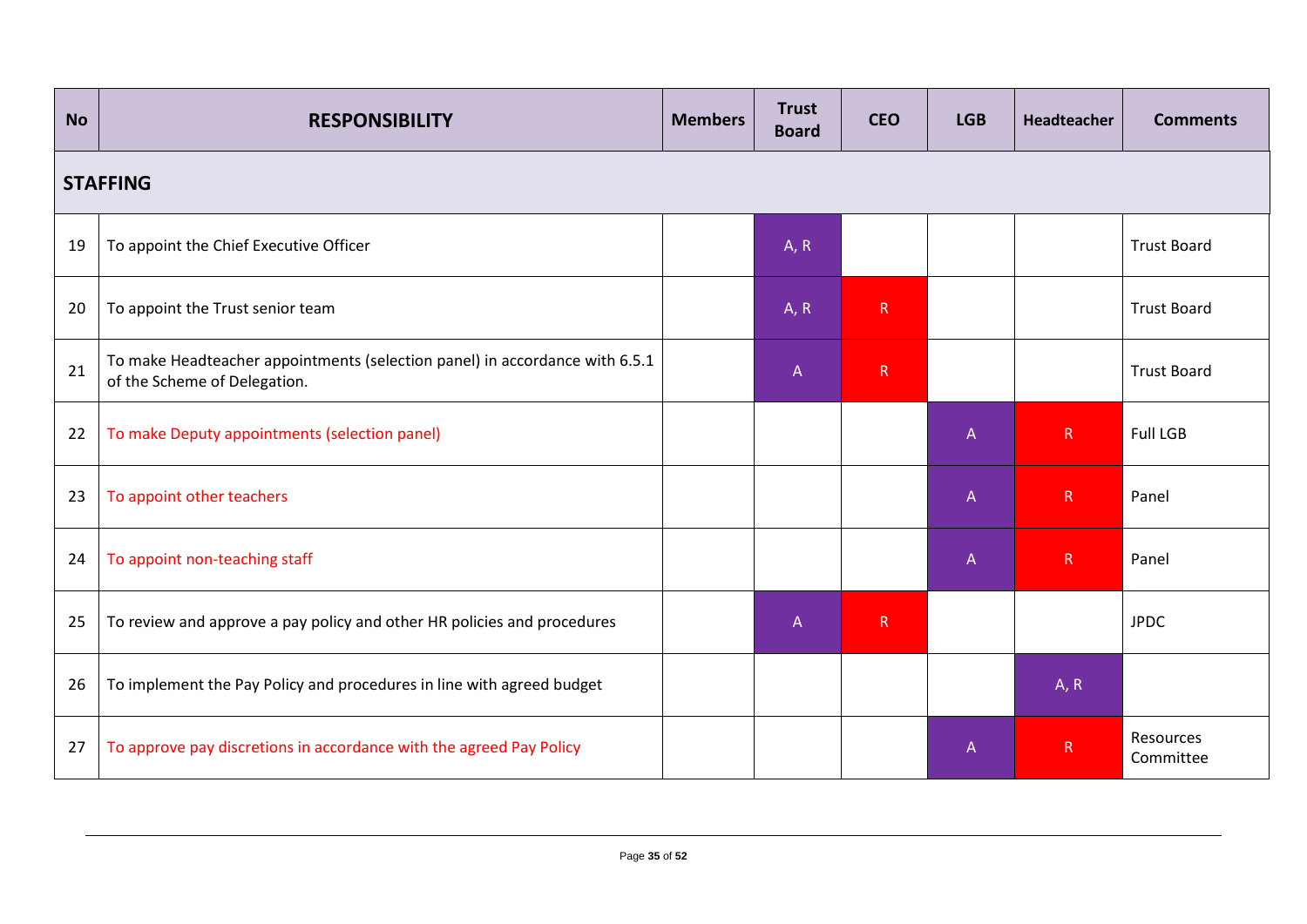| <b>No</b> | <b>RESPONSIBILITY</b>                                                                                                       | <b>Members</b> | <b>Trust</b><br><b>Board</b> | <b>CEO</b> | <b>LGB</b>   | Headteacher  | <b>Comments</b>        |
|-----------|-----------------------------------------------------------------------------------------------------------------------------|----------------|------------------------------|------------|--------------|--------------|------------------------|
| 28        | To manage day to day decisions on staff pay and hours to ensure effective<br>operation of the Academy within agreed budget. |                |                              |            |              | A, R         |                        |
| 29        | To review and approve disciplinary/capability procedures                                                                    |                | $\mathsf A$                  | R          |              |              | <b>JPDC</b>            |
| 30        | To dismiss Headteacher                                                                                                      |                | $\mathsf{A}$                 | R          |              |              | <b>Trust Board</b>     |
| 31        | To dismiss other staff                                                                                                      |                |                              |            |              | A, R         |                        |
| 32        | To suspend Headteacher                                                                                                      |                | $\mathsf A$                  | R          |              |              | <b>Trust Board</b>     |
| 33        | To suspend other Staff                                                                                                      |                |                              |            |              | A, R         |                        |
| 34        | To end suspension (Headteacher                                                                                              |                | $\mathsf A$                  | R          |              |              | <b>Trust Board</b>     |
| 35        | To end Suspension (other Staff)                                                                                             |                |                              |            |              | A, R         |                        |
| 36        | To determine Staff complement within agreed budget                                                                          |                |                              |            | $\mathsf{A}$ | $\mathsf{R}$ | Resources<br>Committee |
| 37        | To approve dismissal payments / early retirement / settlement agreements                                                    |                | $\mathsf{A}$                 | R          |              |              | Personnel<br>Committee |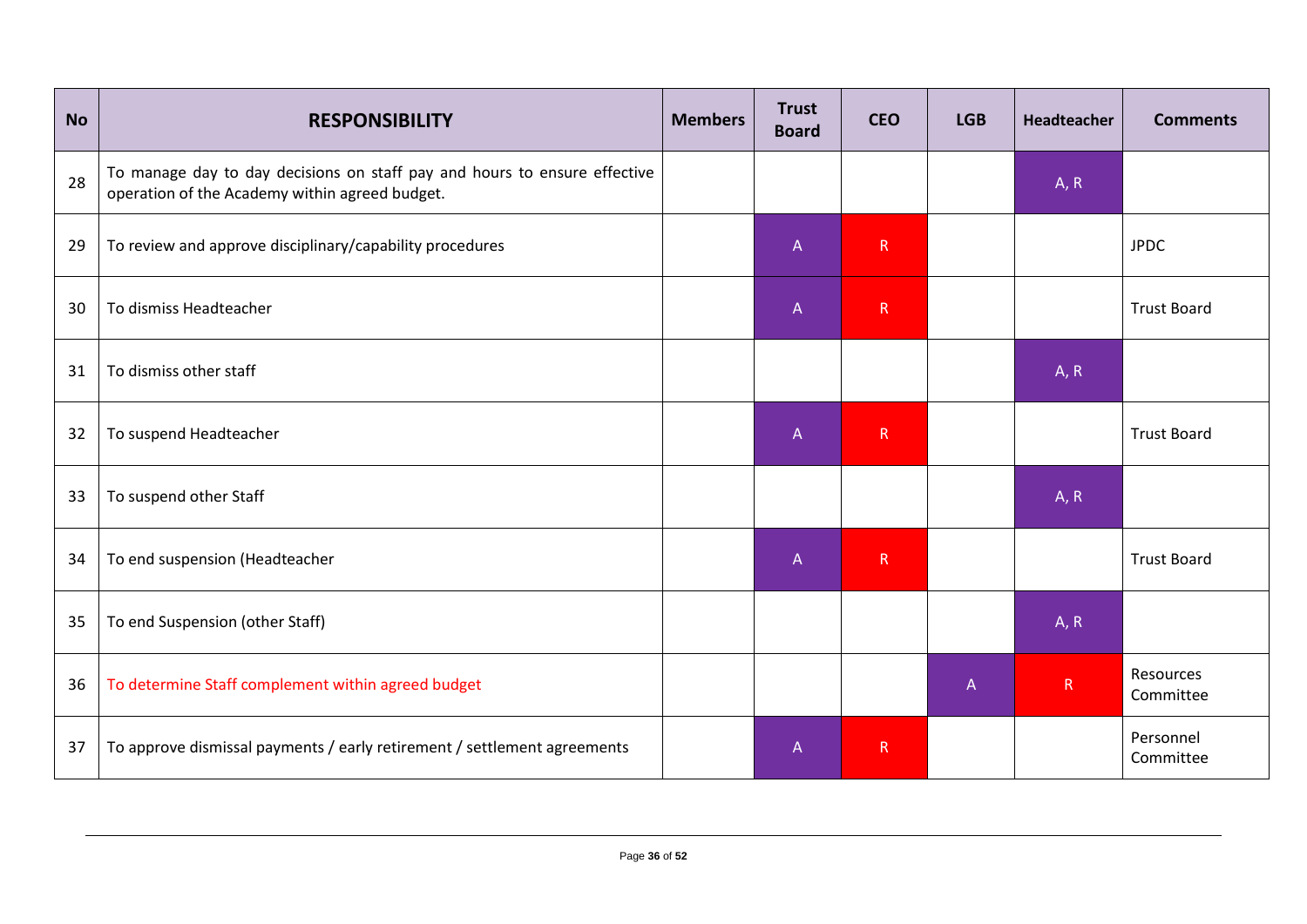| <b>No</b> | <b>RESPONSIBILITY</b>                                                                                                                      | <b>Members</b> | <b>Trust</b><br><b>Board</b> | <b>CEO</b>   | <b>LGB</b>   | Headteacher  | <b>Comments</b>                        |  |  |  |  |  |
|-----------|--------------------------------------------------------------------------------------------------------------------------------------------|----------------|------------------------------|--------------|--------------|--------------|----------------------------------------|--|--|--|--|--|
|           | <b>CURRICULUM</b>                                                                                                                          |                |                              |              |              |              |                                        |  |  |  |  |  |
| 38        | To develop and review the curriculum and planning policy                                                                                   |                |                              |              | $\mathsf{A}$ | $\mathsf{R}$ | Standards &<br>Curriculum<br>Committee |  |  |  |  |  |
| 39        | To implement curriculum and planning policy                                                                                                |                |                              |              |              | A, R         |                                        |  |  |  |  |  |
| 40        | To be responsible and accountable for standards of teaching                                                                                |                |                              |              |              | A, R         |                                        |  |  |  |  |  |
| 41        | To hold the Headteacher to account for standards of teaching                                                                               |                |                              | R            | $\mathsf{A}$ |              | <b>Full LGB</b>                        |  |  |  |  |  |
| 42        | To be responsible and accountable for individual child's education                                                                         |                |                              |              |              | A, R         |                                        |  |  |  |  |  |
| 43        | To hold the Headteacher to account for individual child's education                                                                        |                |                              | R            | $\mathsf{A}$ |              | <b>Full LGB</b>                        |  |  |  |  |  |
| 44        | To review and approve the Trust's model policy for Relationships Education,<br>Relationships and Sex Education and Health Education (RSHE) |                | $\mathsf{A}$                 | $\mathsf{R}$ |              |              | <b>JPDC</b>                            |  |  |  |  |  |
| 45        | To review and approve a Religious Education Policy                                                                                         |                | $\overline{A}$               | $\mathsf{R}$ |              |              | <b>JPDC</b>                            |  |  |  |  |  |
| 46        | To ensure provision of Religious Education in line with the Trust's Religious<br>Education policy.                                         |                |                              |              | $\mathsf{A}$ | $\mathsf{R}$ | Ethos &<br>Community<br>Committee      |  |  |  |  |  |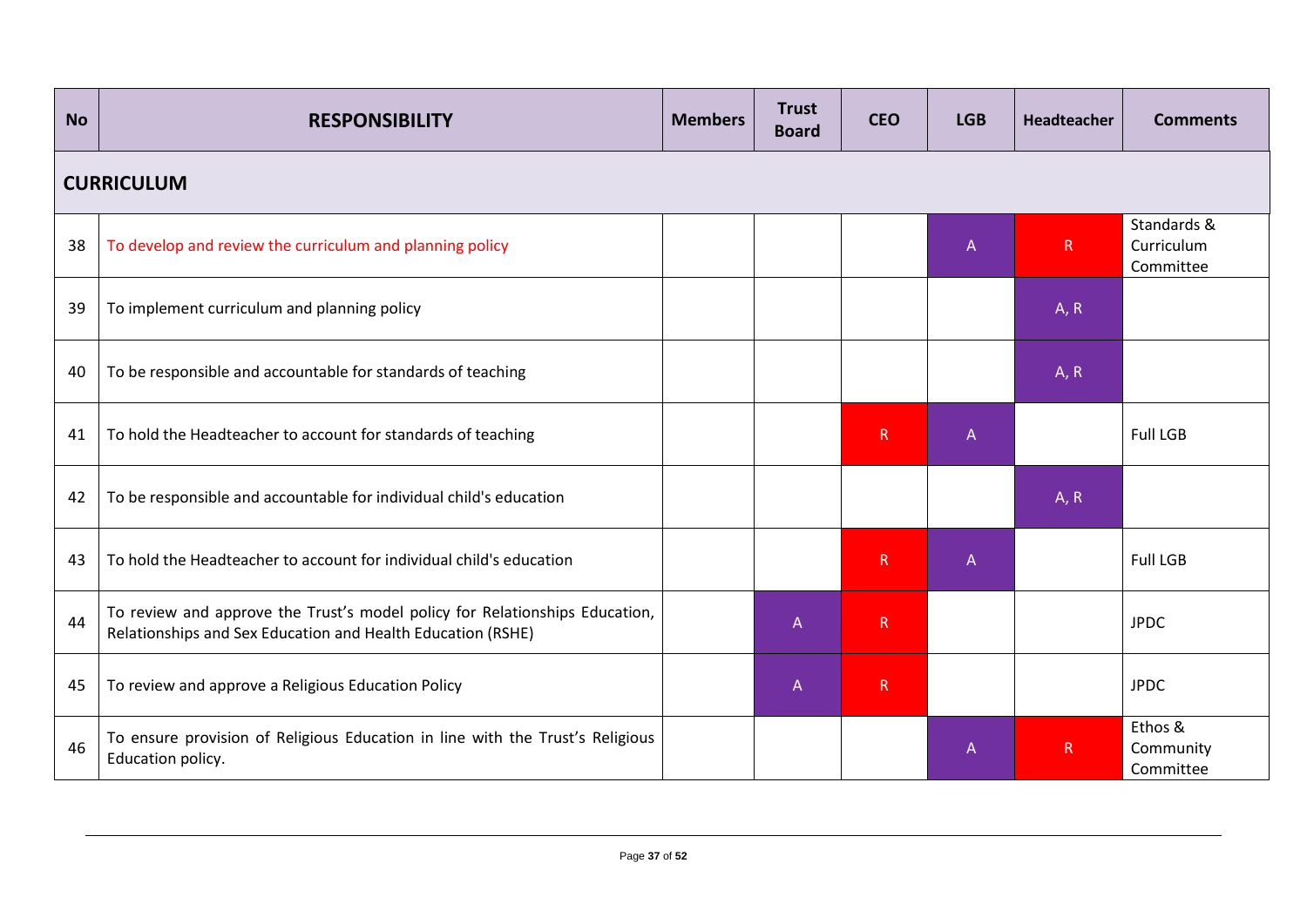| <b>No</b> | <b>RESPONSIBILITY</b>                                                                                 | <b>Members</b> | <b>Trust</b><br><b>Board</b> | <b>CEO</b>   | <b>LGB</b> | Headteacher | <b>Comments</b>        |  |  |  |  |
|-----------|-------------------------------------------------------------------------------------------------------|----------------|------------------------------|--------------|------------|-------------|------------------------|--|--|--|--|
| 47        | To ensure compliance with the Prevent Duty                                                            |                |                              |              | A          | R           | <b>Full LGB</b>        |  |  |  |  |
| 48        | To implement the Trust's Charges and Remissions Policy for activities at the<br>Academy (see also 13) |                |                              |              | A          | ${\sf R}$   | Resources<br>Committee |  |  |  |  |
|           | <b>PERFORMANCE MANAGEMENT</b>                                                                         |                |                              |              |            |             |                        |  |  |  |  |
| 49        | To implement the performance management policy excluding the Headteacher                              |                |                              |              |            | A, R        |                        |  |  |  |  |
| 40        | To lead and implement the Headteacher's performance management                                        |                | $\mathsf{A}$                 | $\mathsf{R}$ |            |             | Personnel<br>Committee |  |  |  |  |
| 51        | To review and approve annually the performance management policy                                      |                | $\mathsf{A}$                 | $\mathsf R$  |            |             | Personnel<br>Committee |  |  |  |  |
|           | <b>STANDARDS AND BEHAVIOUR</b>                                                                        |                |                              |              |            |             |                        |  |  |  |  |
| 52        | To propose targets for pupil achievement                                                              |                |                              |              |            | A, R        |                        |  |  |  |  |
| 53        | To approve targets for pupil achievement                                                              |                | $\mathsf{A}$                 | $\mathsf{R}$ |            |             | SSDC                   |  |  |  |  |
| 54        | To be responsible and accountable for pupil outcomes                                                  |                |                              |              |            | A, R        |                        |  |  |  |  |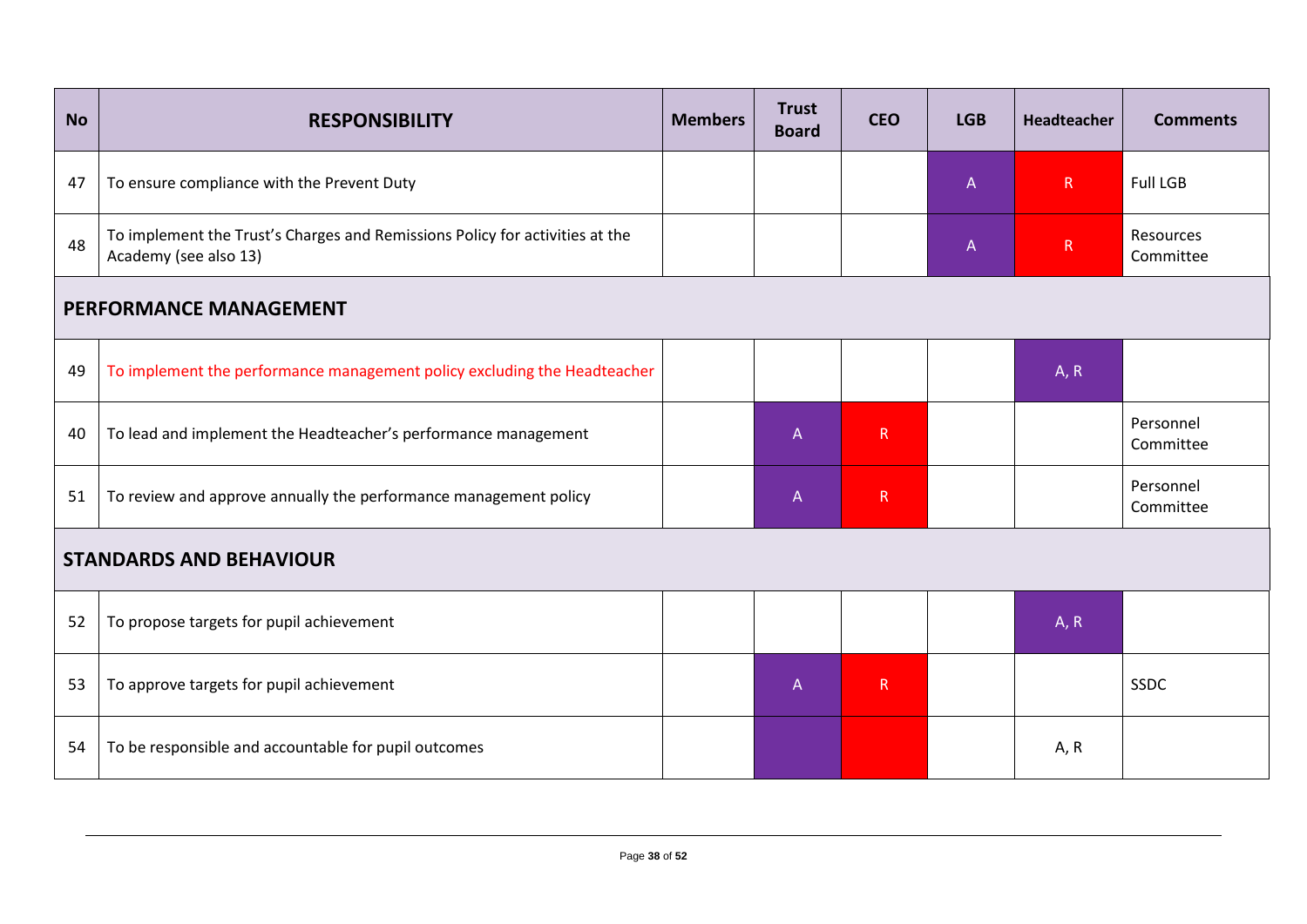| <b>No</b> | <b>RESPONSIBILITY</b>                                                                                                                                        | <b>Members</b> | <b>Trust</b><br><b>Board</b> | <b>CEO</b>   | <b>LGB</b>   | Headteacher  | <b>Comments</b>                        |
|-----------|--------------------------------------------------------------------------------------------------------------------------------------------------------------|----------------|------------------------------|--------------|--------------|--------------|----------------------------------------|
| 55        | To hold the Headteacher to account for pupil outcomes                                                                                                        |                | A                            |              | $\mathsf{A}$ | R            | SSDC and Full LGB                      |
| 56        | To develop and approve the Behaviour Policy                                                                                                                  |                |                              |              | $\mathsf{A}$ | $\mathsf{R}$ | Standards &<br>Curriculum<br>Committee |
| 57        | To implement the Behaviour Policy                                                                                                                            |                |                              |              |              | A, R         |                                        |
| 58        | To appoint the members of the panel to review whether to uphold an exclusion<br>or direct the reinstatement of a pupil (immediately or on a particular date) |                |                              | $\mathsf{R}$ | $\mathsf{A}$ |              | <b>Full LGB</b>                        |
|           | <b>ADMISSIONS</b>                                                                                                                                            |                |                              |              |              |              |                                        |
| 59        | To review and approve an Admissions Policy                                                                                                                   |                | $\overline{A}$               | R            |              |              | <b>Trust Board</b>                     |
| 60        | To consult before setting an admissions policy                                                                                                               |                |                              |              | $\mathsf A$  | $\mathsf{R}$ | <b>Full LGB</b>                        |
| 61        | To consider Admissions application decisions and appeals                                                                                                     |                |                              |              | $\mathsf{A}$ | R            | Panel                                  |
| 62        | To appeal against LA directions to admit pupil(s)                                                                                                            |                |                              |              | $\mathsf A$  | $\mathsf{R}$ | <b>Full LGB</b>                        |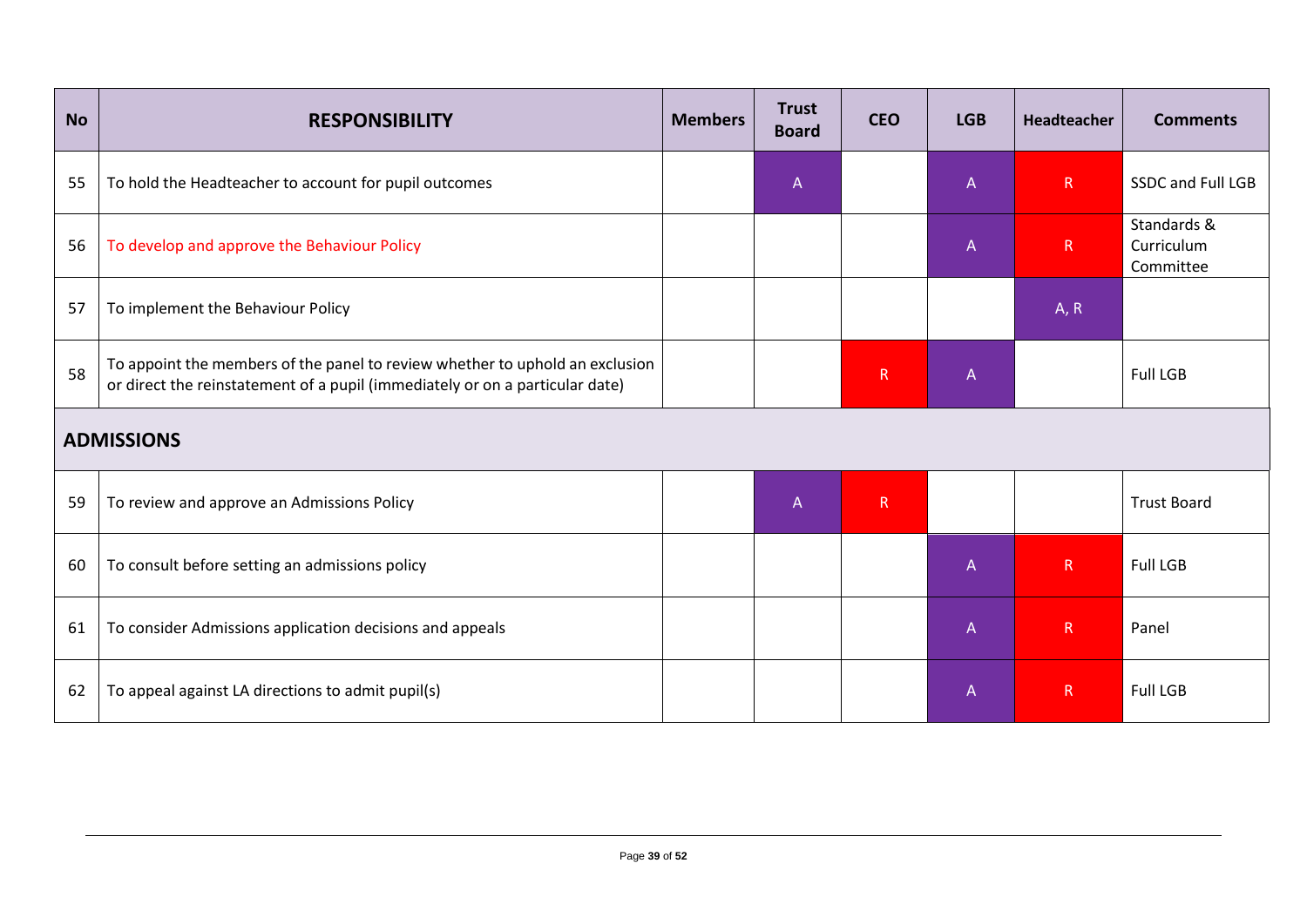| <b>No</b> | <b>RESPONSIBILITY</b>                                                                                                          | <b>CEO</b> | <b>LGB</b> | <b>Headteacher</b> | <b>Comments</b> |                                   |                        |
|-----------|--------------------------------------------------------------------------------------------------------------------------------|------------|------------|--------------------|-----------------|-----------------------------------|------------------------|
|           | <b>COLLECTIVE WORSHIP</b>                                                                                                      |            |            |                    |                 |                                   |                        |
| 63        | To review and approve a Collective Worship Policy                                                                              |            | A          | $\mathsf{R}$       |                 |                                   | <b>Trust Board</b>     |
| 64        | To ensure that all pupils take part in a daily act of collective worship                                                       |            |            | $\mathsf{A}$       | R               | Ethos &<br>Community<br>Committee |                        |
|           | <b>PREMISES AND INSURANCE</b>                                                                                                  |            |            |                    |                 |                                   |                        |
| 65        | To review arrangements for buildings insurance and employers' and personal<br>liability (currently through the EFA RPA scheme) |            | A          | $\mathsf{R}$       |                 |                                   | <b>FARC</b>            |
| 66        | To review arrangements for Vehicle, Equipment, Sickness and Maternity Cover<br>and any other insurance not included in RPA     |            |            |                    | $\overline{A}$  | R                                 | Resources<br>Committee |
| 67        | To develop and update academy premises development plan                                                                        |            |            |                    | $\mathsf{A}$    | $\mathsf{R}$                      | Resources<br>Committee |
| 68        | To maintain site and buildings, in line with maintenance and premises<br>development plans                                     |            |            |                    |                 | A, R                              |                        |
| 69        | To develop properly funded maintenance plan                                                                                    |            |            | $\overline{A}$     | $\mathsf{R}$    | Resources<br>Committee            |                        |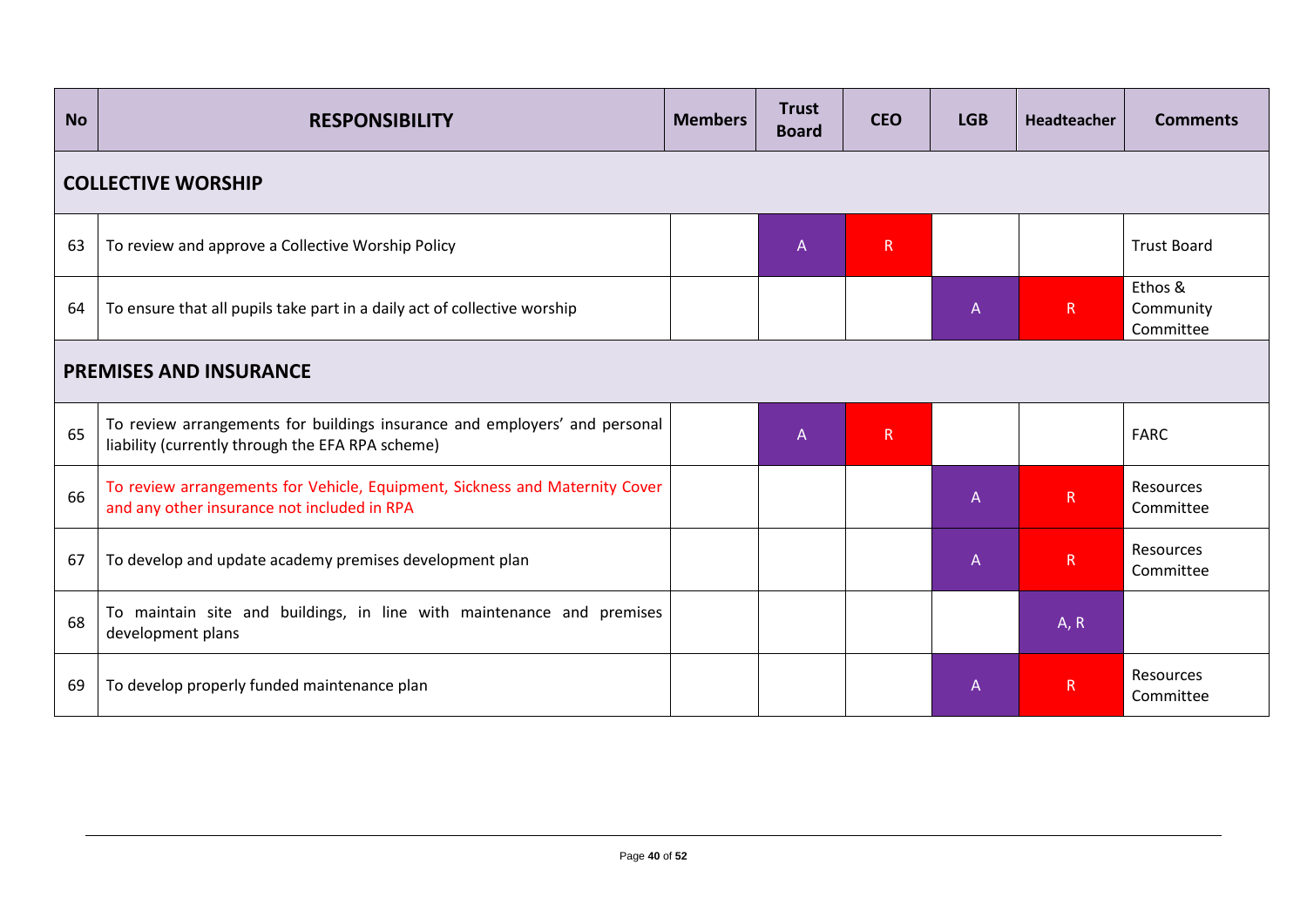| <b>No</b> | <b>RESPONSIBILITY</b>                                                                   | <b>Members</b> | <b>Trust</b><br><b>Board</b> | <b>CEO</b> | <b>LGB</b> | Headteacher  | <b>Comments</b>        |
|-----------|-----------------------------------------------------------------------------------------|----------------|------------------------------|------------|------------|--------------|------------------------|
|           | <b>HEALTH AND SAFETY</b>                                                                |                |                              |            |            |              |                        |
| 70        | To review and approve a Health & Safety Policy framework.                               |                | $\mathsf{A}$                 | R          |            |              | <b>FARC</b>            |
| 71        | To implement and review a health and safety policy in line with the policy<br>framework |                |                              |            | A          | $\mathsf{R}$ | <b>Full LGB</b>        |
| 72        | To ensure that health and safety regulations are followed                               |                |                              |            | A          | $\mathsf R$  | Resources<br>Committee |
|           | <b>SCHOOL ORGANISATION</b>                                                              |                |                              |            |            |              |                        |
| 73        | To publish proposals to change category of school                                       |                | A                            | R          |            |              | <b>Trust Board</b>     |
| 74        | To approve changes to the times of the school day                                       |                | A                            | R          |            |              | <b>Trust Board</b>     |
| 75        | To set the times of school sessions and extended activities                             |                |                              |            | A          | $\mathsf R$  | <b>Full LGB</b>        |
| 76        | To approve the dates of school terms, holidays and Trust-wide CPD days                  |                | A                            | ${\sf R}$  |            |              | <b>Trust Board</b>     |
| 77        | To ensure that the school meets for 380 sessions in a school year                       |                |                              |            | A          | $\mathsf{R}$ | <b>Full LGB</b>        |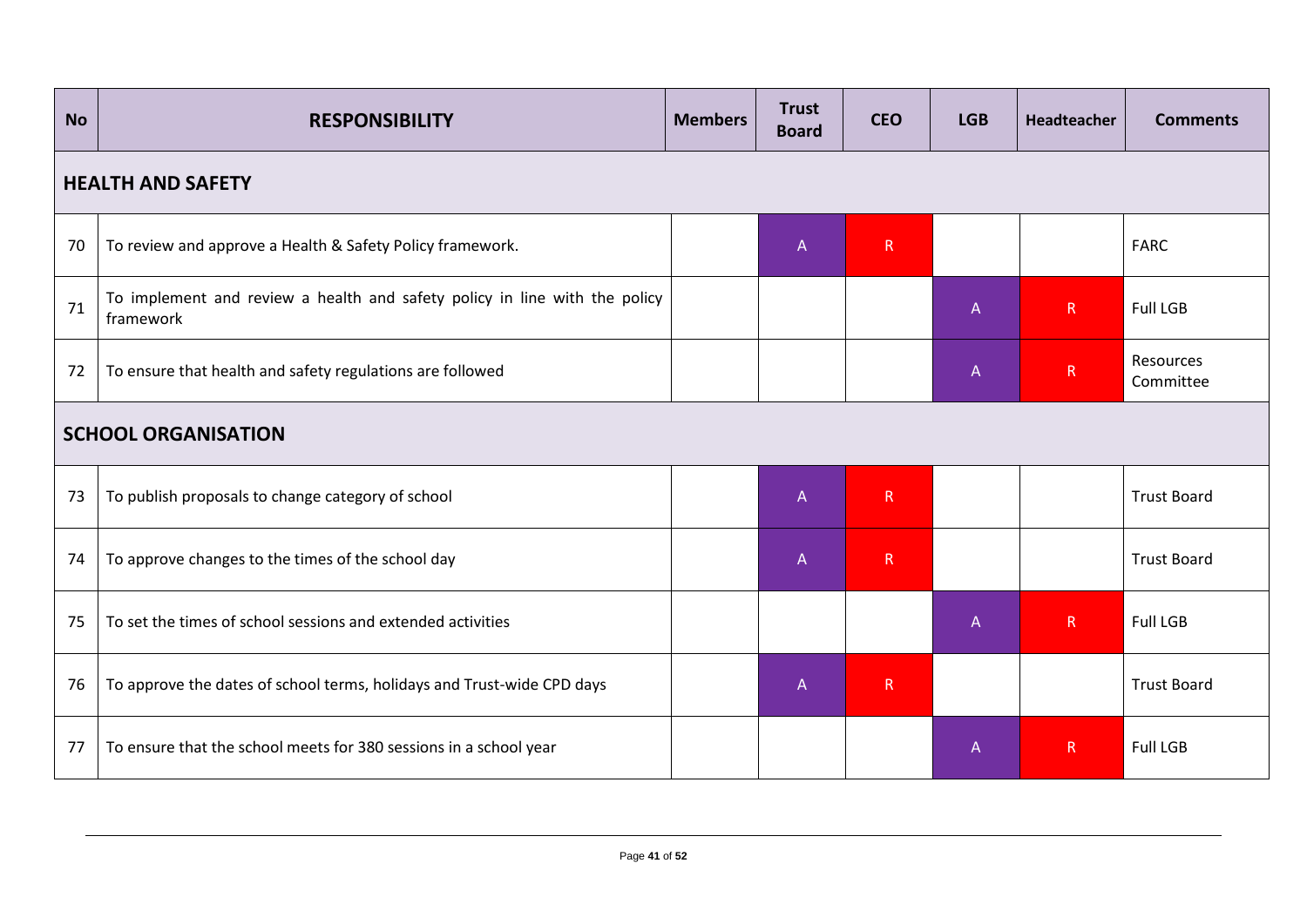| <b>No</b> | <b>RESPONSIBILITY</b>                                                                                                                                | <b>CEO</b>     | <b>LGB</b>   | <b>Headteacher</b> | <b>Comments</b> |                                                              |
|-----------|------------------------------------------------------------------------------------------------------------------------------------------------------|----------------|--------------|--------------------|-----------------|--------------------------------------------------------------|
|           | <b>INFORMATION FOR PARENTS</b>                                                                                                                       |                |              |                    |                 |                                                              |
| 78        | To ensure that information for prospective and existing parents is available<br>online, or paper-based if required                                   | A, R           |              |                    |                 |                                                              |
| 79        | To ensure provision of free school meals to those pupils meeting the criteria                                                                        |                |              |                    | A, R            |                                                              |
| 80        | To ensure statutory information regarding SEND (including annual SEN<br>Information Report) is published on the academy website                      |                |              | A                  | R               | Standards &<br>Curriculum<br>Committee                       |
|           | <b>GOVERNANCE</b>                                                                                                                                    |                |              |                    |                 |                                                              |
| 81        | To draw up governing structures and documents and any amendments<br>thereafter                                                                       | $\overline{A}$ | $\mathsf R$  |                    |                 | <b>Trust Board</b>                                           |
| 82        | To recommend appointment and removal of the Chair of the LGB                                                                                         |                | $\mathsf{R}$ | A                  |                 | <b>Full LGB</b>                                              |
| 83        | To approve appointment and removal of the chair of the LGB                                                                                           | $\mathsf{A}$   | $\mathsf{R}$ |                    |                 | <b>Regional Trustees</b><br>+ Chair of Trust<br><b>Board</b> |
| 84        | To approve appointment and dismissal of the clerk to the LGB                                                                                         | $\mathsf{A}$   | $\mathsf R$  |                    |                 | <b>Regional Trustees</b><br>+ Chair of Trust<br><b>Board</b> |
| 85        | To hold a full LGB meeting in line with the Trust's Governance Framework or a<br>meeting of the temporary governing body as often as may be required |                |              | A, R               |                 | <b>Full LGB</b>                                              |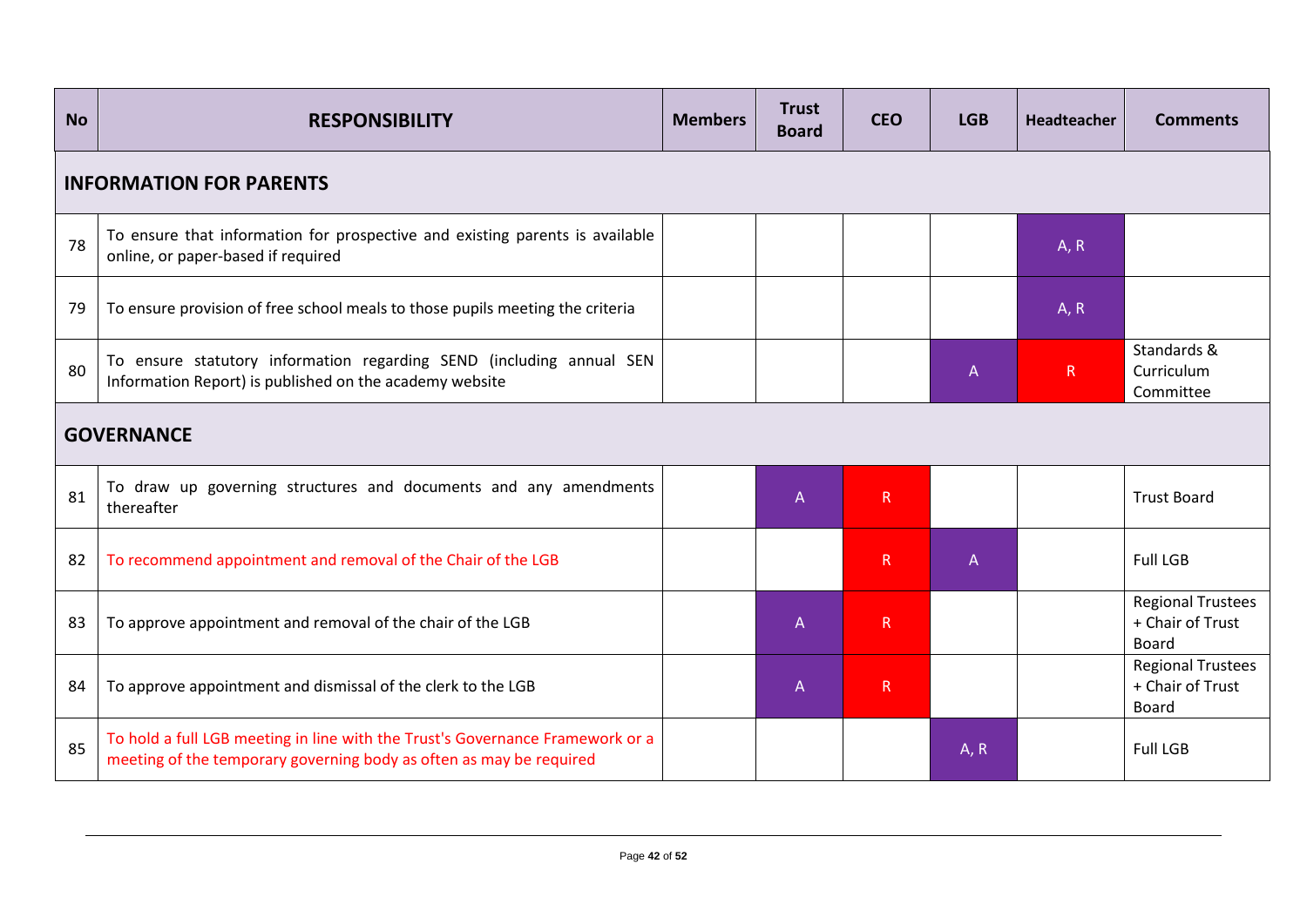| <b>No</b> | <b>RESPONSIBILITY</b>                                                                                                                                                             | <b>Members</b> | <b>Trust</b><br><b>Board</b> | <b>CEO</b>   | <b>LGB</b>   | <b>Headteacher</b> | <b>Comments</b>                                              |
|-----------|-----------------------------------------------------------------------------------------------------------------------------------------------------------------------------------|----------------|------------------------------|--------------|--------------|--------------------|--------------------------------------------------------------|
| 86        | To appoint members of the LGB and remove members of the LGB in line with<br>section 5.5 of the Scheme of Delegation                                                               |                | $\mathsf{A}$                 | ${\sf R}$    |              |                    | <b>Regional Trustees</b><br>+ Chair of Trust<br><b>Board</b> |
| 87        | To set up a Register of LGB Governors' Pecuniary and Personal Interests                                                                                                           |                |                              |              | A, R         |                    | <b>Full LGB</b>                                              |
| 88        | To approve and set up a Governors/Trustees' Allowances Scheme                                                                                                                     |                | $\mathsf{A}$                 | R            |              |                    | <b>Trust Board</b>                                           |
| 89        | To appoint a "responsible person"/link governor to discharge duties in respect<br>of Safeguarding, SEND, LAC, Pupil Premium, Health & Safety, Academy Website<br>Compliance, RSHE |                |                              |              | A, R         |                    | <b>Full LGB</b>                                              |
| 90        | To ensure proper election processes are followed for staff and parent<br>representatives on the LGB                                                                               |                |                              |              | A, R         |                    | <b>Full LGB</b>                                              |
| 91        | To regulate the LGB procedures (where not set out in law)                                                                                                                         |                | A                            | R            |              |                    | <b>Trust Board</b>                                           |
| 92        | To determine the development needs of governors and put in place an<br>appropriate programme based upon a skills audit                                                            |                |                              |              | A, R         |                    | <b>Full LGB</b>                                              |
| 93        | To approve the formation of federated governing bodies under executive<br>headship                                                                                                |                | $\overline{A}$               | $\mathsf{R}$ | $\mathsf{C}$ |                    | <b>Trust Board</b>                                           |
| 94        | To agree proposed amendments to the Articles of Association                                                                                                                       | $\mathsf{C}$   | $\overline{A}$               | R            |              |                    | <b>Trust Board</b>                                           |
| 95        | To approve amended Articles of Association, once consent has been obtained<br>from ESFA/DfE (and Charities Commission, if required)                                               | $\mathsf{A}$   | R                            | $\mathsf R$  |              |                    | <b>Members</b>                                               |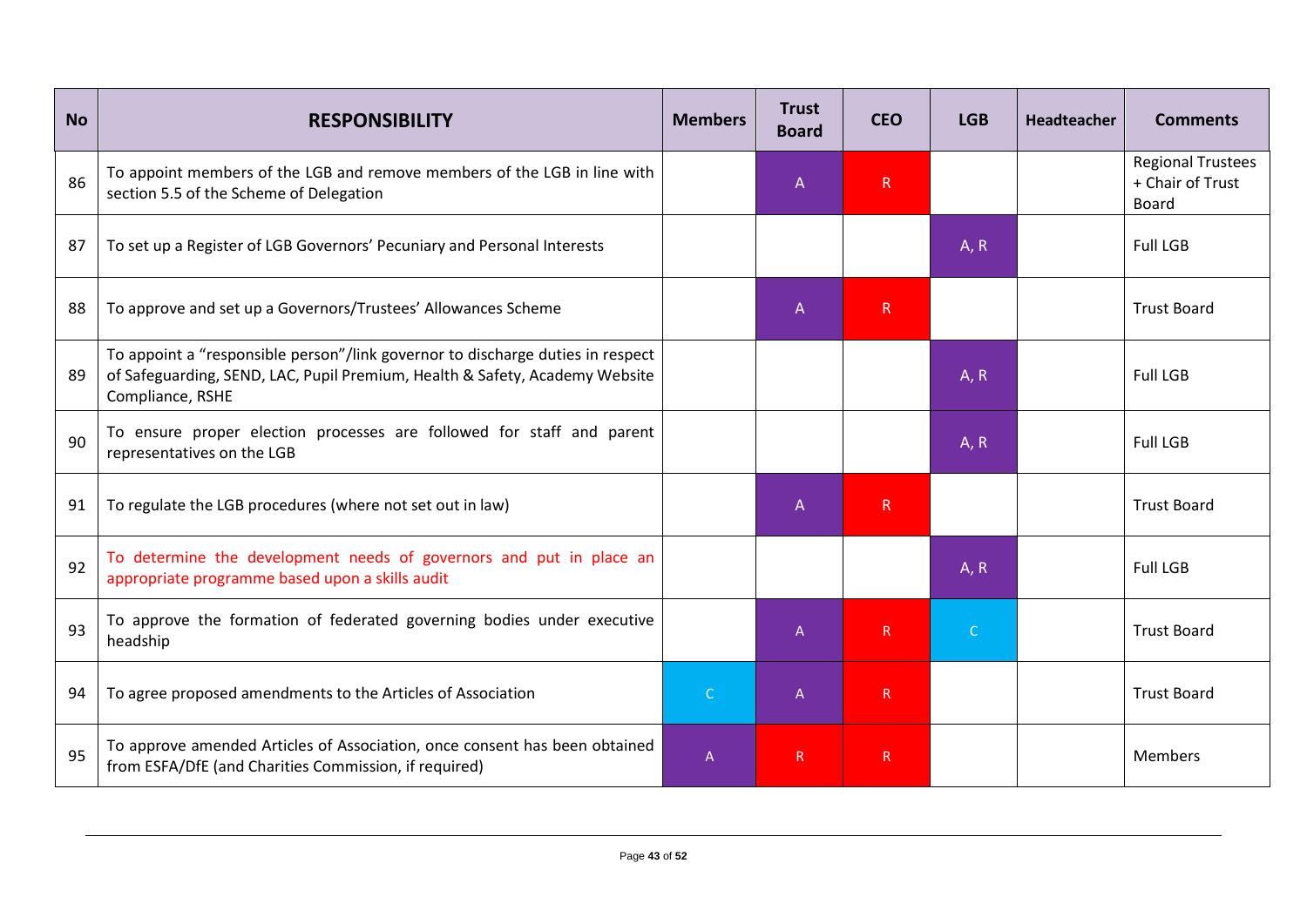| <b>No</b> | <b>RESPONSIBILITY</b>                                                                                                                                                                    | <b>Members</b>        | <b>Trust</b><br><b>Board</b>         | <b>CEO</b>   | <b>LGB</b>                   | <b>Headteacher</b>        | <b>Comments</b>                        |
|-----------|------------------------------------------------------------------------------------------------------------------------------------------------------------------------------------------|-----------------------|--------------------------------------|--------------|------------------------------|---------------------------|----------------------------------------|
| 96        | To make changes to Funding Agreement or name of Company                                                                                                                                  | A                     | $\mathsf{R}$                         | $\mathsf{R}$ |                              |                           | <b>Members</b>                         |
| 97        | To ensure clear structures and systems are in place to manage public funds in<br>line with the Nolan Principles and to protect reputation of the Trust and<br>academies within the Trust | A - at Trust<br>level | A - Trust<br>and<br>academy<br>level | $\mathsf{R}$ | $R - at$<br>academy<br>level | $R - at$<br>academy level | Nolan principles                       |
| 98        | To appoint and remove Trustees in accordance with the Articles of Association                                                                                                            | $\mathsf{A}$          | $\mathsf{R}$                         |              |                              |                           |                                        |
| 99        | To appoint and remove the Trust's external auditors                                                                                                                                      | $\mathsf{A}$          | $\mathsf{R}$                         | $\mathsf{R}$ |                              |                           |                                        |
|           | <b>EXTENDED SCHOOLS</b>                                                                                                                                                                  |                       |                                      |              |                              |                           |                                        |
| 100       | To decide to offer additional activities and what form these should take                                                                                                                 |                       |                                      |              | $\mathsf{A}$                 | R                         | Standards &<br>Curriculum<br>Committee |
| 101       | To put into place the additional services provided                                                                                                                                       |                       |                                      |              |                              | A/R                       |                                        |
| 102       | To ensure delivery of services provided                                                                                                                                                  |                       |                                      |              |                              | A/R                       |                                        |
| 103       | To cease providing extended school provision                                                                                                                                             |                       |                                      |              | $\mathsf{A}$                 | $\mathsf{R}$              | Standards &<br>Curriculum<br>Committee |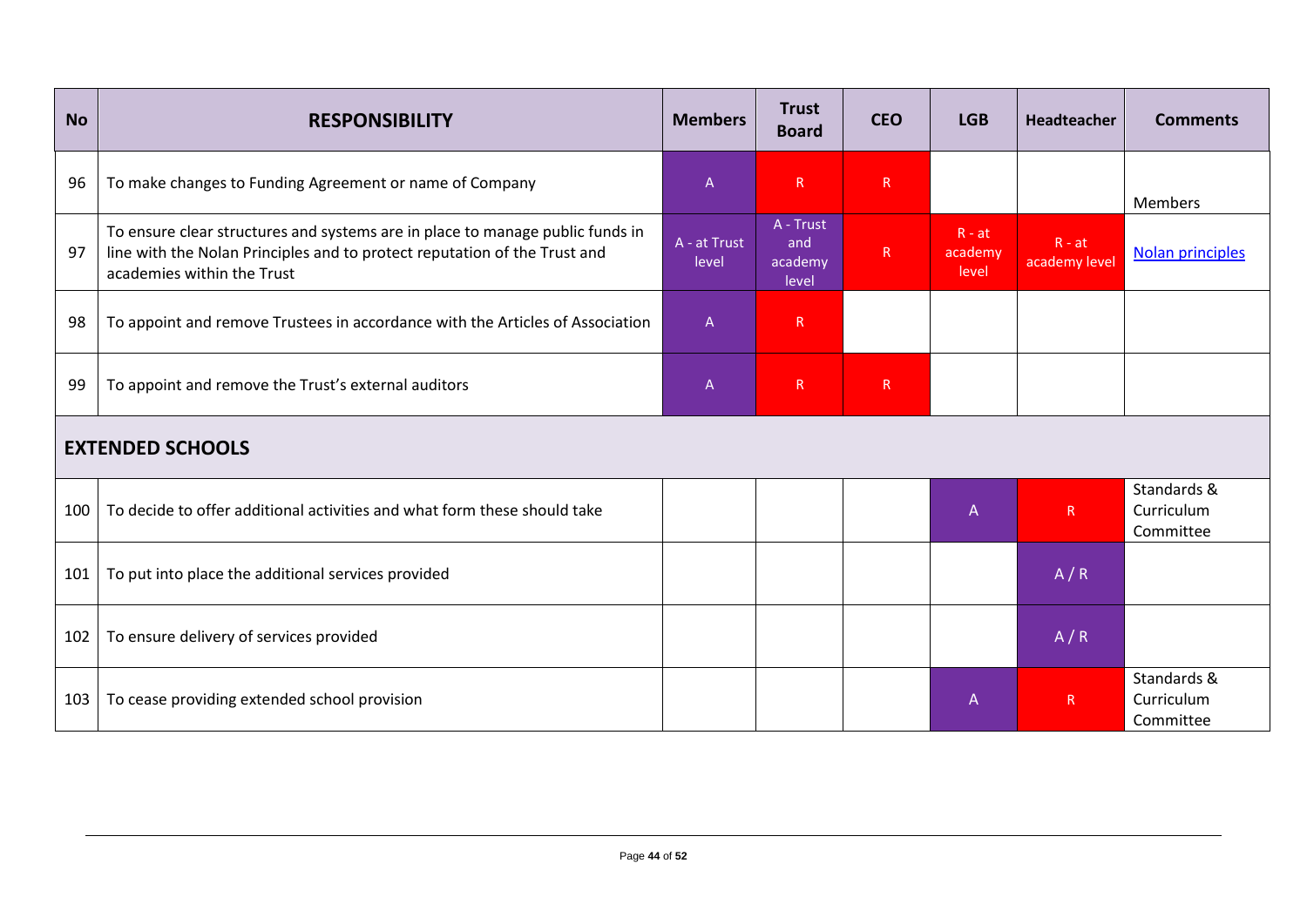| <b>No</b> | <b>RESPONSIBILITY</b>                                                                                                                               | <b>Members</b> | <b>Trust</b><br><b>Board</b> | <b>CEO</b>   | <b>LGB</b>     | Headteacher | <b>Comments</b>                        |  |
|-----------|-----------------------------------------------------------------------------------------------------------------------------------------------------|----------------|------------------------------|--------------|----------------|-------------|----------------------------------------|--|
|           | <b>SAFEGUARDING</b>                                                                                                                                 |                |                              |              |                |             |                                        |  |
| 104       | To review and approve a safeguarding policy                                                                                                         |                | $\overline{A}$               | $\mathsf{R}$ |                |             | <b>SSDC</b>                            |  |
| 105       | To ensure that the safeguarding policy is implemented, monitored and<br>evaluated                                                                   |                |                              |              | $\mathsf{A}$   | R           | <b>Full LGB</b>                        |  |
|           | <b>EQUALITY AND DIVERSITY</b>                                                                                                                       |                |                              |              |                |             |                                        |  |
| 106       | To review and approve an equality and diversity policy                                                                                              |                | $\mathsf{A}$                 | R            |                |             | Equality and<br>Diversity<br>Committee |  |
| 107       | To ensure that the equality and diversity policy is implemented, monitored and<br>evaluated                                                         |                |                              |              | $\overline{A}$ | R           | Ethos &<br>Community<br>Committee      |  |
|           | <b>POLICIES AND COMPLIANCE</b>                                                                                                                      |                |                              |              |                |             |                                        |  |
| 108       | To determine, on an annual basis, those policies which will be developed by the<br>Trust and are mandatory for all Trust Academies                  |                | $\overline{A}$               | $\mathsf{R}$ |                |             | <b>Trust Board</b>                     |  |
| 109       | To determine, on an annual basis, those policies which will be developed,<br>reviewed and approved by the Joint Policy Development Committee (JPDC) |                | A                            | R            |                |             | <b>Trust Board</b>                     |  |
| 110       | To adopt and implement all Trust policies                                                                                                           |                |                              |              | $\mathsf{A}$   | R           | <b>Full LGB</b>                        |  |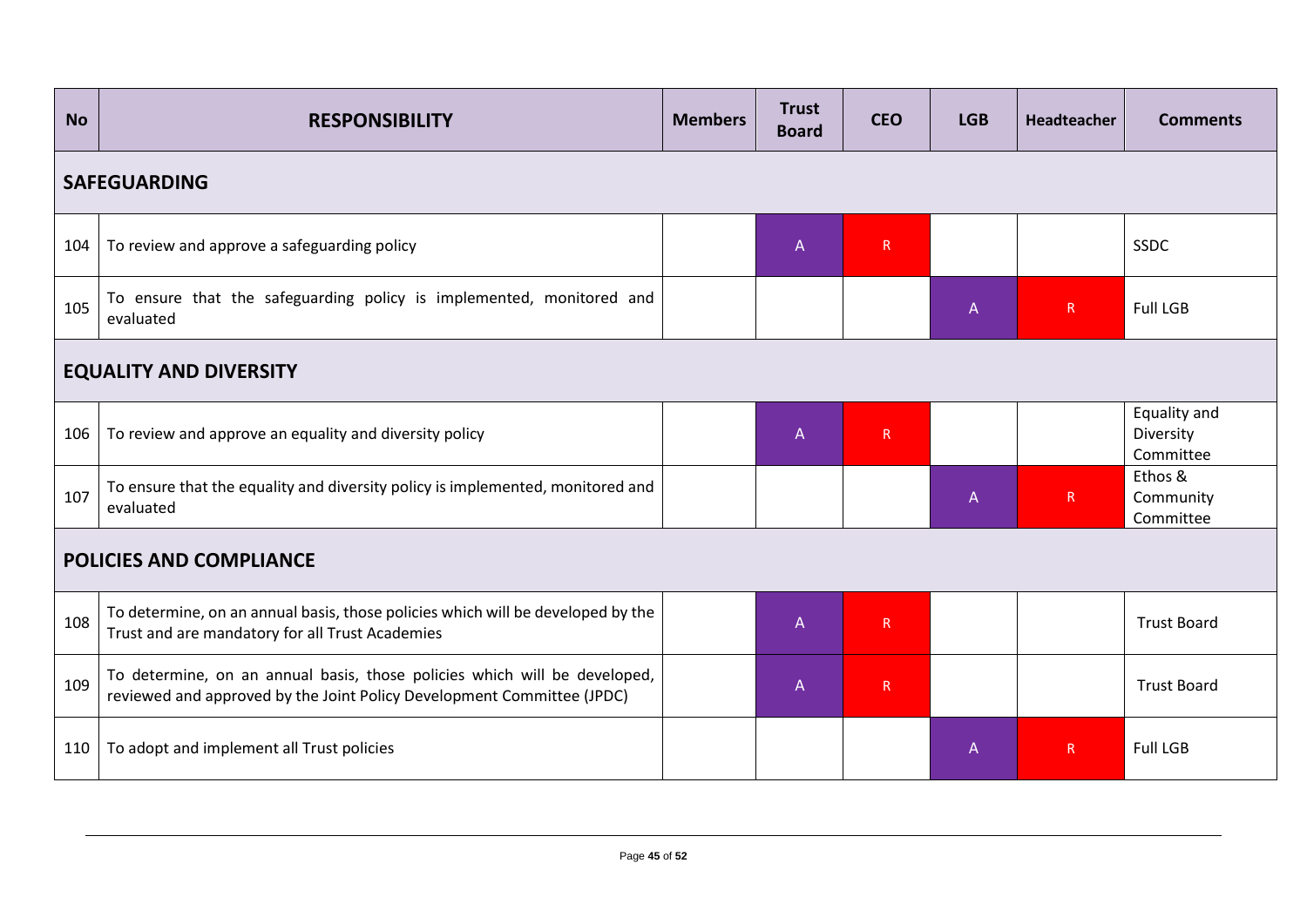| <b>No</b> | <b>RESPONSIBILITY</b>                                                                                             | <b>Members</b> | <b>Trust</b><br><b>Board</b>      | <b>CEO</b>   | <b>LGB</b> | <b>Headteacher</b> | <b>Comments</b>        |
|-----------|-------------------------------------------------------------------------------------------------------------------|----------------|-----------------------------------|--------------|------------|--------------------|------------------------|
| 111       | To publish on academy website all locally developed policies and procedures                                       |                |                                   |              | A          | R                  | <b>Full LGB</b>        |
| 112       | To ensure Trust website is compliant with legislative requirements                                                |                | A                                 | R            |            |                    | <b>Trust Board</b>     |
| 113       | To ensure academy website is compliant with legislative requirements                                              |                |                                   |              | A          | $\mathsf R$        | <b>Full LGB</b>        |
| 114       | Produce and monitor an academy level risk register taking into account Trust-<br>wide Risk Register               |                |                                   |              | A          | R                  | Resources<br>Committee |
|           | <b>MONITORING AND EVALUATION</b>                                                                                  |                |                                   |              |            |                    |                        |
| 115       | To ensure all academies are conversant with Ofsted and SIAMS inspection<br>frameworks and prepared for inspection |                | $\mathsf{A}$                      | $\mathsf{R}$ |            |                    | <b>Trust Board</b>     |
| 116       | To carry out an annual self-review of Trust board and committee performance                                       | A              | $R - at$<br><b>Trust</b><br>level |              |            |                    | <b>Trust Board</b>     |
| 117       | To carry out annual self-assessment of the LGB and report to Trust Board                                          |                |                                   | R            | Α          |                    | <b>Full LGB</b>        |
| 118       | To carry out succession planning of LGB members based on skill-set review                                         |                |                                   | $\mathsf R$  | Α          |                    | Chair of LGB           |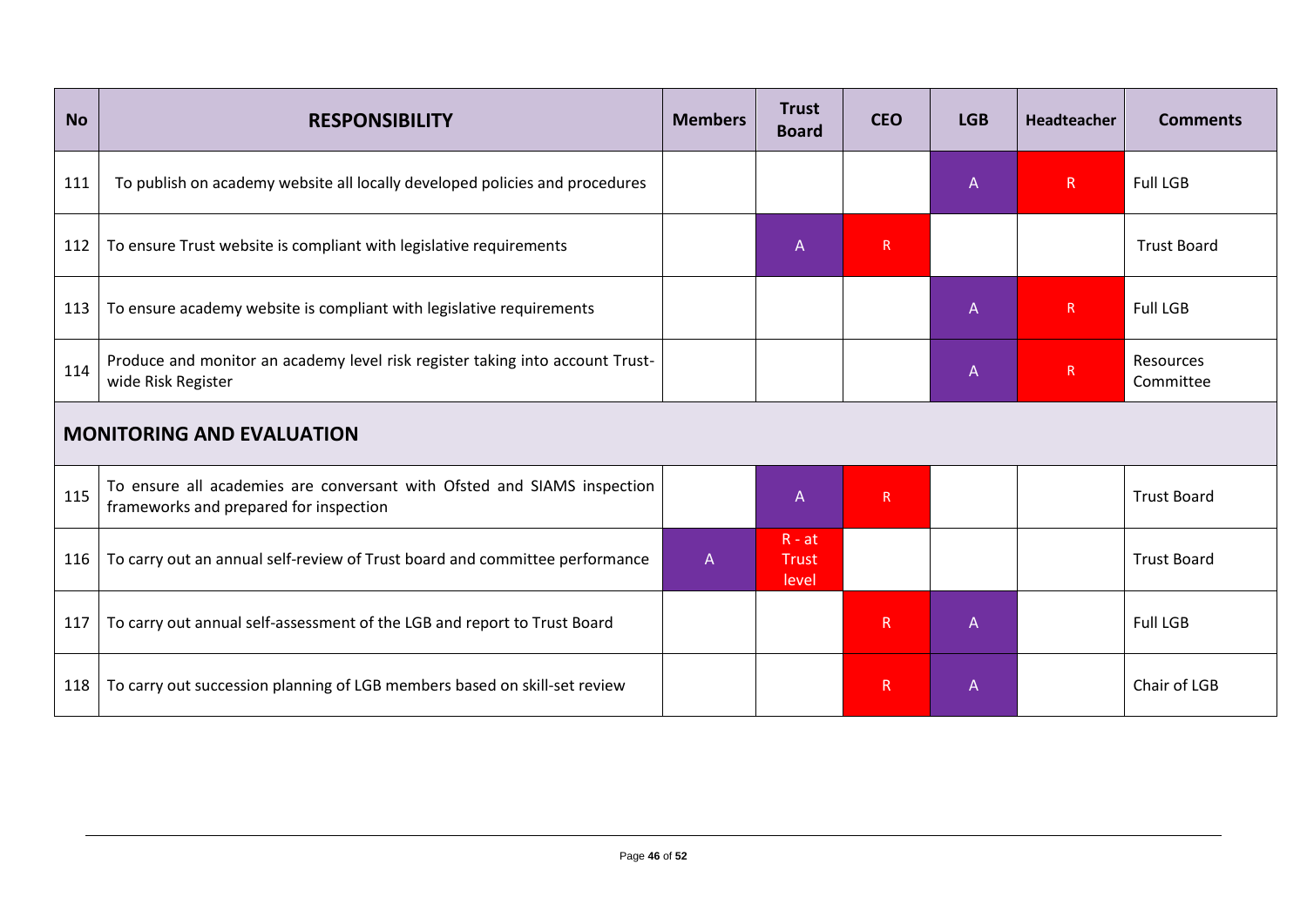# **APPENDIX THREE**

# **CONSTITUTION OF THE LOCAL GOVERNING BODY FOR** *«LGB\_NAME»*

| <b>Type of Governor</b>   | <b>Number of</b><br><b>Positions</b> | <b>Term of office</b>                         | <b>Appointed by</b> |
|---------------------------|--------------------------------------|-----------------------------------------------|---------------------|
| <b>Appointed Governor</b> | $6 - 10$                             | 4 years                                       | <b>Trustees</b>     |
| Incumbent                 | 1                                    | Ex-officio<br>(once approved by<br>the Trust) | <b>Trustees</b>     |
| <b>Parent Governor</b>    | $\overline{2}$                       | 4 years                                       | Parent election     |
| <b>Staff Governor</b>     | 1                                    | 4 years                                       | Staff election      |
| Headteacher               | 1                                    | Ex-officio                                    |                     |
| Co-opted                  | $\overline{2}$                       | 4 years                                       | <b>Trustees</b>     |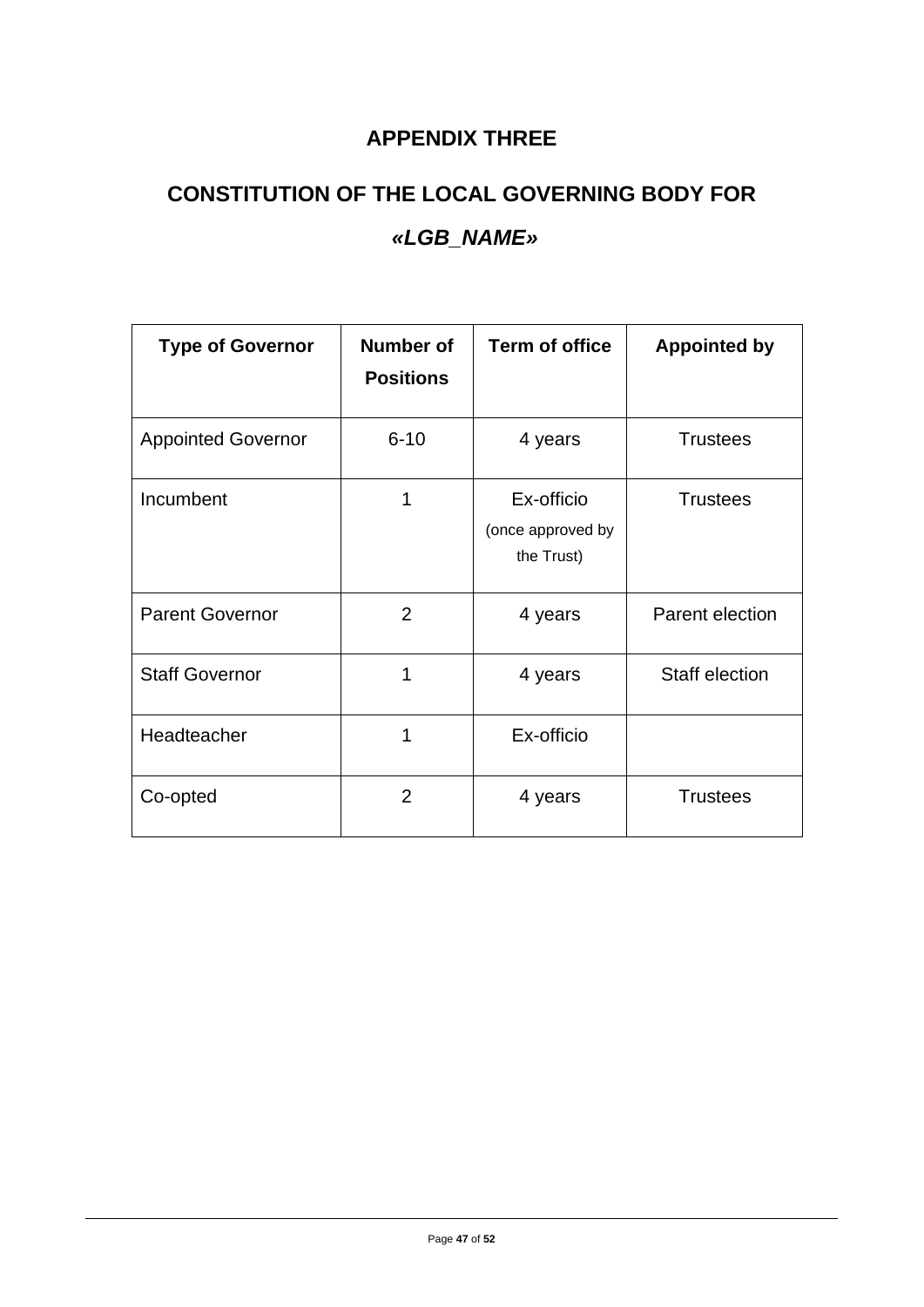#### **APPENDIX FOUR**

## **HISTORIC CHANGES TO THIS SCHEME OF DELEGATION**

Please note that page references refer to the Scheme of Delegation for the year when the amendment was made.

| Page<br>Ref. | <b>Section</b> | <b>Amendment</b>                                                                                                                                             | Date of<br>Change |
|--------------|----------------|--------------------------------------------------------------------------------------------------------------------------------------------------------------|-------------------|
| 32           | App 2          | Responsibility 7:                                                                                                                                            | August 2020       |
|              |                | Accountable - changed from LGB to CEO                                                                                                                        |                   |
|              |                | Responsible - changed from CEO to Headteacher                                                                                                                |                   |
| 32           | App 2          | Responsibility 6: 'to the LGB' deleted                                                                                                                       | August 2020       |
|              |                | To develop the Academy budget and propose to the LGB and the<br><b>Trust Financial Controller</b>                                                            |                   |
| 47           | App 4          | New Appendix created to maintain record of amendments made to<br>the Scheme of Delegation since the academy joined the Trust                                 | August 2020       |
| 13           | 5.4            | Removal of para (iii) under 5.4.1 The term of office for any person<br>serving on the LGB shall be 4 years, save that this time limit shall<br>not apply to: | <b>July 2019</b>  |
|              |                | (iii) persons who are "co-opted" to the LGB, who shall serve for up<br>to three years.                                                                       |                   |
|              |                | (NB: this means that Co-opted governors will now have a term of<br>office of 4 years).                                                                       |                   |
| 34-49        | App 2          | The Scheme of Delegation Checklist has been re-issued to include<br>some new responsibilities (as shown below), and new columns for<br>Members and CEO.      | <b>July 2019</b>  |
| 34           | App 2          | Introductory section for Appendix 2 has been amended to show the<br>Governance Structure and a key for the Checklist.                                        | <b>July 2019</b>  |
| 36           | App 2          | Addition of new Responsibility 6:                                                                                                                            | <b>July 2019</b>  |
|              |                | To develop the Academy budget and propose to the LGB and the Trust<br><b>Financial Controller</b>                                                            |                   |
| 36           | App 2          | Responsibility 6 changed to 7 and reworded                                                                                                                   | <b>July 2019</b>  |
| 36-37        | App 2          | Responsibilities 7-17 renumbered                                                                                                                             | <b>July 2019</b>  |
| 37           | App 2          | Responsibility 10 (was 9) has additional wording:                                                                                                            | <b>July 2019</b>  |
|              |                | providing that the overall budget result is unchanged from that agreed by<br>the Trust                                                                       |                   |
| 37           | App 2          | Responsibility 11 (was 10) changed from:                                                                                                                     | <b>July 2019</b>  |
|              |                | To approve any virement between budget headings and/or likely budget<br>overspends except where this would produce a deficit                                 |                   |
|              |                | To:                                                                                                                                                          |                   |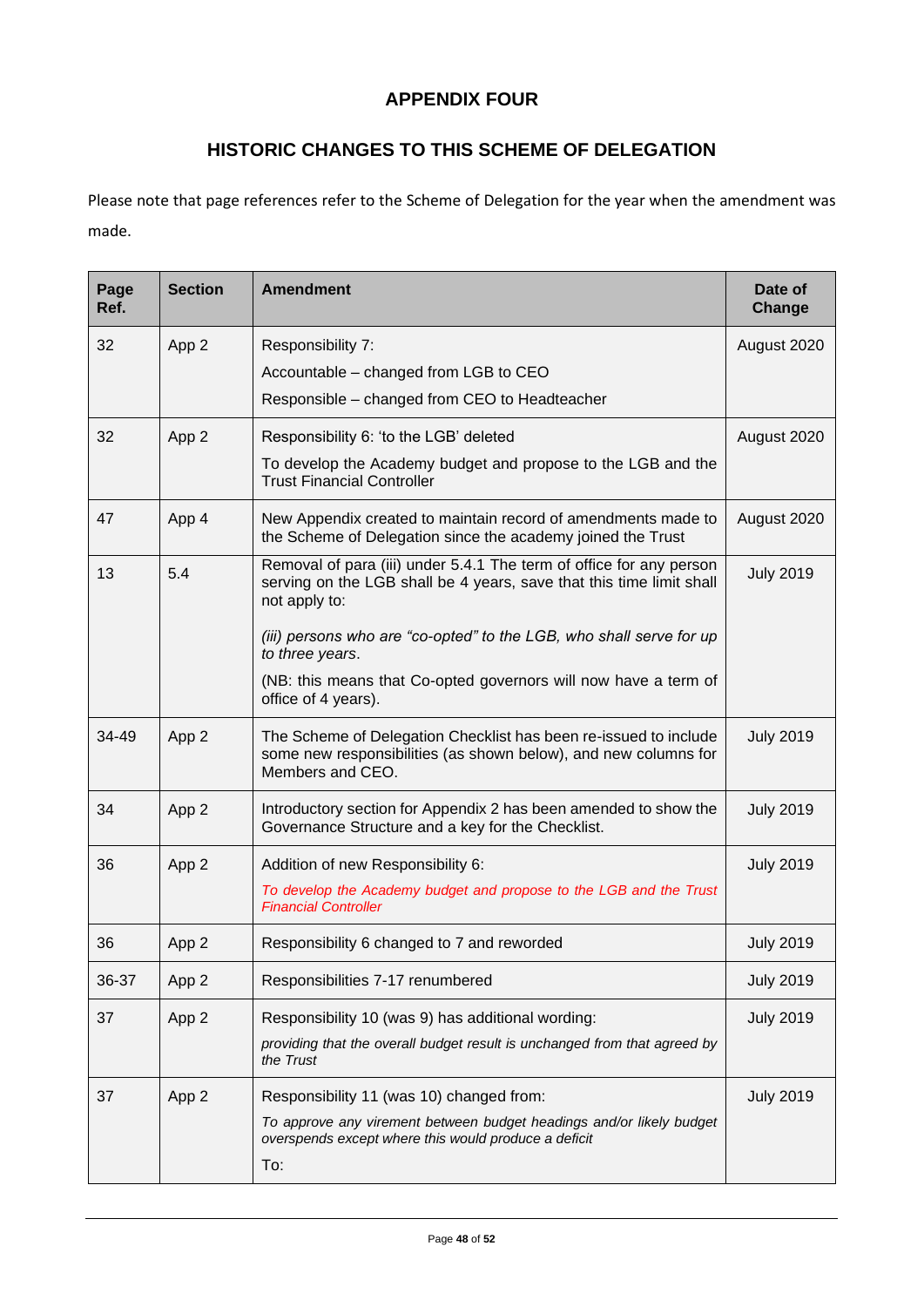|    |         | To propose to the Trust Financial Controller likely budget overspends<br>where this would produce a deficit and to seek approval from the Trust.                                                                                                            |                  |
|----|---------|-------------------------------------------------------------------------------------------------------------------------------------------------------------------------------------------------------------------------------------------------------------|------------------|
| 37 | App 2   | Responsibility formerly numbered 17 removed:<br>To make payments within financial limits set out in the Finance Policy                                                                                                                                      | <b>July 2019</b> |
| 37 | App 2   | New Responsibility 18 allocated to Members:<br>To receive annual accounts (statutory financial reporting)                                                                                                                                                   | <b>July 2019</b> |
| 38 | App 2   | New Responsibility 19 allocated to Trust Board:<br>To appoint the Chief Executive Officer                                                                                                                                                                   | <b>July 2019</b> |
| 38 | App 2   | New Responsibility 20 allocated to Trust Board:<br>To appoint the Trust senior team                                                                                                                                                                         | <b>July 2019</b> |
| 46 | App 2   | New Responsibility 95 allocated to Trust Board:<br>To agree proposed amendments to the Articles of Association                                                                                                                                              | <b>July 2019</b> |
| 46 | App 2   | New Responsibility 96 allocated to Members:<br>To approve amended Articles of Association, once consent has<br>been obtained from ESFA/DfE (and Charities Commission, if<br>required)                                                                       | <b>July 2019</b> |
| 47 | App 2   | New Responsibility 97 allocated to Members:<br>To make changes to Funding Agreement or name of Company                                                                                                                                                      | <b>July 2019</b> |
| 47 | App 2   | New Responsibility 98 allocated to Members and Trust Board:<br>To ensure clear structures and systems are in place to manage<br>public funds in line with the Nolan principles and to protect the<br>reputation of the Trust and academies within the Trust | <b>July 2019</b> |
| 47 | App 2   | New Responsibility 99 allocated to Members:<br>To appoint and remove Trustees in accordance with the Articles of<br>Association                                                                                                                             | <b>July 2019</b> |
| 47 | App 2   | New Responsibility 100 allocated to Members:<br>To appoint and remove the Trust's external auditors                                                                                                                                                         | <b>July 2019</b> |
| 49 | App 2   | New Responsibility 116 allocated to Members:<br>To carry out annual self-review of the Trust Board and committee<br>performance                                                                                                                             | <b>July 2019</b> |
| 49 | App 2   | New Responsibility 118 allocation to LGB:<br>To carry out succession planning of LGB members based on skill-<br>set review                                                                                                                                  | <b>July 2019</b> |
| 50 | App 3   | Term of Office for Co-Opted Governors amended to 4 years                                                                                                                                                                                                    | <b>July 2019</b> |
| 8  | 5.1.2   | Addition of the following text:<br>(Appendix 3 shows the constitution of the Local Governing Body of<br>«LGB_NAME» for this academic year)                                                                                                                  | <b>July 2018</b> |
| 8  | 5.1.2.2 | Addition of the following text:                                                                                                                                                                                                                             | <b>July 2018</b> |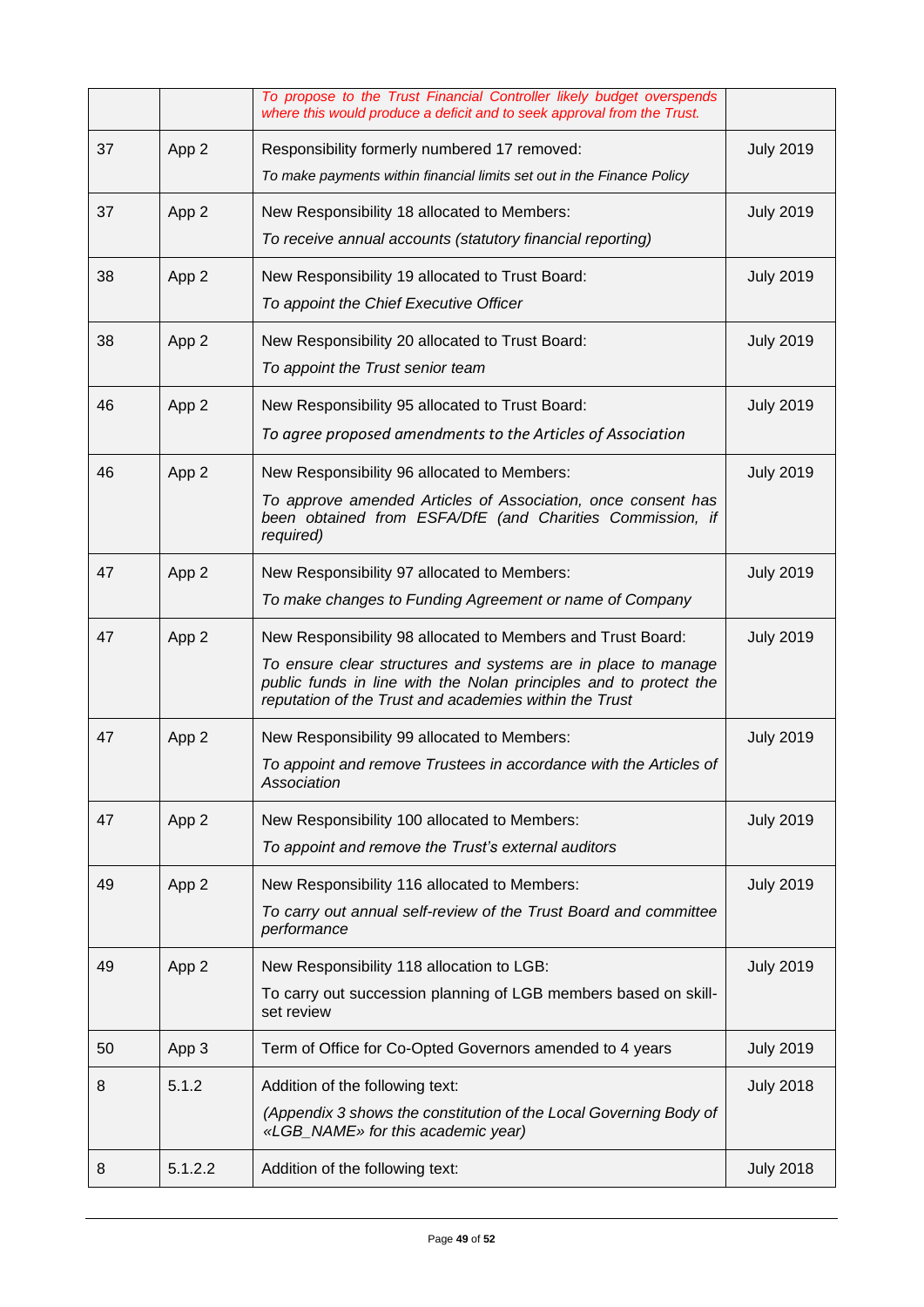|    |            | In the case of a new federation, 2 staff members from different<br>academies may be appointed for one term of office following which<br>it will revert to 1 staff member across the federation                      |                  |
|----|------------|---------------------------------------------------------------------------------------------------------------------------------------------------------------------------------------------------------------------|------------------|
| 10 | 5.1.2.3    | Addition of the following text:                                                                                                                                                                                     | <b>July 2018</b> |
|    |            | (number subject to variation with prior agreement of the Trustees)                                                                                                                                                  |                  |
| 10 | 5.1.2.5    | Addition of new clause:                                                                                                                                                                                             | <b>July 2018</b> |
|    |            | The Incumbent; "Incumbent" either the priest incumbent of the<br>«Clause_5125» of «PARISHES» or such other person as the<br>Incumbent shall nominate, and the Trustees shall appoint as under<br>clause 5.2.1.      |                  |
| 10 | 5.2.1      | Addition of the following text:                                                                                                                                                                                     | <b>July 2018</b> |
|    |            | (including the appointment of the Incumbent as in clause 5.1.2.5)<br>above)                                                                                                                                         |                  |
| 10 | 5.2.2      | Addition of the following text:                                                                                                                                                                                     | <b>July 2018</b> |
|    |            | in the case of a single academy or 2 persons employed by the<br>Academies for one term of office in the case of a federation                                                                                        |                  |
| 10 | 5.2.4      | Clause reference changed from 5.2.1. to 5.1.2.5                                                                                                                                                                     | <b>July 2018</b> |
| 28 | F.10       | Changed from:                                                                                                                                                                                                       | <b>July 2018</b> |
|    |            | provided that no quorum shall be reached unless a majority of<br>the Trust appointed LGB members are present                                                                                                        |                  |
|    |            | To:                                                                                                                                                                                                                 |                  |
|    |            | provided that no quorum shall be reached unless at least one<br>Trust appointed LGB member is present                                                                                                               |                  |
| 40 | Appendix 3 | Addition of Appendix to show the constitution of this LGB for the<br>current academic year                                                                                                                          | <b>July 2018</b> |
| 11 | 5.6.3      | A person serving on the LGB shall cease to hold office if they are<br>absent without the consent of the Chair of the LGB from three<br>consecutive full meetings of the LGB (rather than a period of six<br>months) | Sept 2017        |
| 14 | 6.3.1      | Addition of the following text:                                                                                                                                                                                     | Sept 2017        |
|    |            | In addition, the LGB will notify the Trustees via the Finance, Audit<br>and Resources Committee of any single matter of expenditure<br>between £10,000 and £30,000.                                                 |                  |
| 15 | 6.3.2      | Addition of the following text:                                                                                                                                                                                     | Sept 2017        |
|    |            | All such activity must be in accordance with the Trust's Finance<br>Policy and Financial Scheme of Delegation.                                                                                                      |                  |
| 25 | D.1        | Text changed from:                                                                                                                                                                                                  | Sept 2017        |
|    |            | The LGB may establish subcommittees as it sees fit                                                                                                                                                                  |                  |
|    |            | To:                                                                                                                                                                                                                 |                  |
|    |            | The LGB will establish subcommittees in accordance with guidance<br>provided by the Trustees.                                                                                                                       |                  |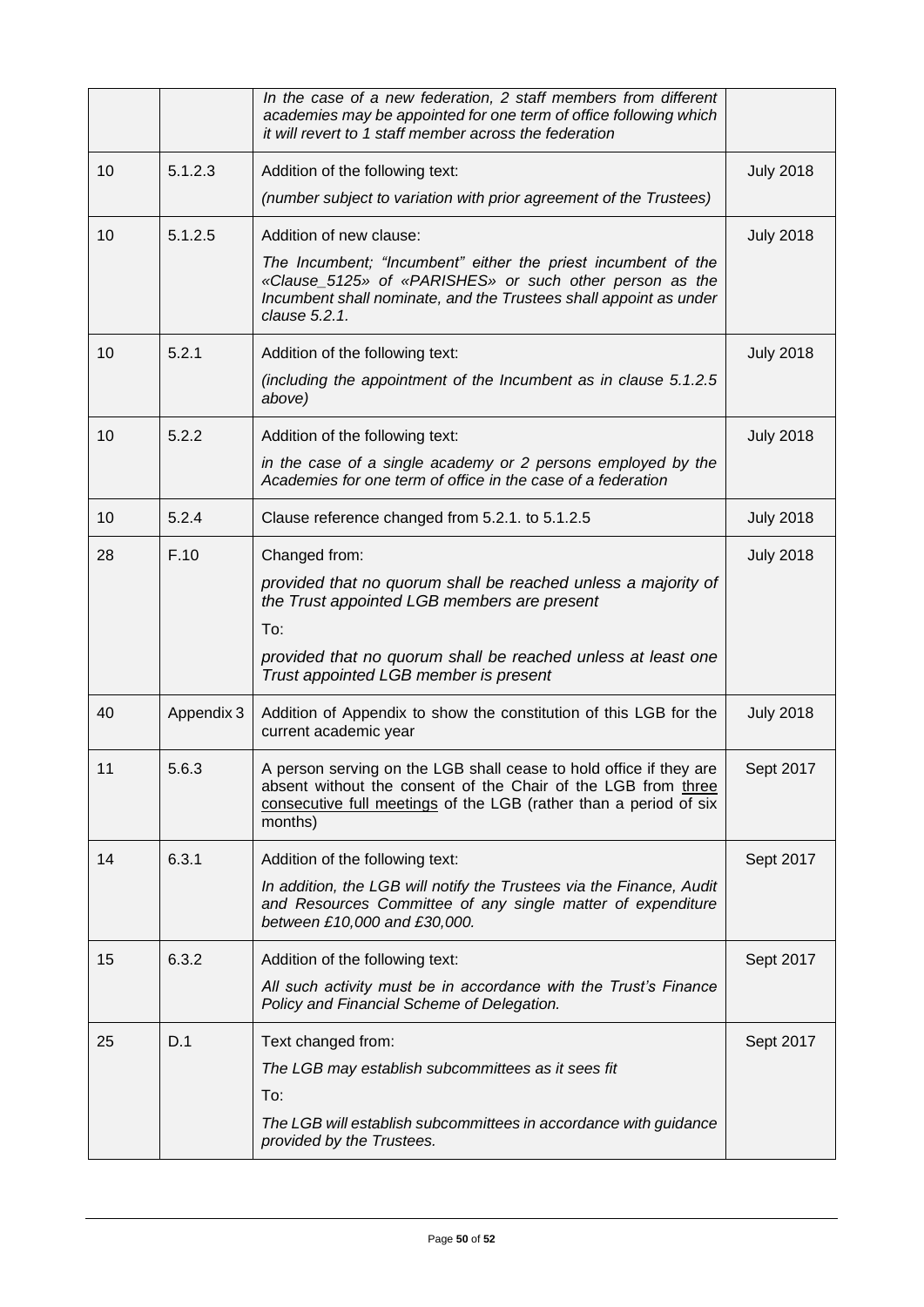| 26    | F.2 | Text changed from:                                                                                                                                                                                                                             | Sept 2017 |
|-------|-----|------------------------------------------------------------------------------------------------------------------------------------------------------------------------------------------------------------------------------------------------|-----------|
|       |     | The LGB shall meet at least three times in every school year.                                                                                                                                                                                  |           |
|       |     | To:                                                                                                                                                                                                                                            |           |
|       |     | The LGB shall meet in accordance with the DNEAT Governance<br><b>Meetings Schedule.</b>                                                                                                                                                        |           |
| 33-36 |     | Responsibilities re-numbered to accommodate addition of new<br>responsibilities                                                                                                                                                                | Sept 2017 |
| 33    | 6   | Text changed from:                                                                                                                                                                                                                             | Sept 2017 |
|       |     | To develop and propose the individual Academy budget including<br>the first formal budget plan                                                                                                                                                 |           |
|       |     | To:                                                                                                                                                                                                                                            |           |
|       |     | To develop and propose the individual Academy budget and cash<br>flow plan to the Board by the date set by the Trust. First formal<br>budget plan to be submitted to the Trust by the end of May through<br>the Trust's budget software (BPS). |           |
| 33    | 7   | Text changed from:                                                                                                                                                                                                                             | Sept 2017 |
|       |     | To approve the first formal budget plan each financial year                                                                                                                                                                                    |           |
|       |     | To:                                                                                                                                                                                                                                            |           |
|       |     | To approve the formal budget plan each financial year                                                                                                                                                                                          |           |
| 33    | 15  | Text changed from:                                                                                                                                                                                                                             | Sept 2017 |
|       |     | To enter into contracts (Trustees may wish to agree financial and<br>contract duration limits through the Finance Policy (up to the limits<br>of delegation and within an agreed budget                                                        |           |
|       |     | To:                                                                                                                                                                                                                                            |           |
|       |     | To enter into contracts of less than one year up to the limits of<br>delegation and within an agreed budget                                                                                                                                    |           |
| 33    | 16  | New responsibility:                                                                                                                                                                                                                            | Sept 2017 |
|       |     | To enter into contracts of more than one year up to the limits of delegation<br>and within an agreed budget.                                                                                                                                   |           |
| 33    | 18  | New responsibility:                                                                                                                                                                                                                            | Sept 2017 |
|       |     | To comply with the Trust Finance Policy and complete year end journals<br>as agreed by the Trust with its Auditors.                                                                                                                            |           |
| 34    | 44  | New responsibility:                                                                                                                                                                                                                            | Sept 2017 |
|       |     | To ensure provision of Religious Education in line with the Trust's Religious<br>Education policy.                                                                                                                                             |           |
| 35    | 55  | Responsibility moved from LGB to Standards & Curriculum<br>Committee                                                                                                                                                                           | Sept 2017 |